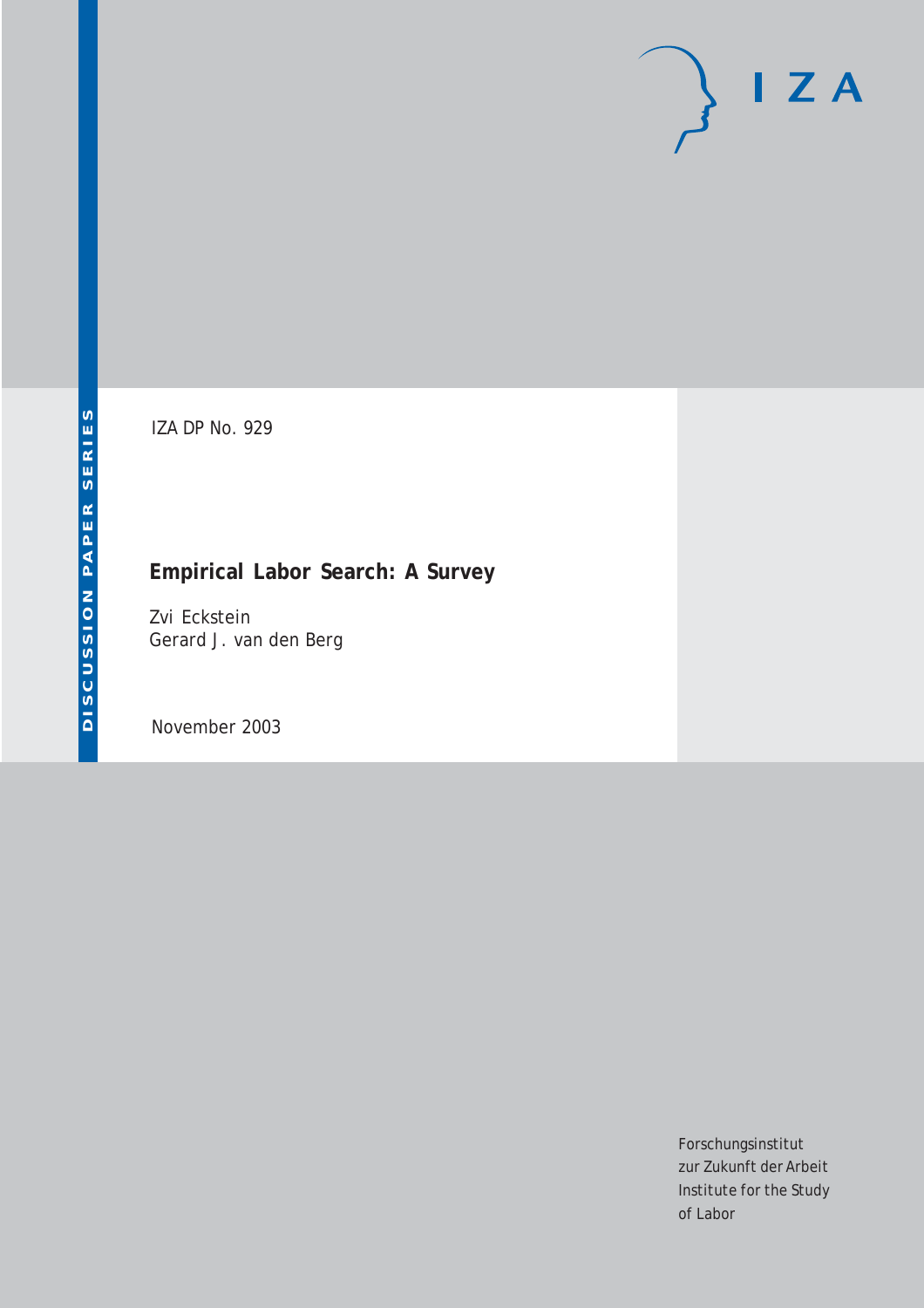# **Empirical Labor Search: A Survey**

## **Zvi Eckstein**

*Tel Aviv University, University of Minnesota, CEPR and IZA Bonn* 

## **Gerard J. van den Berg**

*Free University of Amsterdam, Tinbergen Institute, IFAU, CEPR and IZA Bonn* 

## Discussion Paper No. 929 November 2003

IZA

P.O. Box 7240 D-53072 Bonn Germany

 $Tel + 49-228-3894-0$ Fax: +49-228-3894-210 Email: [iza@iza.org](mailto:iza@iza.org)

This Discussion Paper is issued within the framework of IZA's research area *Mobility and Flexibility of Labor.* Any opinions expressed here are those of the author(s) and not those of the institute. Research disseminated by IZA may include views on policy, but the institute itself takes no institutional policy positions.

The Institute for the Study of Labor (IZA) in Bonn is a local and virtual international research center and a place of communication between science, politics and business. IZA is an independent, nonprofit limited liability company (Gesellschaft mit beschränkter Haftung) supported by Deutsche Post World Net. The center is associated with the University of Bonn and offers a stimulating research environment through its research networks, research support, and visitors and doctoral programs. IZA engages in (i) original and internationally competitive research in all fields of labor economics, (ii) development of policy concepts, and (iii) dissemination of research results and concepts to the interested public. The current research program deals with (1) mobility and flexibility of labor, (2) internationalization of labor markets, (3) welfare state and labor market, (4) labor markets in transition countries, (5) the future of labor, (6) evaluation of labor market policies and projects and (7) general labor economics.

IZA Discussion Papers often represent preliminary work and are circulated to encourage discussion. Citation of such a paper should account for its provisional character. A revised version may be available on the IZA website ([www.iza.org](http://www.iza.org/)) or directly from the author.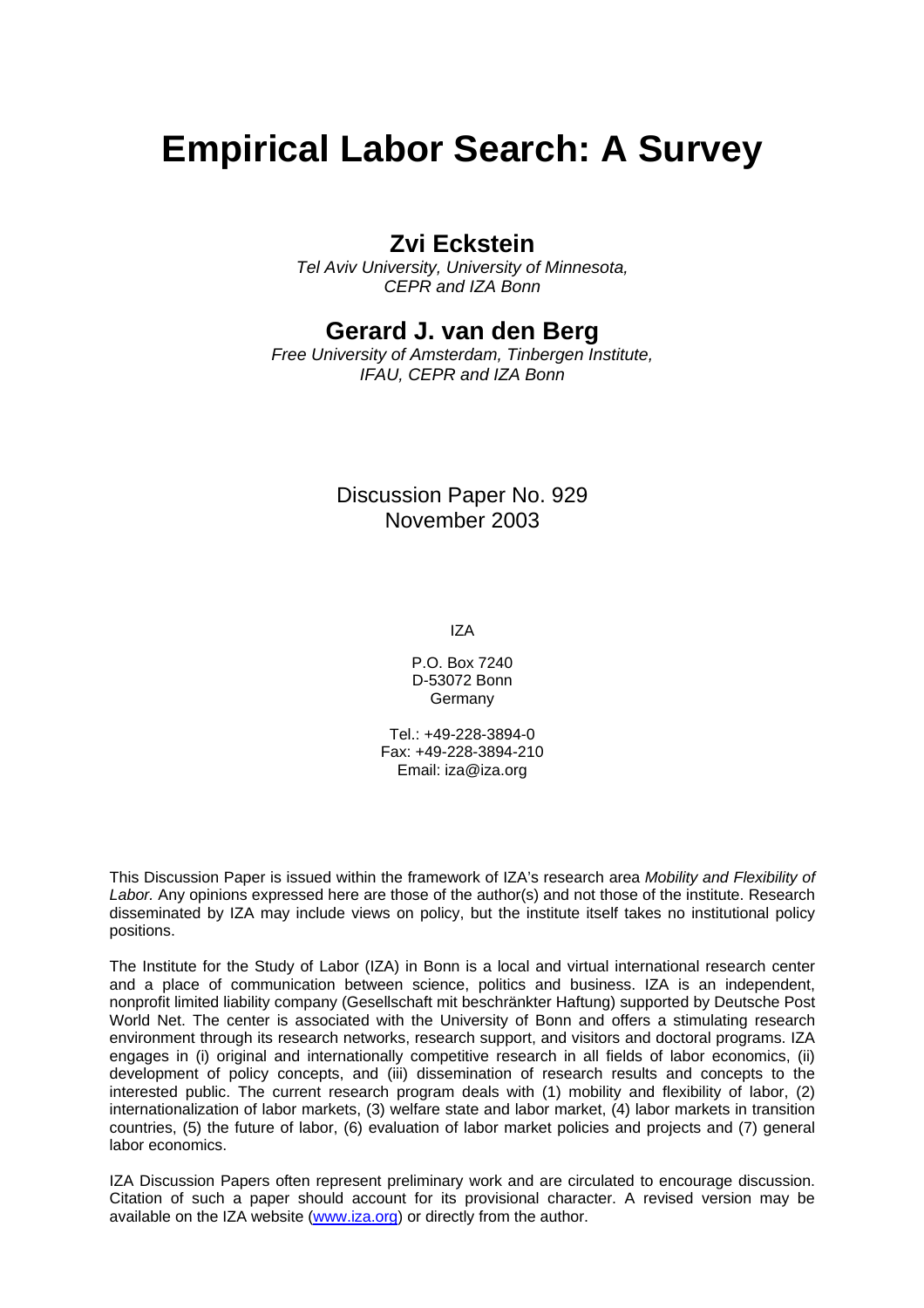IZA Discussion Paper No. 929 November 2003

# **ABSTRACT**

# **Empirical Labor Search: A Survey**[∗](#page-2-0)

This paper surveys the existing empirical research that uses search theory to empirically analyze labor supply questions in a structural framework, using data on individual labor market transitions and durations, wages, and individual characteristics. The starting points of the literature are the Mincerian earnings function, Heckman's classic selection model, and dynamic optimization theory. We develop a general framework for the labor market where the search for a job involves dynamic decision making under uncertainty. It can be specialized to be in agreement with most published research using labor search models. We discuss estimation, policy evaluation with the estimated model, equilibrium model versions, and the decomposition of wage variation into factors due to heterogeneity of various model determinants as well as search frictions themselves. We summarize the main empirical conclusions.

JEL Classification: J6, J42, J41, J31, J21, D8, C4

Keywords: job search, mobility, unemployment, wages, durations

Corresponding author:

 $\overline{a}$ 

Gerard J. van den Berg Department of Economics Free University of Amsterdam De Boelelaan 1105 1081 HV Amsterdam The Netherlands Email: [gjvdberg@xs4all.nl](mailto:gjvdberg@xs4all.nl)

<span id="page-2-0"></span><sup>∗</sup> Thanks to Aico van Vuuren, Annette Bergemann and Barbara Petrongolo for comments on preliminary versions.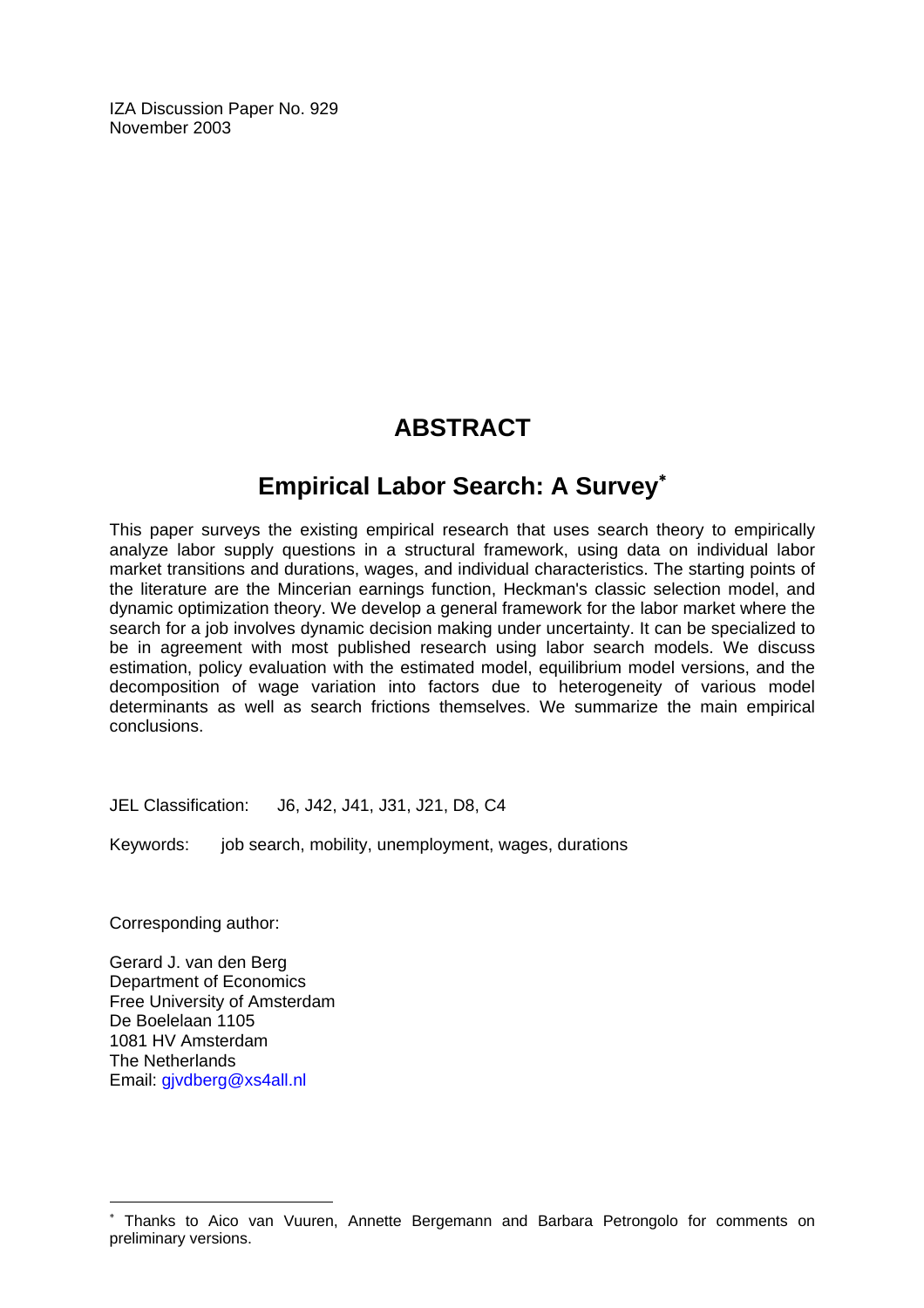# 1 Introduction

This paper surveys the existing empirical research that uses search theory to empirically analyze labor supply questions in a structural framework, using data on individual labor market transitions and durations, wages, and individual characteristics. This literature has analyzed variety of issues, such as the return to schooling, the interpretation of race earnings differentials, the duration of unemployment and the wage dispersion for homogeneous workers, the effect of the minimum wage, aggregate labor market unemployment and earnings inequality.

The literature, which started off in the early 1980s, builds on the estimation of Mincerian earnings functions, Heckman's classic selection model, and dynamic optimization theory. Earnings functions express earnings in terms of variables like work experience, which may be determined simultaneously with earnings, so that they are potentially endogenous. The classic Heckman selection model provides a framework to handle this endogeneity problem in a static (or long run) setting.<sup>1</sup> Dynamic optimization theory provides a unified framework to simultaneously explain short term and long run outcomes of earnings, wages, and time out of work. Search theory in particular is useful for this purpose. It builds on the principle that it takes time to discover acceptable trading opportunities in the labor market.<sup>2</sup>

A second motivation for the literature concerns the persistently high unemployment levels in Europe and elsewhere. Traditional neoclassical labor market models are unable to explain long spells of possibly involuntary unemployment. Search models have proven to be fruitful tools for the understanding of unemployment durations and the effectiveness of labor market policies aimed at bringing the unemployed back to work (see e.g. the survey by Mortensen and Pissarides, 1999).

Search theory postulates that certain events (like wage offers) occur randomly from the point of view of the individual. This generates probability distributions for observed labor market outcomes like unemployment and job durations and wages. Data on individual labor market outcomes can then be used to estimate the structural parameters of search models. This solves the dynamic selection effects. What is more, with structural inference, the model that is estimated is formally consistent with the underlying economic "story", because one estimates the determinants of the agents' decision problems. Structural empirical inference also enables a formal test of the adequacy of the theory, and it allows for a careful assessment of the effects of policy changes that is not subject to the Lucas critique.

<sup>&</sup>lt;sup>1</sup>Rosenzweig and Wolpin (2000) make the point that since all the variables in the Mincerian equation are endogenous one cannot hope that there are enough instruments to control for all the selection bias.

 $2$ The imperfect information that is involved is usually denoted by the phrase "search frictions".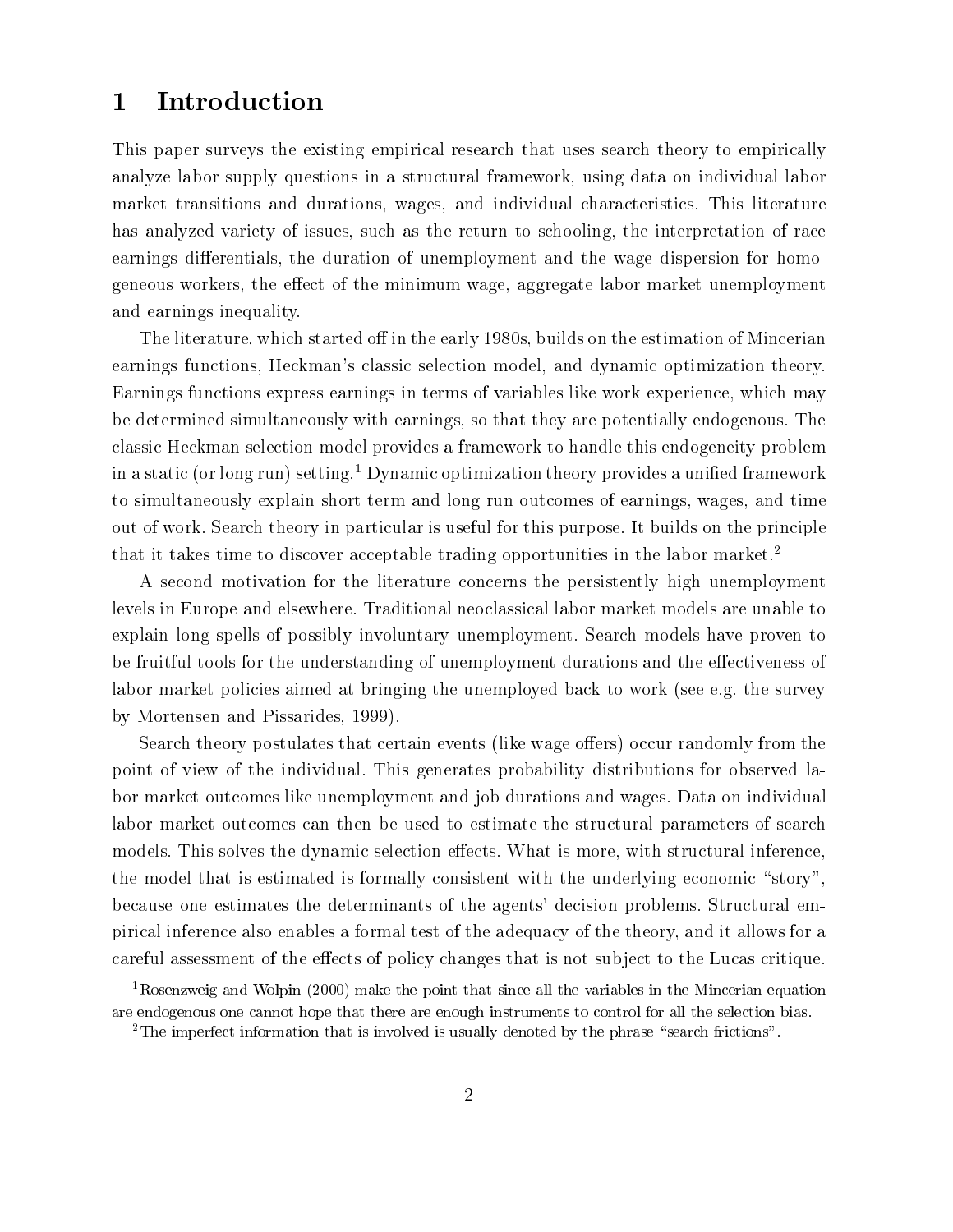Contrary to many popular evaluation methods, it allows for an evaluation of counterfactual policies, that is, policies that have not been implemented in reality.

In this paper, we start with a general framework for the labor market where the search for a job is a random sequential process. Following the search literature we show how the general model can be specialized to be in agreement with most published research using labor search models. Specifically, we show how this framework can be restricted to include the following theoretical models: the standard \classical" search model of Mortensen and Lippman and McCall; the search-matching-bargaining model of Diamond and Maskin (1979), Mortensen (1982) and Pissarides (1979); and the wage-posting equilibrium search models popularized by, notably, Albrecht and Axell (1984) and Burdett and Mortensen (1998). For all these models we present the basic properties of the (equilibrium) solution and we explain how one can derive from the model the joint distribution of observations on unemployment durations, accepted wages, etc.. We then present the likelihood function of the model parameters based on standard panel data of individuals, and we discuss identification and estimation of the parameters of these models.

The search strategy of the firm and the worker and the equilibrium wage determination process vary greatly across different models, due to differences in the assumptions made in these models. Yet, all these models generate a dynamic selection process of work that has important implications on the way we empirically interpret labor market data of unemployment and employment durations and observed wages of workers. The survey makes the following main points:

1. All the models have the same common basic structure. The only real difference between the models concerns the equilibrium concept and the wage strategies that workers and firms are assumed to be using. The equilibrium concepts can not be justified by the nature of the economic environment but are either taken as given or based on assumptions concerning information and strategies.

2. With only data on unemployment durations, wages and individual characteristics, the joint likelihood function of the parameters of the model has a common format with common identication and estimation problems.

3. Several important economic implications have been derived from the applications regarding labor supply and individual behavior. First, the results allow for various informative decompositions of individual labor market outcomes. Wage variation can be decomposed into separate effects of individual heterogeneity, firm heterogeneity, and search frictions. The exit rate out of unemployment and the mean unemployment duration can be decomposed into choice (voluntary) and chance (involuntary) components. Secondly, the results enable the quantitative evaluation of labor market policies that affect worker and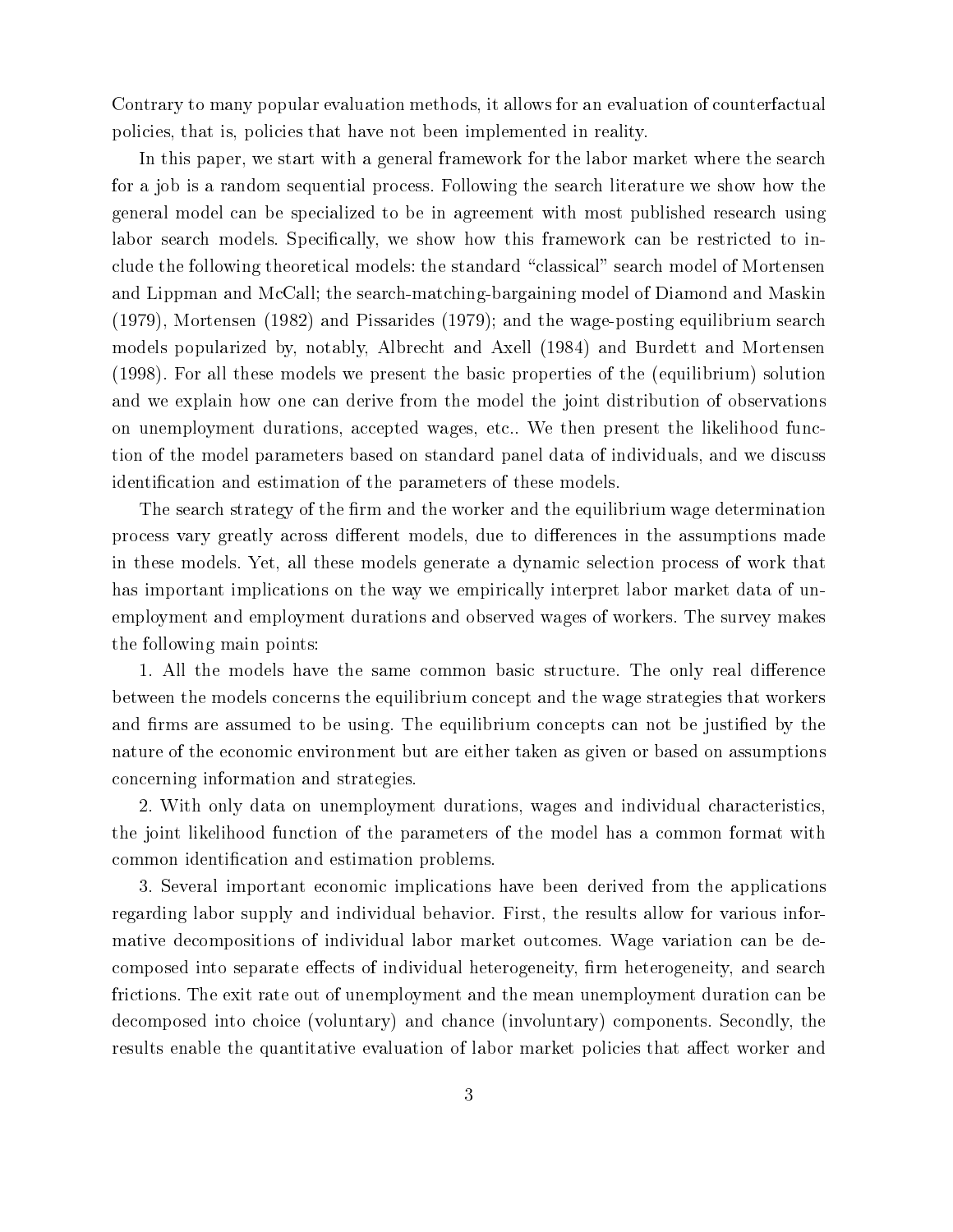firm behavior, like unemployment compensation (insurance), minimum wages, and taxes.

4. The main advantage of the analysis of equilibrium models is that it enables us to measure the implications of the inefficiency due to the market structure with imperfect information.

During the past decades, some surveys have been published on related topics. Eckstein and Wolpin (1989a) examine the specication and structural estimation of dynamic discrete choice models, paying special attention to computational issues. Wolpin (1995) describes the structural estimation of partial job search models. Rogerson and Wright (2001) present a lucid introductory account of job search theory. Mortensen and Pissarides (1999) survey recent developments in the theoretical analysis of equilibrium search and matching models. Van den Berg (1999) surveys the literature on the empirical analysis of equilibrium search models. See Lancaster (1990) and Van den Berg (2001) for overviews of reduced-form duration analysis. In comparison, we focus on the common theoretical and empirical structure and the actual results.

The outline of the survey is as follows. In Section 2 we present the general model framework. In Sections 3, 4, 5, and 6, this is specialized to, respectively, classical job search models, on-the-job search models, equilibrium matching/bargaining models, and equilibrium search models with wage posting and heterogeneous agents. Section 7 concludes.

Sections 3–6 have a common structure: after a presentation of the theoretical framework, we discuss the empirical implementation and estimation strategies, and we subsequently pay attention to the main empirical and policy findings in the corresponding literature. It should be emphasized that the dichotomy between theory and empirics (and the suggested dominance of theory over empirics) becomes less and less accurate the closer we get to the present state of aairs. Up to Flinn and Heckman (1982) in case of partial models, and Eckstein and Wolpin (1989) in case of equilibrium models, empirical work used models taken directly from the theoretical literature.<sup>3</sup> Flinn and Heckman (1982), Eckstein and Wolpin (1989) and the subsequent literature have adjusted theoretical models to account for empirical regularities in the data used to estimate their models. In fact, current theoretical developments are driven to a substantial extent by the need to explain regularities found in the empirical literature. In particular, many equilibrium search models with heterogeneity have been developed in response to the empirical studies that were unable to explain important findings with homogeneous models.

<sup>3</sup>The so-called Phelps Volume (Phelps et al., 1970) is widely seen as marking the onset of the widespread use of search theory. It should be noted that as far back as 1962, Karlin (1962) analyzed a search model for asset trade with discounting that is very similar to the standard sequential job search model.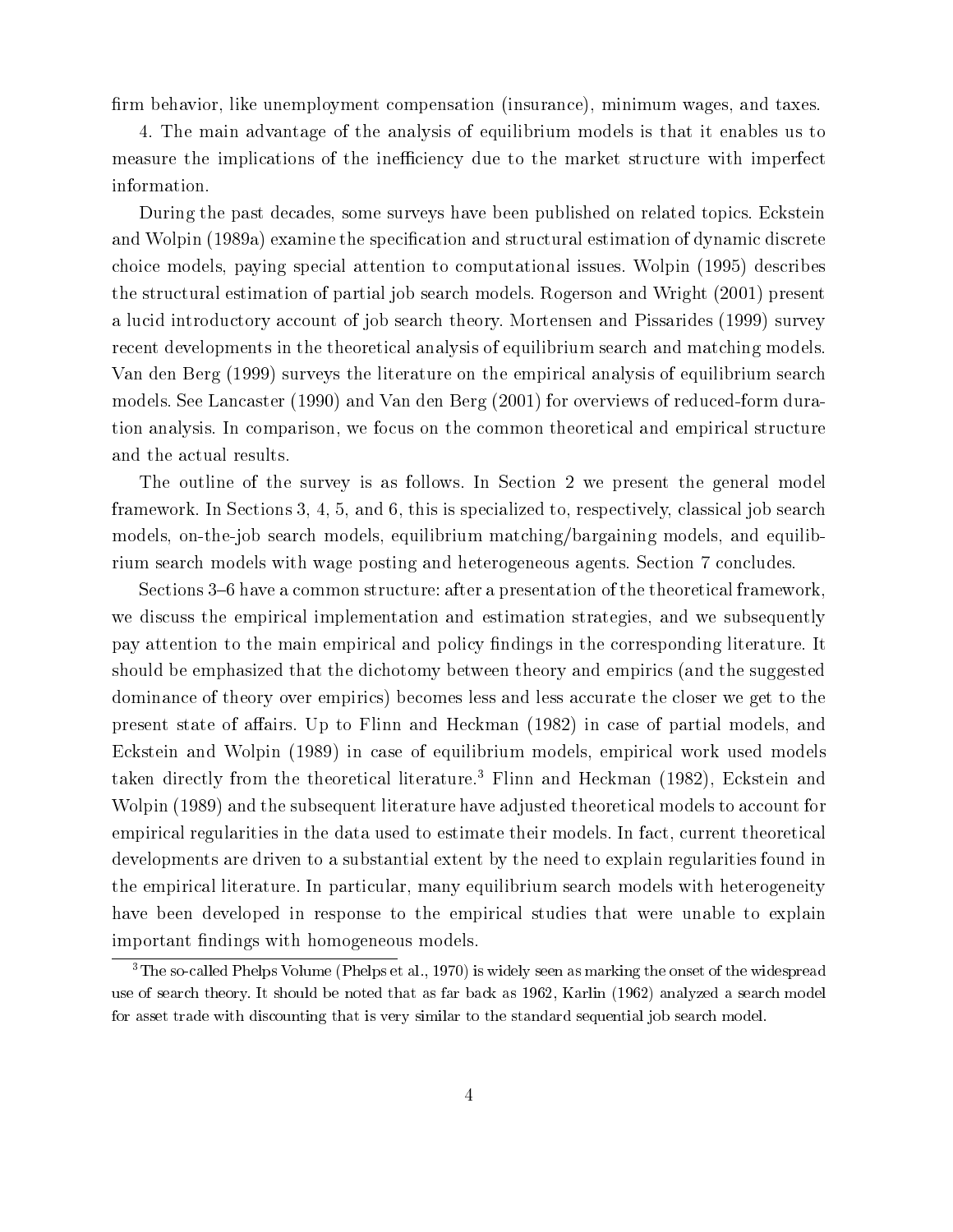# 2 A General Framework

We specify a model that is much more general than any existing search model. The main reason is to show that a wide range of theoretical and empirical research in labor economics has a common basic structure. The model therefore also allows us to make a connection between different sorts of results. By specializing the general model, it can be tailored for specific empirical research. In addition, the general framework reveals the limitations of the existing models, and it provides directions for future work.

## Production<sup>4</sup>

Each worker is assumed to provide either zero or one unit of labor. In general, let  $p_{ij}$  be the per period unit of labor output by a worker i in firm j. We assume that  $p_{ij} = p(x_i, z_j)$ where  $x_i$  is a vector of the worker i labor skills (e.g., education and experience) and  $z_j$  is a vector of the firm j production skills (e.g., capital stock and production efficiency). Output of firm j is denoted by  $y_j$  and is given by,

$$
y_j = \sum_{i=1}^I p(x_i, z_j) l_{ij}
$$

where I indicates the number of types of workers and l $\eta$  at the number of workers of  $\sigma$  workers of workers of type *i* at firm j.<sup>5</sup> The workers are ordered such that for all j,  $p_{Ij} > p_{I-1j} > ... > p_{1j}$ .

In Section 4 we further generalize this production technology, by allowing for a matchspecific component that may have a non-degenerate distribution for given  $i, j$ .

## Offer Arrival (Matching)

Unemployed and employed workers of type  $i$  sample job offers from firm  $j$  sequentially, at the Poisson rates  $\lambda_i$  and  $\lambda_i$  while unemployed and employed, respectively. These Poisson rates vary over i (or, equivalently, over  $x_i$ ) and can in general be thought to depend on the distribution of firms, on search efforts made by unemployed and employed workers and firms, and on the magnitude and composition of aggregate unemployment  $U$  and the aggregate amount of vacancies V in the market.

 $4$ We avoid explicit definitions that separate between discrete and continuous cases, while we actually specify continuous time models.

<sup>&</sup>lt;sup>5</sup>The simple additive linear production function is used in most search equilibrium models.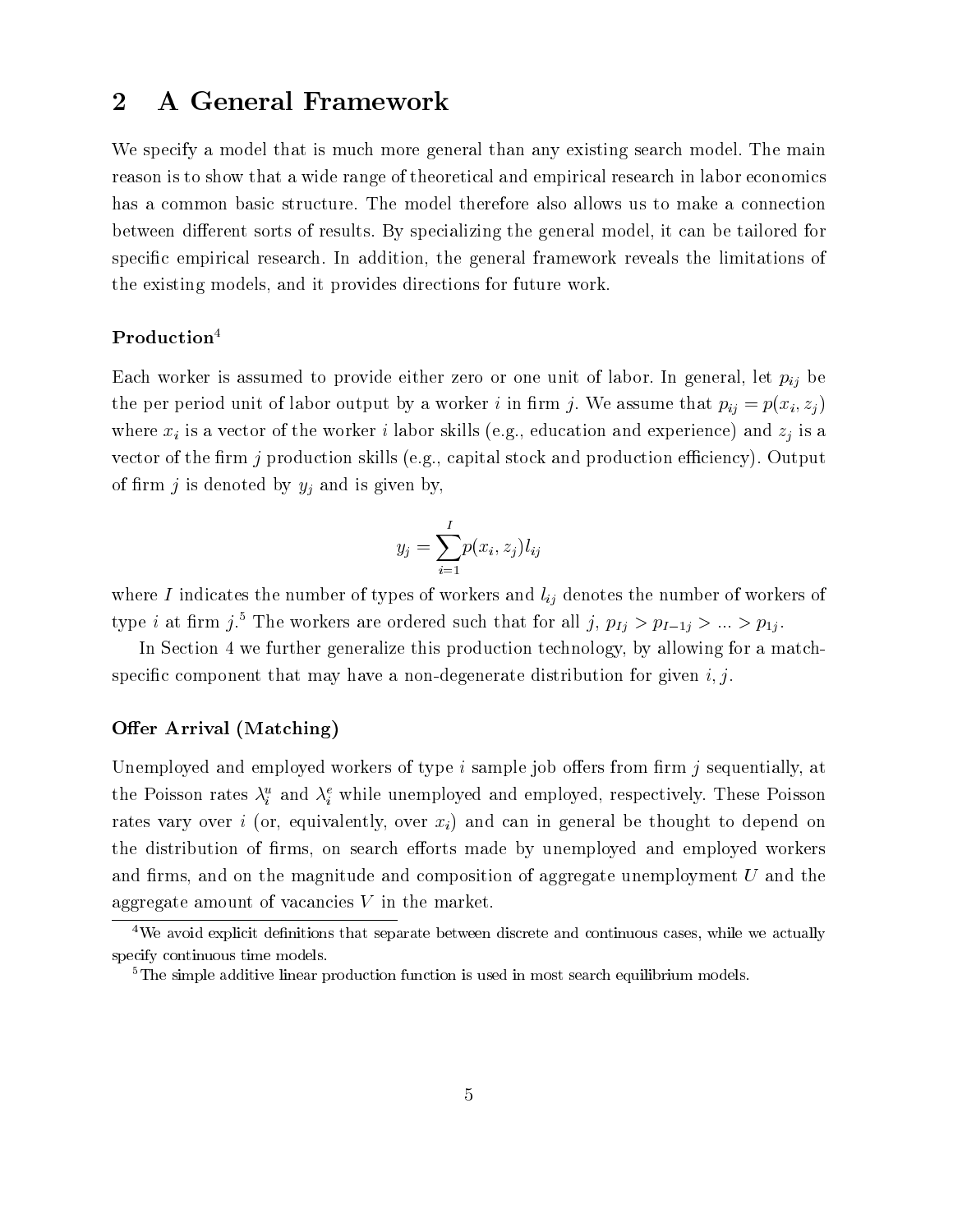## Workers

There is a measure  $M_i$  of workers of type i, who face a mortality rate  $\eta$ . Each period there are  $\eta M_i$  newborn workers. Layoffs occur at a rate  $\delta$ . When a worker of type i with skills  $x_i$  is unemployed s/he receives a flow of leisure and, possibly, unemployment benefits. In addition, there is a now cost of search enort  $s_i$  . The sum of these two nows is equal to the worker utility now in unemployment, which we denote by  $u_{it}$  . This notation highlights that all elements in this sum may change over time. When a worker of type  $i$  with skills  $x_i$  is employed s/he receives a flow of earnings of  $w_{it}$ . This, minus the flow cost of search enort, equals the instantaneous utility in the state of employment  $u_{it}(w_{it})$ . Let  $u_{it} = 1$  if the individual is working and  $d_{it} = 0$  if the individual is unemployed. The worker aims to maximize the expected lifetime utility. At  $t = 0$ , in the state of unemployment, this present value can be expressed as

$$
V_0^u = \mathcal{E} \left[ \int_0^\infty e^{-(\mu + \rho)t} \left( u_{it}^e(w_{it}) d_{it} + u_{it}^u(1 - d_{it}) \right) dt \mid \Omega_0 \right] \tag{1}
$$

where the expectations are taken over all the random variables in the model,  $\mathbf{0}$ information available to the worker at time  $t = 0$ , and  $\rho$  is the discount rate. In some models workers are assumed to be price takers and in others they bargain over the wage with firms.

#### Firms

The profit flow of firm  $j$  is given by,

$$
\pi_j = \sum_{i=1}^I (p(x_i, z_j) - w_{ij}) l_{ij}(w_{ij})
$$

where  $w_{ij}$  is the wage that firm j pays to worker i, and where we highlight the dependence of ij on this wage. We assume that will be constant over time. Firms are assumed to maximize the maximized to maximize the expected present value of profits. However, the firms' set of admissible strategies differs across the models that we survey below.

<sup>6</sup> In many models in the literature, search costs and search eort are optimally determined by equating the marginal costs and benefits of effort. See e.g. Mortensen (1986).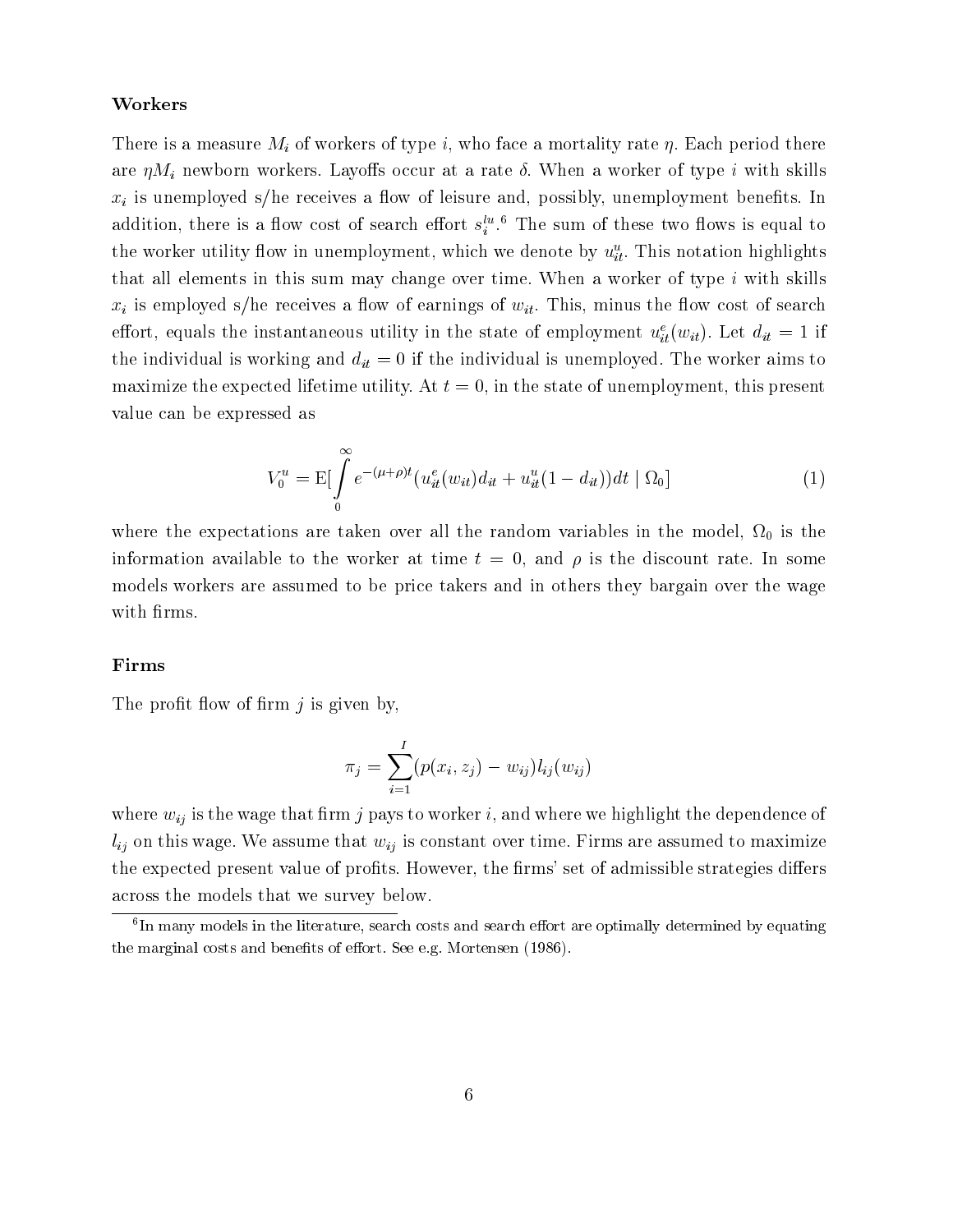## Equilibrium Wages

Three main equilibrium approaches are used in the literature. The first assumes that the wage offer distribution equals the distribution of the worker's marginal (average) productivity, that is  $p(x_i, z_j) = w_{ij}$ . This formulation follows Lucas and Prescott (1974) where the wage offer distribution is equal to productivity that is different across locations ( $\text{``islands''}$ ) populated by different firms.<sup>7</sup> One may call this a "competitive equilibrium" since profits are zero. With exogenous productivities, the wage offer distribution in this approach is effectively exogenous. Now, consider partial job search models. These by definition have an exogenous wage offer distribution. Such models can be given an equilibrium interpretation by thinking of wages as being equal to productivities. Along these lines, existing empirical analysis with partial models can be justied as equilibrium analyses.

However, firms can typically improve on their profits by offering a lower wage than the marginal product. To see this, note that firms have monopsony power precisely due to the presence of search frictions. For a worker matched to a firm, it takes time, effort, and, ultimately, money to find an alternative match. Because of this, a match may carry a positive rent or surplus. If a match is dissolved then such a surplus evaporates. Agreeing to form a match involves agreeing on how to divide the surplus over the two parties. The firm's part of the surplus can be taken by paying a wage below the marginal product. In sum, the worker does not refuse all wage offers below the marginal product.<sup>8</sup> This leads us to the two other equilibrium approaches.

The second approach to the determination of equilibrium wages is captured by the search-matching-bargaining equilibrium models of Mortensen (1982), Diamond and Maskin (1979), and Pissarides (1979, 1990). Here, the wage is the outcome of a decentralized bargaining game between the two parties involved in a match. According to the Nash Axiomatic solution to this bargaining game, a fixed fraction of the surplus of the match goes to the worker in the form of a wage. The strategic bargaining approach provide an equivalent framework (see Wolinsky, 1987).

Alternatively, the equilibrium is derived by assuming that the firms have all the bargaining power but they compete by posting wages prior to the moments at which applicants

<sup>7</sup>See Mortensen (1986)'s explicit reformulation of this approach within a search model with search on the job. Mortensen also discuss the limitation of this approach for the description of the equilibrium labor market. We will refer to all models where the wage offer distribution is given exogenously and is suppose to be equal to the marginal product of workers as "competitive equilibrium" models.

<sup>8</sup>This well known point was made by Diamond (1971) as a critique of the simple search model, with one reservation wage, where the firm can take the entire rent by offering to the worker his/her reservation wage.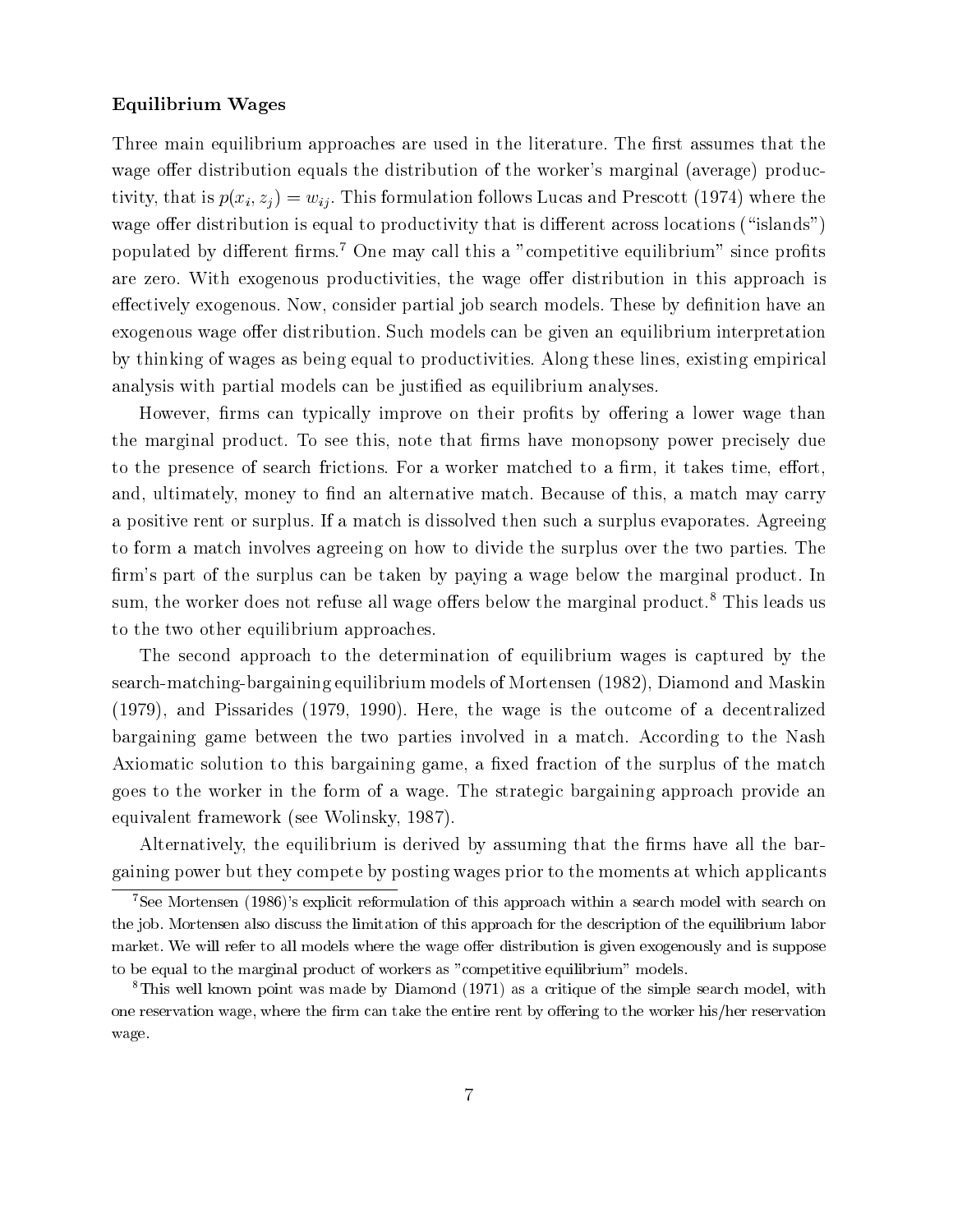are found (MacMinn, 1980, Burdett and Judd, 1982, Albrecht and Axell, 1984, Mortensen 1990, Burdett and Mortensen, 1998). Just like in the second approach, the wage is typically lower than the marginal productivity. Moreover, the wage (distribution) depends on the determinants of the behavior of all agents in the market. This equilibrium approach is called "posting equilibrium" where the surplus (depending on the information) is given to the firms. $9$ 

#### 3 The Job Search Model 3

#### 3.1The Estimation of the Classical Job Search Model

## Theory

Suppose that all workers are homogeneous  $(x<sub>i</sub> = 1)$  and that there is a continuum of rms such that p(z) = z and z has a c.d.f. F (z); z 2 (0; 1). We assume that each rm is atomistic and in equilibrium offers a wage. Following Lucas and Prescott (1974), one may take this wage to equal the marginal product of labor, so that  $w = z^{10}$  Furthermore, the oner arrival rate when the worker is unemployed is set by  $\lambda_{ij}^{\pm} = \lambda > 0$ , there are no oners while the individual is working, i.e.,  $\lambda_{ij}^* = 0$ , and there are no layons and deaths, that is,  $\eta = \delta = 0.11$  Search efforts are exogenous, and therefore the utility in the unemployment state is given by  $u_{it} = v$ . Hence, if an unemployed worker receives a wage oner and s/he accepts it, then s/he will work at that wage forever. Now the Bellman equation for the worker's problem can written as an optimal stopping rule for work, such that,

$$
\rho V^u = b + \lambda \left\{ \int_0^\infty \max[0, V^e(w) - V^u] dF(w) \right\},\tag{2}
$$

where  $V^u$  is the maximum expected value of being unemployed and  $V^e(w) = \int e^{-\rho t} w dt = \frac{w}{\rho}$ the value of accepting an oer w. This equation has the familiar structure of asset 
ow value equations (see e.g. Pissarides, 1990). The return of the asset  $V$  " in a small interval around

<sup>&</sup>lt;sup>9</sup>There are papers where the equilibrium combines some of the features of a "posting equilibrium" game and some features of a sequential bargaining game (Postel-Vinay and Robin, 2002).

<sup>&</sup>lt;sup>10</sup>The assumption that  $w = z$  is inconsequential throughout this section. Alternatively, one may interpret the model as a partial job search model, where the distribution of wages is a structural model determinant. Yet another interpretation is that  $z$  is the match value of a firm and a worker and  $w$  is equal to a fraction of the match value (see matching models below) that for simplicity is assumed to be one.

<sup>&</sup>lt;sup>11</sup>The extension to  $\delta > 0$  and  $\eta > 0$  is immediate.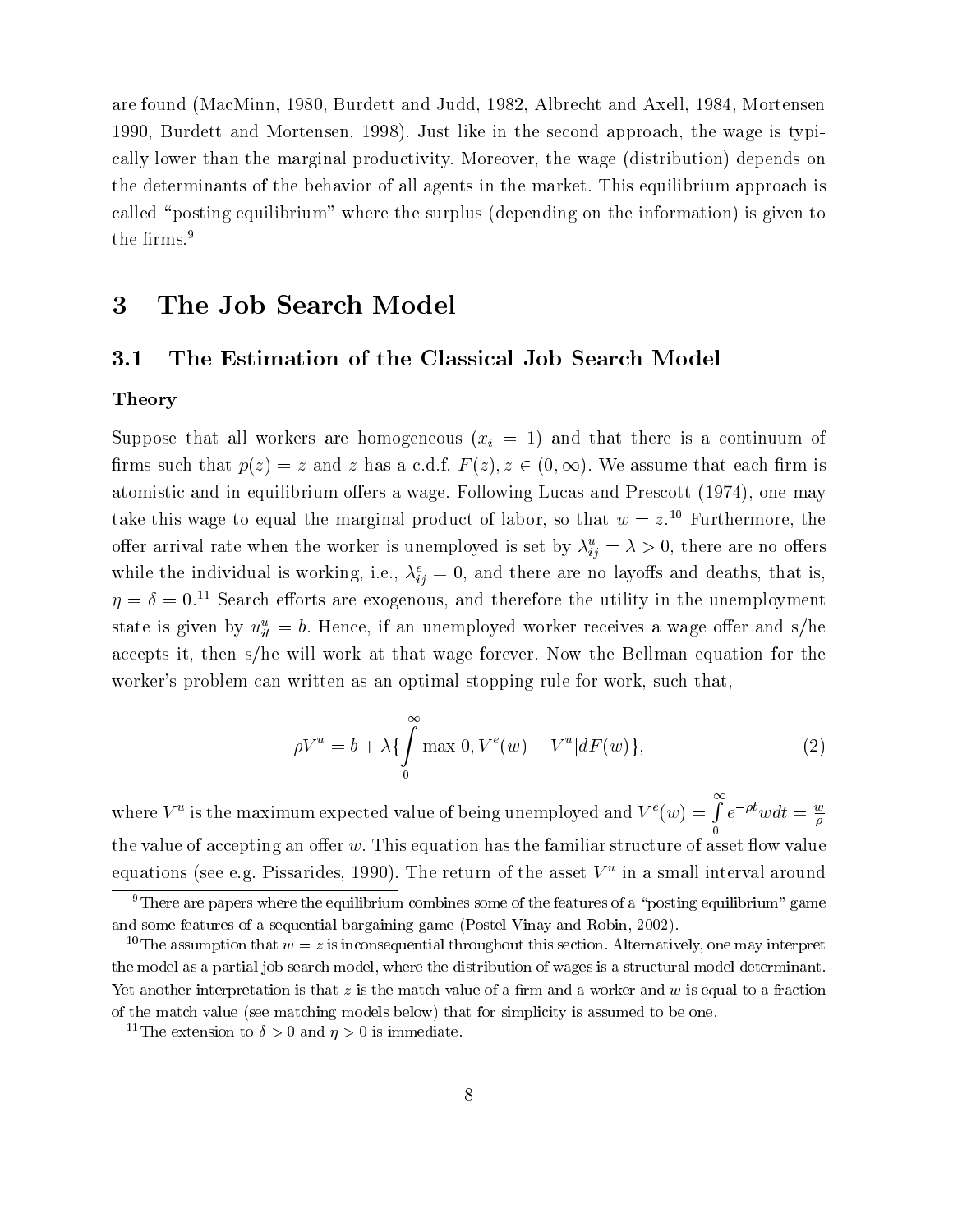t equals the sum of the instantaneous utility flow in this interval, and the expected excess value of finding a job in this interval. When an offer of  $w$  arrives at  $t$  then there are two options: (i) to reject it (excess value zero), and (ii) to accept it (excess value  $w/\rho = v^{\perp}$ ). It is clear that the optimal policy is to choose option  $\{ii\}$  in  $w > \rho v$  . Therefore, the optimal strategy of the worker is a reservation wage policy  $w^* = \rho V^u = \rho V^e(w^*)$ . Using this condition in the above equation provides us with,

$$
w^* = b + \frac{\lambda}{\rho} \{ \int_{w^*}^{\infty} [w - w^*] dF(w) \}.
$$
 (3)

There exists a unique  $w^*$  that solves for the optimal reservation wage policy.

## Empirical Implications and Estimation Using Duration Data

The unemployment duration distribution for the above model is fully characterized by the constant hazard rate at duration  $\tau$  of unemployment,  $h(\tau)$ , which is given by,

$$
h(\tau) = \Pr(d_{\tau} = 1 \mid d_{\tau - d\tau} = 0) = \lambda(1 - F(w^*)) = h.
$$
 (4)

The survivor function for  $\tau$  periods of unemployment is equal to  $Pr(t>\tau) = e^{-h\tau}$ , and the density of the unemployment duration  $\tau$  is given by  $g(\tau) = \lambda (1 - F(w^*))e^{-\lambda (1-F(w))/\tau}$  $ne^{-\alpha}$  . The fikelihood function of a sample of durations for T unemployed workers,  $\{\tau_i, i = 1\}$  $1, ..., I$ }, with no incomplete spells of unemployment,<sup>12</sup> is given by,

$$
L(b, \lambda, \rho, F(w) \mid \tau_1, \tau_2, ..., \tau_I) = \prod_{i=1}^{I} h e^{-h\tau_i}.
$$
 (5)

Clearly, using only duration data, the only identified parameter is the hazard rate,  $h$ , and none of the structural parameters of the search model is identified (Flinn and Heckman, 1982). It should also be noted that if the data consist of complete spells, then the hazard rate h can be easily estimated using the sample duration mean, by invoking that  $E(\tau)$  = **Representative Contract Contract Contract Contract Contract Contract Contract Contract Contract Contract Contract Contract Contract Contract Contract Contract Contract Contract Contract Contract Contract Contract Contract**  $\alpha$  and  $\alpha$  is the number of  $\alpha$  is the  $\alpha$ 

<sup>&</sup>lt;sup>12</sup>If the data contains censored observations with duration  $\tau_s$  then the likelihood of each of these observations is just the survival probability,  $e^{-h\tau_s}$ . :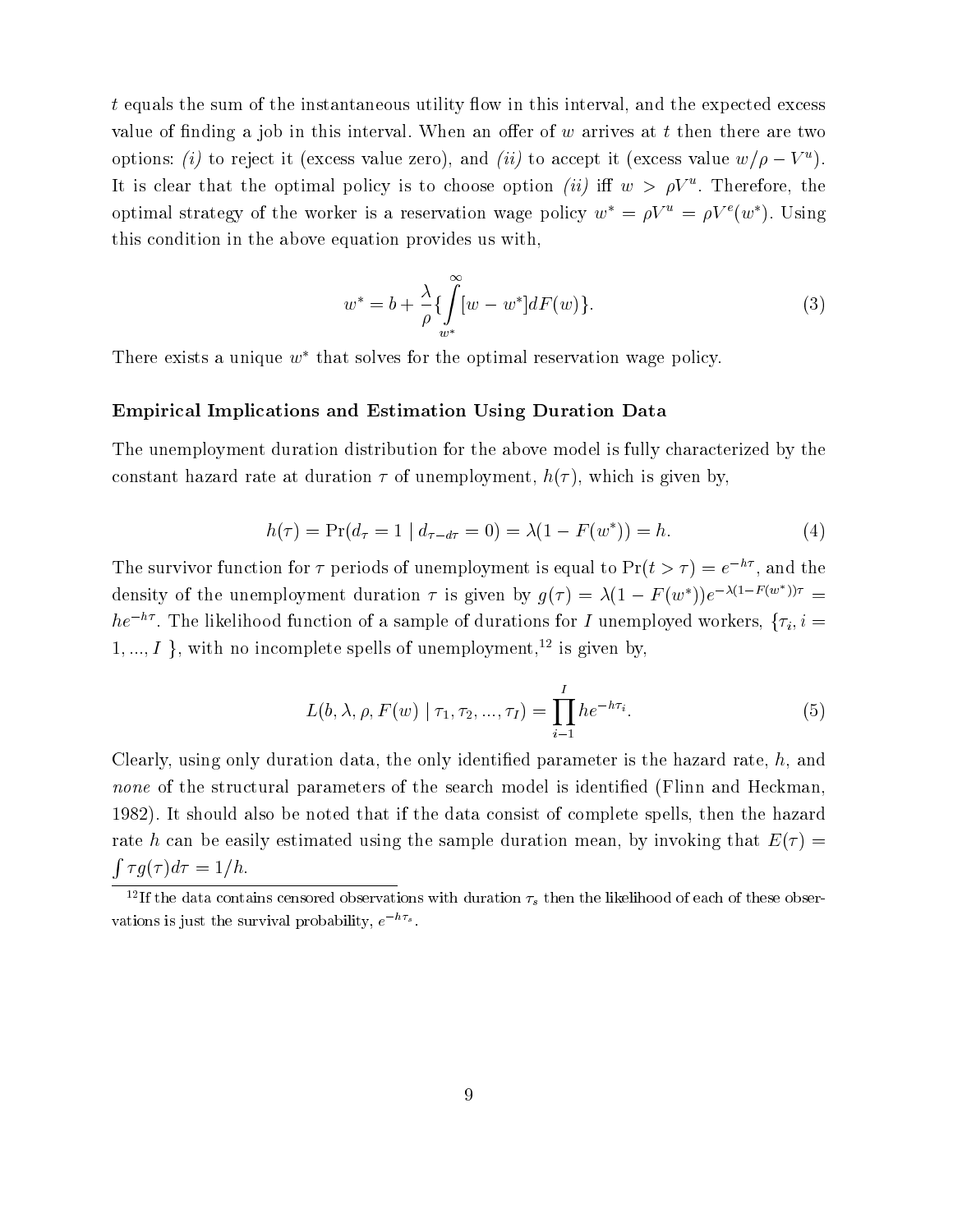## Heterogeneity

A common fact is that for a random sample of unemployed workers the Kaplan-Meier maximum likelihood non-parametric estimator of the hazard rate is decreasing.<sup>13</sup> This observation is consistent with the standard stationary search model if we allow for unobserved heterogeneity in parameters of the model. The simplest way to show this is by assuming that there are two types of workers, type A and type B, who differ with respect to at least one parameter of the model. Now for each type there will be a different hazard rate. Suppose that  $h_A > h_B$ , then type A workers leave the unemployment pool on average faster than type  $B$ . The pooled hazard rate is the mixture of the two types and converges monotonically to  $h_B$  as the duration increases. Now the likelihood function of the same duration sample of I unemployed workers is a mixture of two duration density functions. The separate hazard rates  $h_A$  and  $h_B$  and the proportions of the two types are identified from the duration data. However, again, none of the structural model parameters is identied.

#### Earnings and Job Search

Suppose we also have data on the wages that are accepted by workers at the moment they leave unemployment. Specifically, suppose that for each individual who finds a job we observe  $\tau_i$  and the accepted wage  $w_i$ . The joint probability for the observations is

$$
\Pr(\tau_i, w_i) = g(\tau_i) f(w_i \mid w_i > w^*) = (1 - F(w^*))e^{-\lambda(1 - F(w^*))\tau_i} \lambda \frac{f(w_i)}{(1 - F(w^*))},\tag{6}
$$

together with the restriction  $w_i~\geq~w$  , and with the first term canceling out with the denominator of the last term.

In labor studies, the wage distribution is traditionally described by Mincer's earnings function:  $\ln w = x'\beta + \epsilon$ , where x is a vector of human capital indicators of the worker and  $\epsilon \sim N(0, \sigma^*)$  is a random error that is assumed to be independent of  $x.$  In the context of the search model above it is natural to take the distribution of  $w$  to represent the distribution F of wage offers, and to take  $\epsilon = \ln z$ , that is, the error term in the wage equation is due only to the firm heterogeneity.

For sake of illustration, let the sample consist of initially unemployed individuals with the same human capital characteristics such that  $x'\beta = \mu$ . The likelihood function conditional on a sample of unemployment durations and accepted wages for I workers,  $\{\tau_i, w_i, i = 1, ..., I\}$ , is now given by

<sup>&</sup>lt;sup>13</sup>Eckstein and Wolpin (1995) discussed the evidence regarding this fact. Yet, for certain data sets, the hypothesis that the hazard rate is constant may be accepted.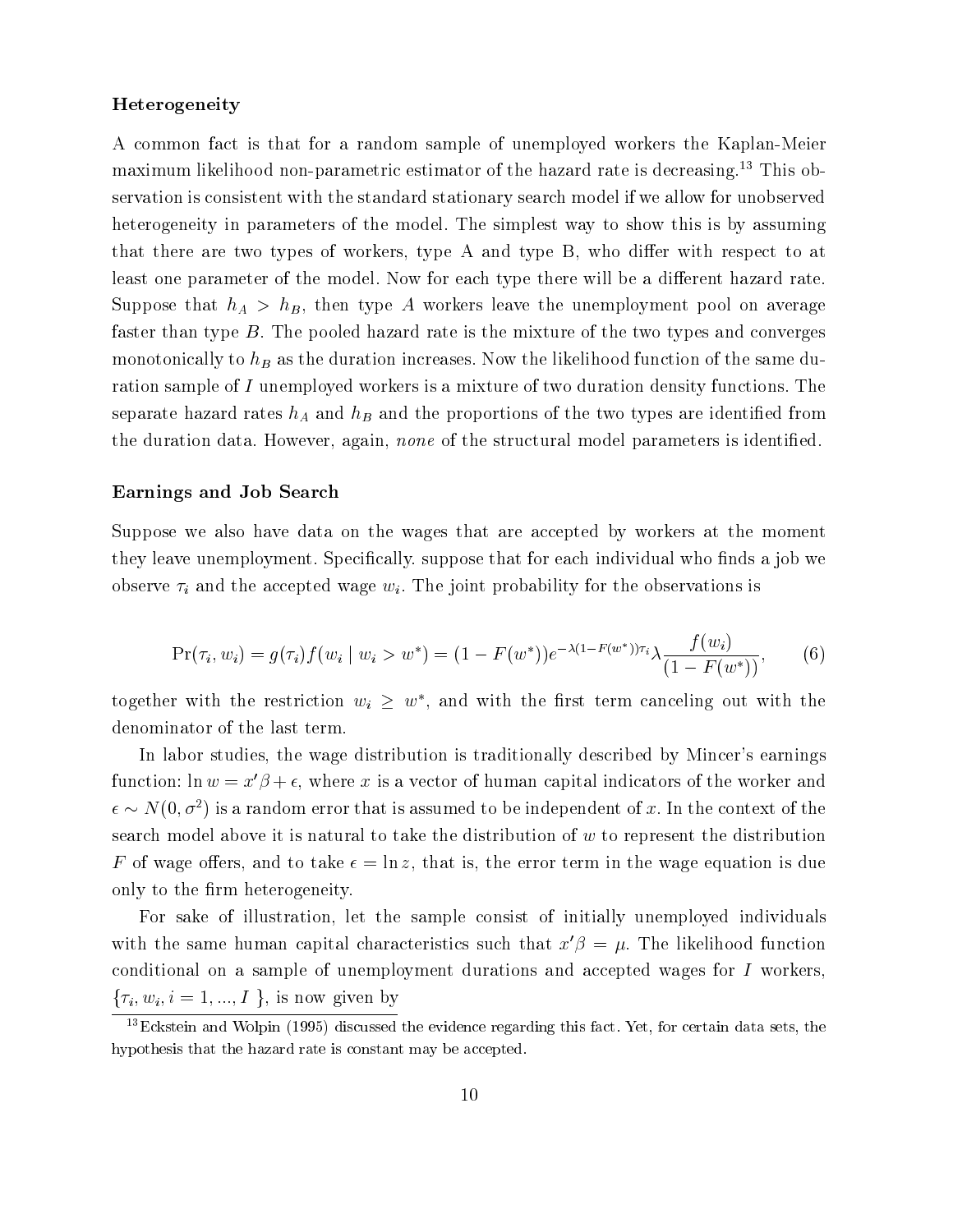$$
L(b, \lambda, \rho, \mu, \sigma \mid (\tau_1, w_1), \dots, (\tau_I, w_I)) = \prod_{i=1}^I e^{-\lambda(1 - \Phi(\frac{\ln w^* - \mu}{\sigma}))\tau_i} \lambda \frac{1}{w_i} \phi(\frac{\ln w_i - \mu}{\sigma}), \tag{7}
$$

again with the restriction  $w_i \geq w$  , with  $\varphi$  the density of the standard normal distribution and  $\Phi$  its c.d.f..

## **Identification**

The theoretical restriction that  $Pr(w_i < w^*) = 0$  implies that the likelihood is zero if a wage is observed below the reservation wage. In fact, "the minimum of accepted wages (or any fixed order statistic) is a consistent estimator of  $w^*$ " (Flinn and Heckman, 1982). From the observations on accepted wages the parameters of  $F(w)$  can be consistently estimated. This is because lognormal distributions are recoverable: they can be recovered from a truncated version. Of course, if we observe a random sample of offered wages then we are able to identify  $F(w)$  non-parametrically.<sup>14</sup>

Identification of F enables us to identify the job offer arrival rate  $\lambda$  and the job offer acceptance probability  $(1-F(w^*))$  as the two components of the hazard h. This is a central issue in understanding, interpreting and analyzing unemployment data. It enables separation of the main two causes of unemployment, that is, job availability and job acceptance. Moreover, this specification consistently corrects for potential bias in estimating the wage distribution due to the endogeneity of job acceptance. These biases are important when one tries to estimate the mean wage offer for different individuals in order to learn about the return to education, the gains from experience, discrimination, etc..

Note that b and  $\rho$  cannot be separately identified. If a value for  $\rho$  is set exogenously, as is frequently done in applied micro studies, then  $b$  can be recovered using the estimated reservation wage and the reservation wage equation above. Alternatively, if  $b$  is assumed to equal the observed unemployment benefits level (zero utility of leisure), then  $\rho$  can be estimated (see e.g. Van den Berg, 1990).

The result that the minimum observed wage is a consistent estimator of the reservation wage puts high demands on the data. A single observation may have a strong effect on the estimated acceptance rate of wages. This ignores the possibility of measurement error in reported wages. In addition, there may be a large small sample bias. Schoonbroodt

<sup>14</sup>See e.g. Narendranathan and Nickell, 1985, and Van den Berg, 1990; this can also be achieved using data on numbers or arrival times of job offers in combination with data on durations and accepted wages, see e.g. Blau and Robins (1986). Also, it is useful to point out that equilibrium models imply that the wage offer distribution has zero mass at wages below the lowest reservation wage (see Section 6), which in case of homogeneous workers implies that  $F(w) = 0$ .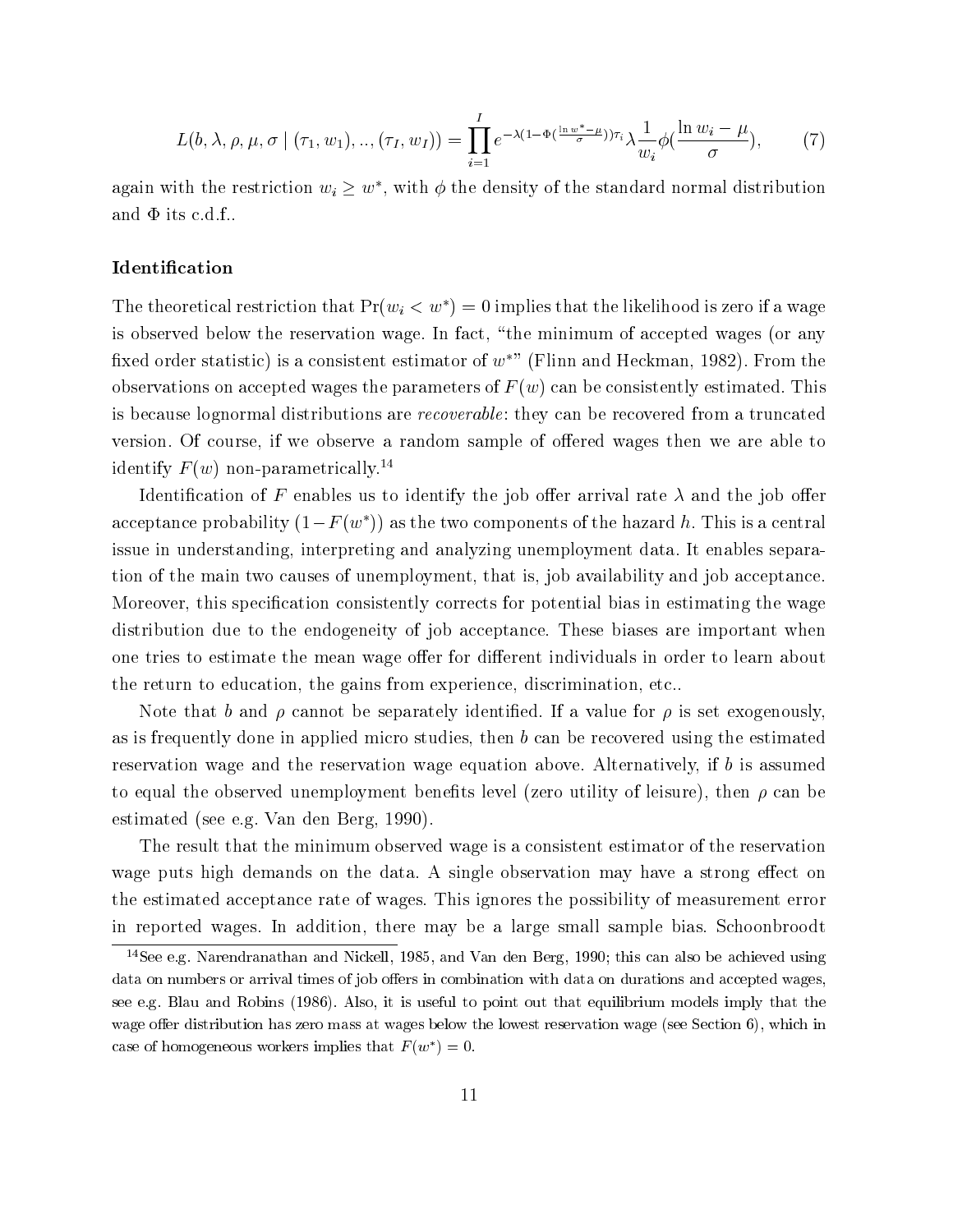(2003) investigates this in detail by way of Monte Carlo simulations for the simple search model. MLE estimation with 500-1000 observations gives rise to a *large* upward small sample bias of the arrival rate and a small positive bias for the mean wage. The latter is the result of the fact that all observed wages are above the reservation wage and only accepted wages are observed. This causes the MLE to have a large upward bias for the offer arrival rate due to the non-linear relation between these two parameters in the likelihood function. Schoonbroodt (2003) shows that the bias in arrival rates and mean offered wage of moment estimators is much lower than that of MLE since the bias in one parameter does not transfer to a larger bias in the other parameters.<sup>15</sup>

Measurement errors in reported wages can be easily included (Wolpin, 1987) by assuming that in  $w_{\parallel} = \ln w + u$ , where  $w_{\parallel}$  is the observed wage and  $u$  is a multiplicative measurement error that is independent of the true wage w and is distributed  $N(0, \sigma_u^2)$ . The likelihood function for this case is the product of  $\Pr(\tau_i, w_i)$  ( $\neq$   $\Pr(\tau_i, w_i)$ ) over all the observations.

Heterogeneity can be introduced by assuming that certain parameters are different across different types of workers, as we explained above. Then the reservation wage is individual specific. Observed heterogeneity can be included by specifying that  $\mu_i = x_i^{\prime} \beta$ as well as making the value of  $b$  a function of individual specific observations including benefits. The framework is also easily extended to allow unemployed workers to maximize utility rather than income, taking into account that jobs differ in e.g. hours or non-wage characteristics (see e.g. Khandker, 1988, and many other studies).

Maximum likelihood estimation can be done fully structurally. For virtually any functional form of  $F$ , the reservation wage equation does not allow for an explicit solution, so it has to be solved numerically. The numerical solution is subsequently used as a determinant of the distribution of durations and wages. In sum, the reservation wage equation is solved numerically at each iteration and the likelihood is maximized numerically. Heterogeneity increases computation time, because one needs to solve the reservation wage equation for each type of individual.

#### Nonstationarity

The above model is stationary because the parameters do not vary over time, and, as a result, the individual hazard rates  $(h)$  are constant over time. However, the pool (or aggregate) hazard rate may be duration dependent due to heterogeneity of the hazard rate

<sup>&</sup>lt;sup>15</sup>This result provides a good rationale for using moment estimators rather than MLE in case of the potential existence of small sample bias.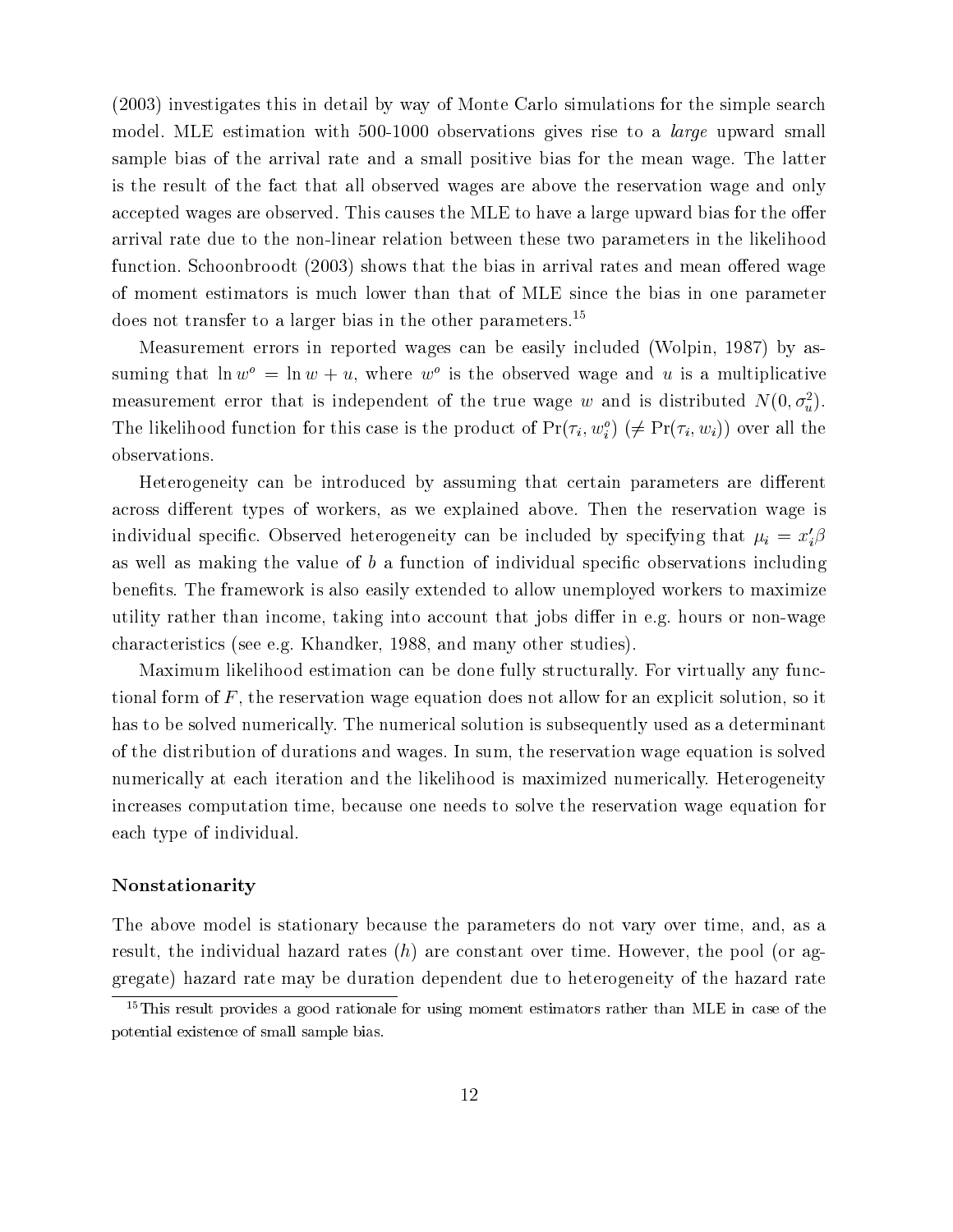among individuals. An alternative and additional source for duration dependence of the hazard rate is that the environment (parameters) at the individual level is not stationary. This includes the important case where the individual policy parameters change as a function of the elapsed unemployment duration. For example, the amount of unemployment benefits depends on the elapsed duration, or there is a stigma effect on wage offers that depends on the duration of unemployment. Sooner or later these changes are recognized and used by the individual in determining the optimal strategy.

Suppose that the parameters are allowed to vary over the interval of time,  $\tau = [0, T]$ , in a deterministic way, and job searchers have perfect foresight in the sense that they correctly anticipate changes of these parameters (Van den Berg, 1990). By analogy to the previous subsection,

$$
\rho V^{u}(\tau) = \frac{dV^{u}(\tau)}{d\tau} + b(\tau) + \lambda(\tau) \cdot \mathcal{E}_{w|\tau} \max\{0, \frac{w}{\rho} - V^{u}(\tau)\}\tag{8}
$$

Now, the reservation wage  $w(\tau)$  depends on  $\tau$  by way of  $w(\tau) = \rho v(\tau)$ . Obviously, the reservation wage solution is more complicated than in equation  $(3)$ . Equation  $(4)$  for h still applies, but now all parameters may vary over time:

$$
h(\tau) = \lambda(\tau)(1 - F(w^*(\tau), \tau))
$$
\n(9)

**Finite Horizon.** A special case of the above is a finite horizon search model. Assuming that there is no income after period  $T$ , at the horizon  $T$ , the reservation wage equals  $w^{*}(T) = b$ , since the option value of search is zero at T. If all structural parameters are constant then it is straightforward to show that the reservation wage is monotonically decreasing before T. That is,  $w^*(\tau) > w^*(\tau + \Delta)$  for any  $\Delta > 0$ . This implies an increasing hazard rate.

It is straightforward to derive the likelihood function for a nonstationary model using the joint duration and wage data. The likelihood is the product of the joint probabilities of the sequence of available data per individual as in (7). With a hazard rate  $h(\tau)$  as a function of unemployment duration  $\tau$ , the likelihood contribution of a realized unemployment duration is a set of  $\mathbf{u}$  of  $\mathbf{u}$  in the  $\mathbf{u}$  $\int_0^{\tau_i} h(\tau) d\tau$ ). Note that the likelihood function now includes the restrictions  $w_i \geq w_{\lceil}(\tau_i)$ .

An important gain from using nonstationary models is that it is possible to solve a search model with an endogenous state space in addition to changing parameters. For example, one may allow for the mean wage and the offer rate to depend on work experience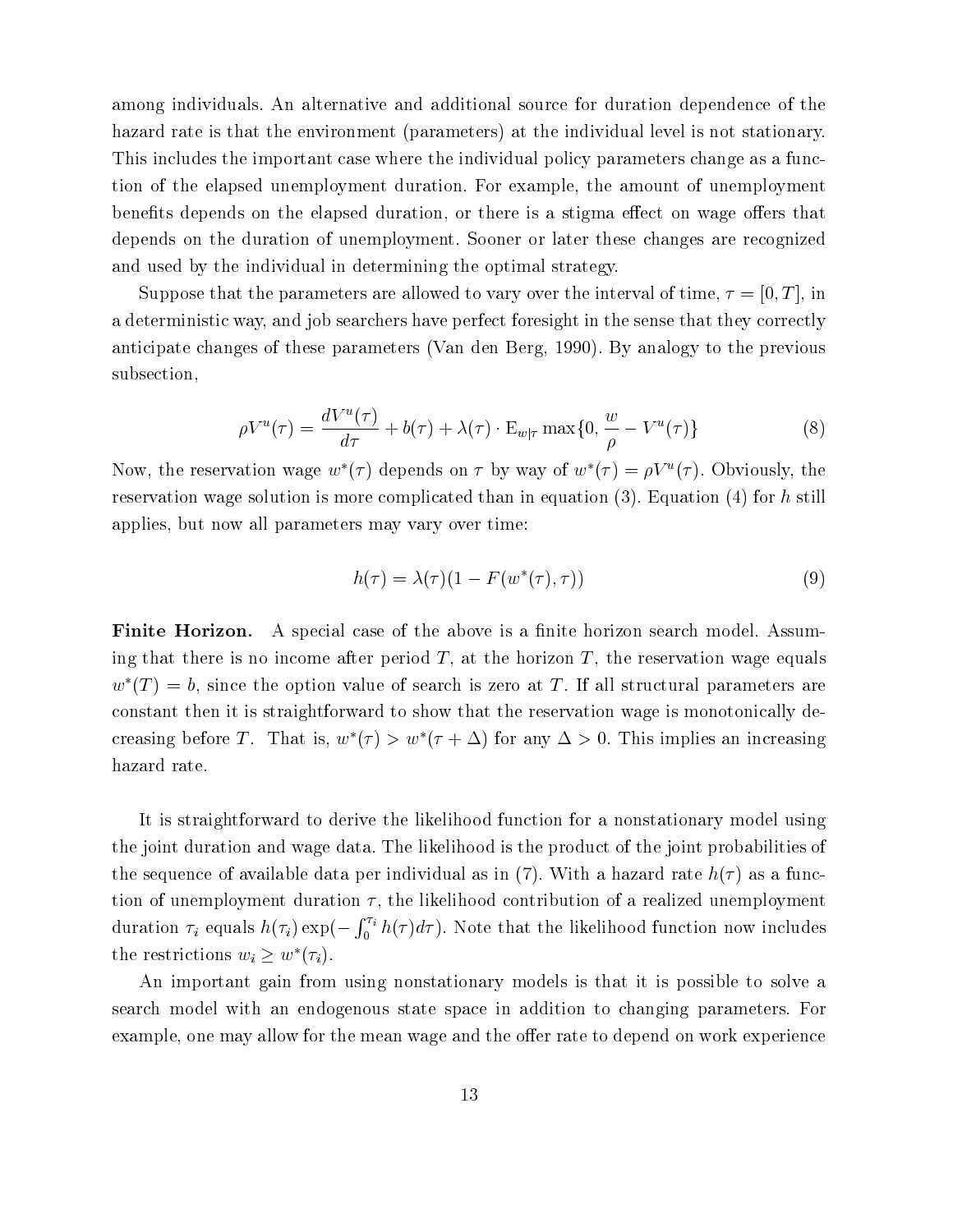and unemployment duration (see Wolpin, 1987, 1992). In some applications, the initial condition for the differential equation  $(8)$  is obtained by assuming that the value function at time  $T+1$ ,  $V(T+1)$ , is some "ad-hoc" specific function of the state variables at time  $T^{16}$ 

## Estimating Reduced-Form Hazard Rate Models

Consider equation (9). It would obviously be useful for any empirical analysis of unemployment durations to be able to separate between the two factors at the right-hand side, i.e. to assess their relative magnitude for different types of individuals, as well as to assess the size of policy effects on them. However, descriptive empirical analyses of unemployment durations motivated by the search model often simply restrict attention to variation of h itself over time and across individuals with different x. A popular approach is to specify h as a multiplicative function of  $\tau$  and x. This defines the Proportional Hazard (PH) model, which is an ad hoc descriptive specification for  $h$ . The Mixed Proportional Hazard model extends this by including a multiplicative unobserved heterogeneity term at the individual level (see Lancaster, 1990, and Van den Berg, 2001, for overviews). In obvious notation,

$$
h = h_{\tau}(\tau) \cdot \exp(x' \beta) \cdot h_{unobserved}.
$$

This empirical approach raises some issues. First, although the applications interpret the results in terms of a job search model, the latter in general does not lead to a "proportional" specification as in the MPH duration model (Van den Berg, 2001). According to  $(9)$  the hazard rate h at  $\tau$  depends on all structural parameters in a heavily nonlinear fashion by way of the current reservation wage  $w^*(\tau)$ . Even if individuals do not anticipate future changes of the structural parameters, and even if the structural parameters are simple functions of  $\tau$  and/or x, this leads to a non-proportional expression for h. Because the MPH model parameters are not structural parameters, a causal interpretation of the reducedform estimates is problematic. For example, from the point of view of the theory,  $\beta$  is not a structural parameter, and a change in one explanatory variable leads to changes in the elements of  $\beta$  that correspond to the other explanatory variables.<sup>17</sup> What is more, a reduced-form analysis cannot separate between the relative magnitudes of the job offer

<sup>&</sup>lt;sup>16</sup>The parameters of this function are estimated but it is not necessarily the case that the estimated function is consistent with the lifetime optimal plan (see, for example, Gilleskie, 1998). In Van den Berg (1990), the initial condition follows from stationarity of the model after a certain point in time.

<sup>&</sup>lt;sup>17</sup>To some extent this problem can be captured by allowing for interaction effects, but this may lead to unidentied model specications. Multi-spell data may be useful in this respect. See Van den Berg (2001) for details.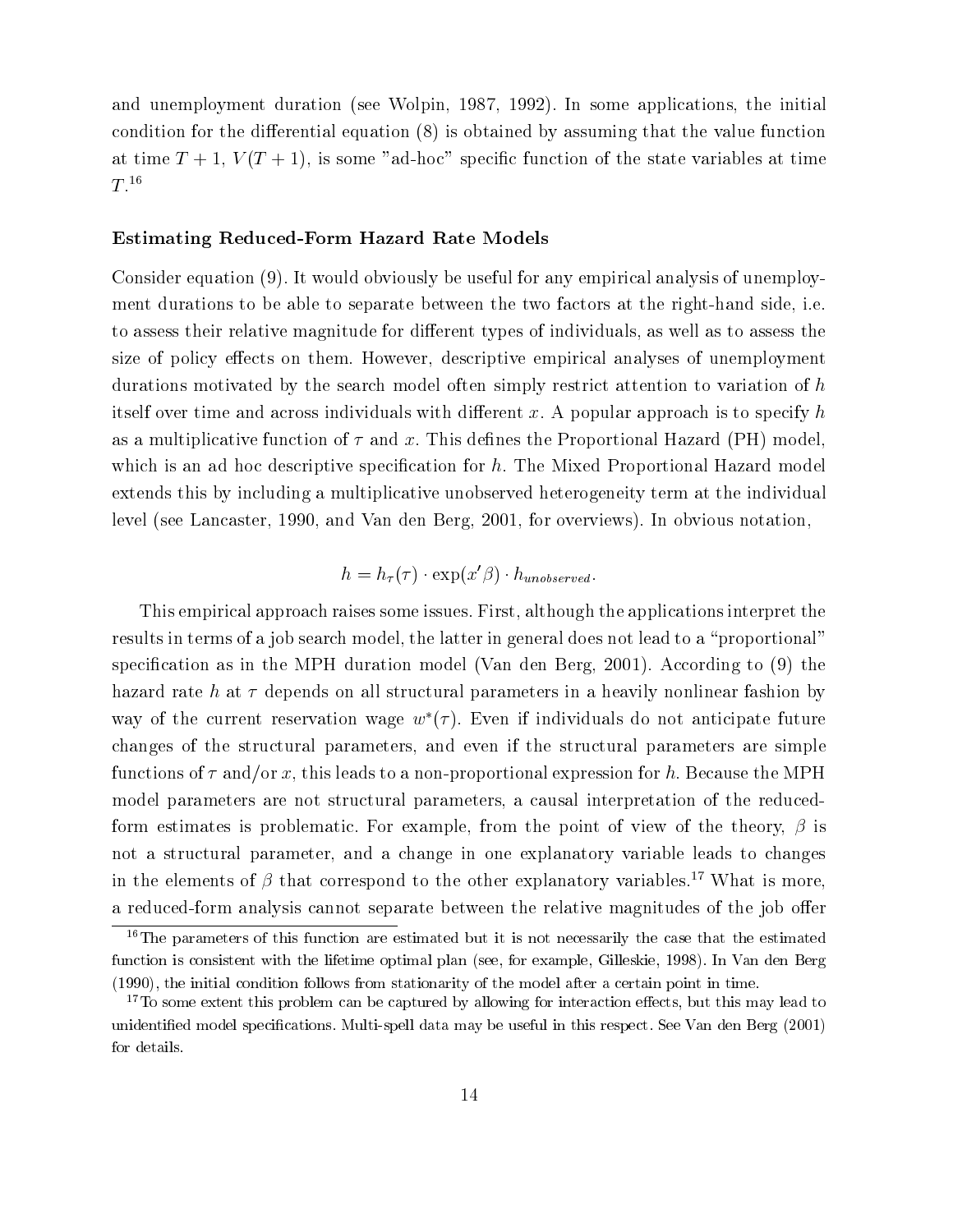arrival rate and the acceptance probability, or estimate the relative magnitude of the effects of the x variables on them.

A second problem of reduced-form analyses concerns the identification of the effects of explanatory variables. This is typically achieved by a comparison across individuals. However, differences in, say, the benefits level across individuals may reflect other differences across individuals, like differences in their past labor market history, and this may not be controlled for in a reduced-form analysis.It is therefore useful to look for exogenous variation in the benefits level, for example in a natural experiment (Meyer, 1990). A third problem concerns instability of parameter estimates of the MPH model. Although the model is identied, the estimates may be very sensitive to functional form assumptions regarding duration dependence and the unobserved heterogeneity distribution. Both the second and the third problem can be tackled if one has access to multi-spell data, which contain multiple unemployment spells for the same individual. In that case one can exploit variation within individuals to identify the effects of interest.

To sum, the PH and MPH models are simple statistical specifications for a descriptive analysis of duration data in terms of conditional hazard rates. Not much can be concluded regarding potential explanations for the dependence of the duration on exogenous variables and, obviously, it is hard to analyze counterfactual policies using the estimated model.

#### 3.2Structural Estimates of the Classical Job Search Model

Kiefer and Neumann (1979) were the first to empirically investigate implications of the above standard search model with constant reservation wages, using reduced form equations. Flinn and Heckman (1982) were the first to structurally estimate the model.<sup>18</sup>

Flinn and Heckman (1982) use a sample of 20-24 years old U.S. white high school graduate males that do not attend school. Unemployment and non-participation are viewed as one state and the individuals are followed since they left school. Using the standard model infinite horizon search model that is presented above with maximum likelihood with two specifications for the wage offer distribution and several other assumption, their main findings are: 1. The job offer arrival rate ( $\lambda$ ) is between 0.13 to 0.20 per month, so that the probability of encountering one (no) offer in the next six months is  $0.36$  ( $0.30$  to  $0.45$ ); 2. The job acceptance probability is between  $0.60$  to  $0.92$  depending on the wage offer distribution function since the reservation wage is estimated by the lowest observed wage. As a result, the estimated mean of the wage offer distribution is lower than the mean of observed accepted wages, and the variance of the observed accepted wages is lower than

 $18$ See however Yoon (1981) for structural estimation of a somewhat different job search model.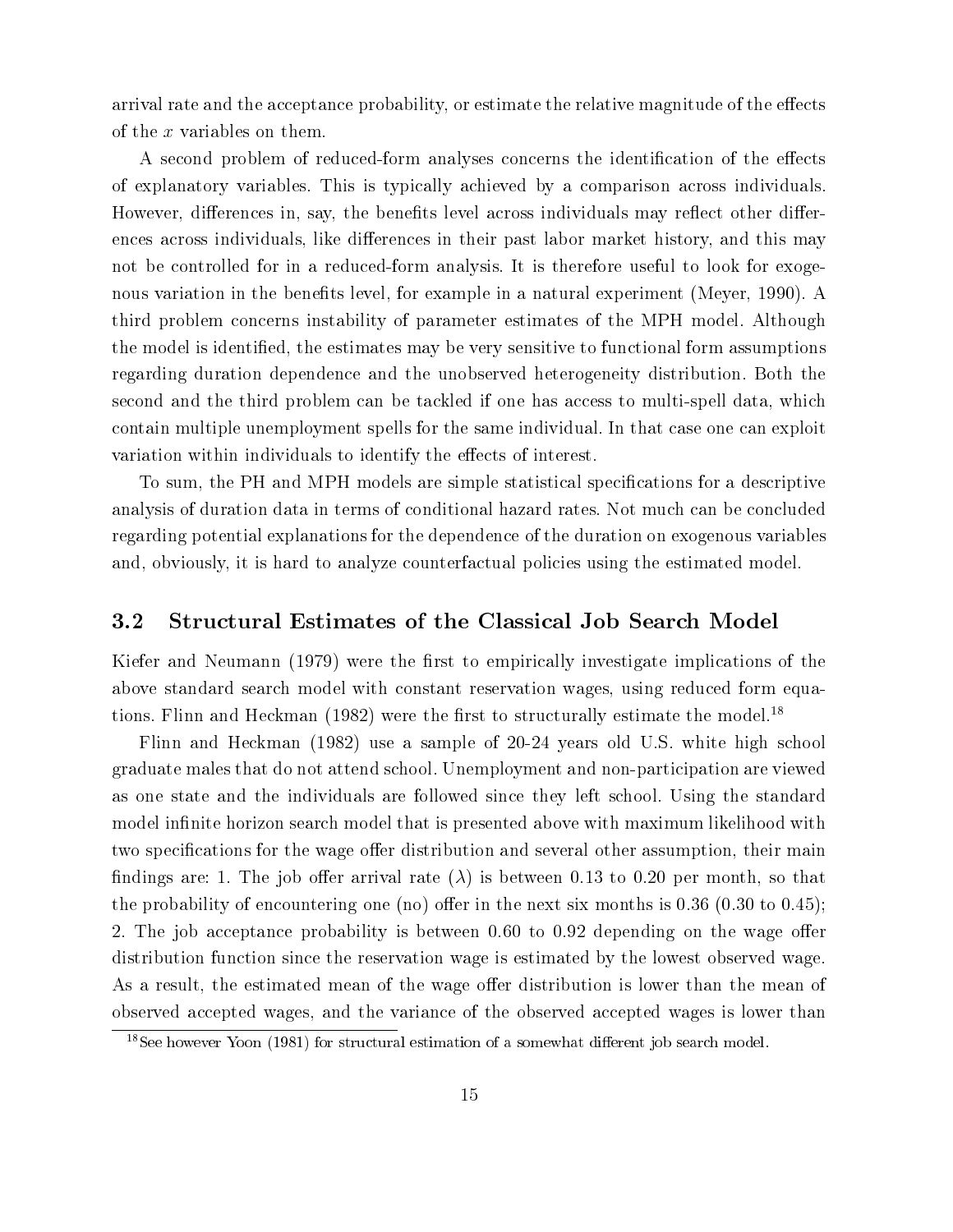the estimated variance of the offered wages; 3. The model fits the aggregate unemployment rate for this demographic group in the population from CPS data very well; 4. The results are not robust to the functional form specication of the wage distribution function.

Blau (1991) estimates a model in which instantaneous utility is a weighted product of wage per-hour and number of hours, where both are independently sampled when a job offer arrives. Furthermore, Blau deviates from Flinn and Heckman assumption that the lowest observed wage is the estimator for the reservation wage, by adopting the measurement error assumption for wages and hours, in the spirit of Wolpin (1987). Blau uses a sample of 25-35 white high school graduate males that do not attend school and that experienced a spell of unemployment. The estimated weekly offer rate is 0.065 in the first week and 0.037 by the 25th week of search with acceptance rate close to one. The model with hours fits much better the data on duration and wages but the estimated mean weekly offered wage is higher than the observed accepted mean weekly wage, which is opposite to what we expect. This might be due to estimated rate of job rejection being close to zero.<sup>19</sup>

The early examples of structural empirical analyses of *nonstationary* models with anticipation are Wolpin (1987) and Van den Berg (1990). Wolpin (1987) uses a discrete time search model over finite horizon, and he allowed for the offer rate to go down with the duration of unemployment in order to fit the decreasing hazard observations. Wolpin used a sample of white males that graduated from high school in 1979 (NLSY79) to get their duration of non-employment to first job and the wage at this job. Furthermore, he set the finite horizon to 500 weeks and he introduced measurement error in wages to allow for observed wages to be below the estimated reservation wage. The estimated model fits the non-employment duration data well, due to the estimated decreasing offer probability in order to fit the observed decreasing hazard rate.<sup>20</sup> The results show that the OLS estimator of a log wage equation provides upward selection bias of the constant (conditional mean) as well as in the coefficients of  $AFGT$  (army related psychometric test) and father's schooling.<sup>21</sup> Wolpin estimated that the offer rate is about one percent per week and acceptance rate is close to one. As a result, the main impact on unemployment duration is due to changes in the job arrival rates, and there is very small impact for changes in mean offered

 $19$ Among more recent applications that are of interest are the papers by Bloemen (1993) and Fougère, Pradel and Roger (1998) who estimate the classical job search model with endogenous search efforts. They focus on the impact of a public employment service on search intensity.

 $20$ The finite horizon model implies a decreasing reservation wage, which may fit the data only if a decreasing offer probability or unobserved heterogeneity are also present, which were not part of the estimated model (see Heckman, 1981).

<sup>&</sup>lt;sup>21</sup>As we explained above the search model provides a structural selection rule for jobs which corrects for potential bias in estimating the conditional mean wage using accepted wages only.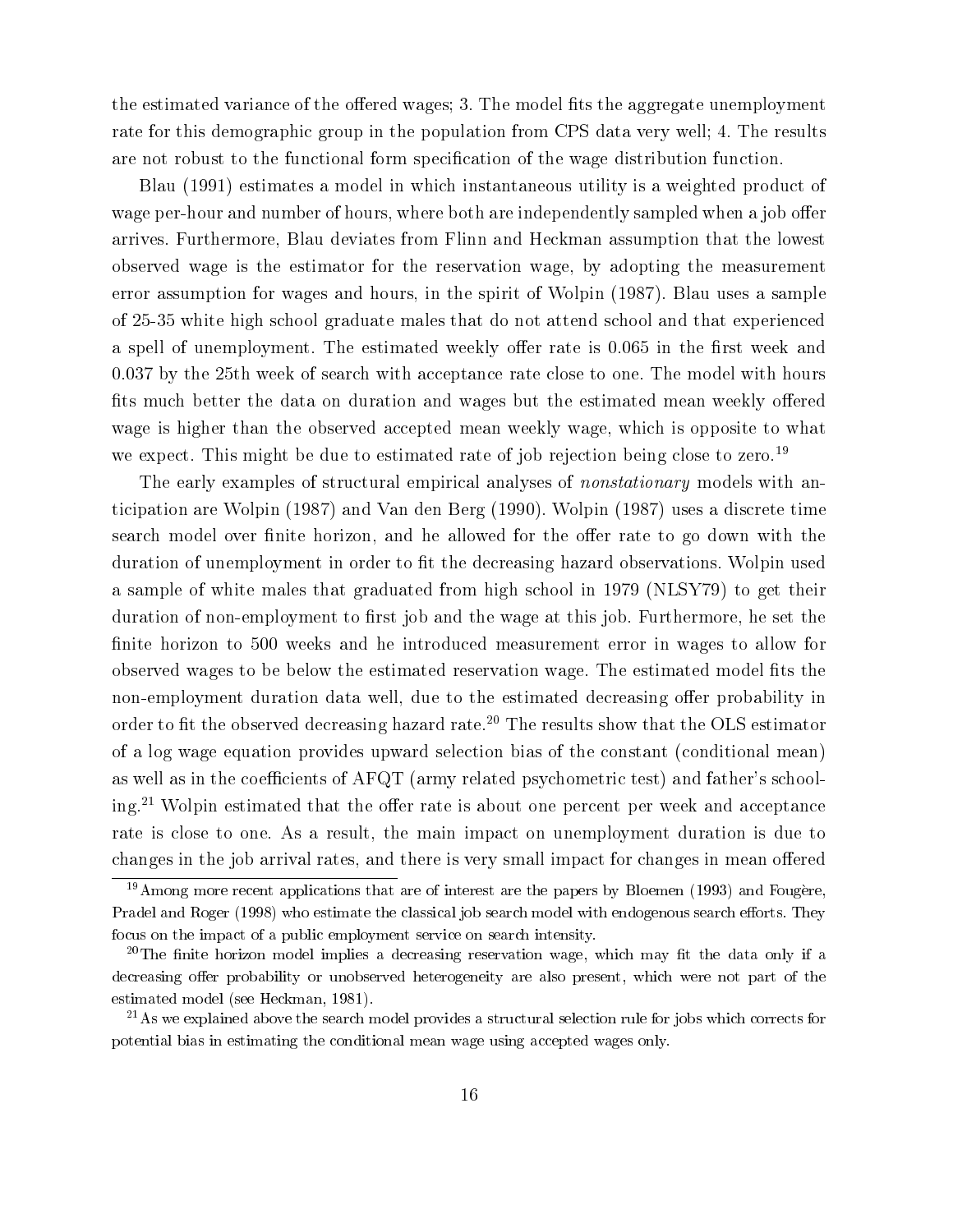wages and cost of search. Furthermore, increasing the weekly job arrival rate from one to five percent reduces unemployment duration by  $60\%$ .

Van den Berg (1990) specied and estimated a continuous time search model where the unemployment benefit levels change for an interval of two years. Using a sample of Dutch unemployed men he estimated that the offer arrival time is between 4 to 6 percent and the acceptance rate increases from about 70-87 percent at first data of search to 83-95 percent after two years. The main findings are that changes in the benefit levels along the interval of two years and, in particular, the end period level, have a large impact on unemployment duration for low and middle level education groups. Because of anticipation, the benefit level after two years has a strong impact on the hazard rate of the short-term unemployed. These are important results that have not been emphasized enough in the literature.<sup>22</sup>

The empirical work based on the structure of the simple search model is relatively small and tentative. What has been learned is that it is possible to identify the job arrival rate and the acceptance rate from duration and accepted wage data.<sup>23</sup> This model provides the basis for the analysis of active labor market policy reforms that aim at reducing unemployment and increasing participation in many OECD countries who simultaneously practice welfare programs. It is widely believed that the labor supply elasticity at the extensive margins is large. The simple search model provides a useful analytical framework for a quantitative analysis of this elasticity. The existing empirical research in this framework is promising but preliminary.<sup>24</sup>

<sup>&</sup>lt;sup>22</sup>The unpublished paper by Engberg (1991) provides an innovative structural analysis of a nonstationary search model with unobserved heterogeneity.

<sup>&</sup>lt;sup>23</sup>Lancaster and Chesher (1983) use subjective responses on reservation wages and expected accepted wages to estimate certain elasticities in the classical search model. This method has been adopted by a range of other studies.

 $^{24}$ Ljungqvist and Sargent (1998) specify a search model for unemployed where search effort affect the job offer arrival rate, and the individual faces random death and skill promotion when working. The model's parameters are set to match several moments and other empirically relevant aspects of the economy. The focus is on transitional dynamics of the economy with and without large welfare transfers that reduce labor supply at the extensive margin. An economy with a generous welfare system displays unemployment hysteresis in case of turbulence, because displaced workers have a low search effort at a time when their skills deteriorate.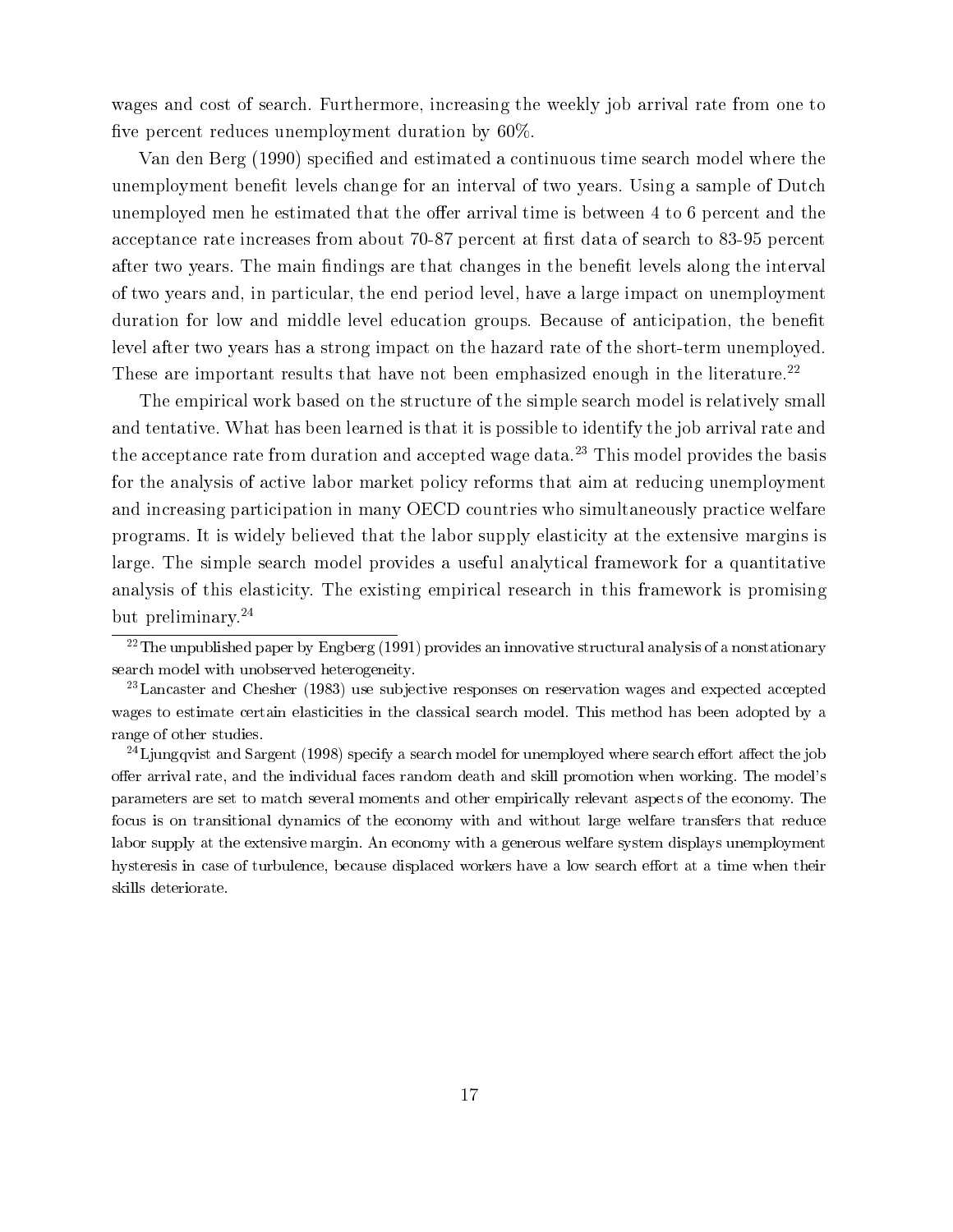## 4 Search on the Job

#### 4.1Models and Empirical Implementation

Burdett (1978) has extended the classical search model by allowing employed workers to search further for better jobs after a job has been formed. The model setup is the same as for the classical search model above, with the exception that the job offer arrival rate when employed is positive. We denote this rate by  $\lambda$  , and the arrival rate in unemployment by  $\lambda^+$ . In the basic on-the-job search model, a job is characterized by its wage  $w$  which is taken to be constant within a job. For a working individual, the search environment is specified in exactly the same way as we did earlier for an unemployed individual. Assume the model to be stationary. The optimal strategy is constant during a job spell, and the expected present value of search  $V^e(w)$  when following the optimal strategy in a job with wage  $w$  satisfies,

$$
\rho V^{e}(w) = w + \lambda^{e} \mathcal{E}_{\tilde{w}} \max\{0, V^{e}(\tilde{w}) - V^{e}(w)\},\tag{10}
$$

where the expectation is taken with respect to the distribution F of wage offers  $\tilde{w}$  (note that this equation has the same intuitively appealing form as equation (3)). Clearly, the optimal strategy is such that one accepts a job if and only if the offered wage exceeds the current wage  $w$ , so it suffices to compare instantaneous income flows (i.e., the optimal strategy is "myopic"), and the reservation wage of the employed worker simply equals the current wage. Hence, the worker accepts a job if and only if  $\tilde{w} > w$ . For a given current wage w, the hazard of the job duration distribution (or exit rate out of the present job) equals  $\theta = \lambda^e(1-F(w))$ . As a result, the duration of a job with a wage w has an exponential distribution with this parameter  $\theta$ .

If, during employment, exceptions of separations of a rate  $2$  and  $2$  rates  $2$   $\pm$   $\sqrt{2}$   $\pm$   $\sqrt{2}$ not affect the optimal strategy when employed. The exit rate out of the present job then equals  $\lambda$  (1  $-F$  (w)) + 0. In general, the possibility of search on the job affects the option value of search when unemployed and the optimal strategy reservation wage become,

$$
w^* = b + (\lambda^u - \lambda^e) \int_{w^*} \frac{1 - F(w)}{\rho + \delta + \lambda^e [1 - F(w)]} dw.
$$
 (11)

Note that if the job offer arrival rates are the same in unemployment and employment then  $w_{\parallel} = v$ , and so  $n = \lambda^2 (1 - F(v))$ . In this case the option value of search as unemployed is zero. This model was extended to include endogenous search efforts within the Lucas and Prescott (1974) equilibrium search model (Mortensen, 1986), like in the general framework of Section 2.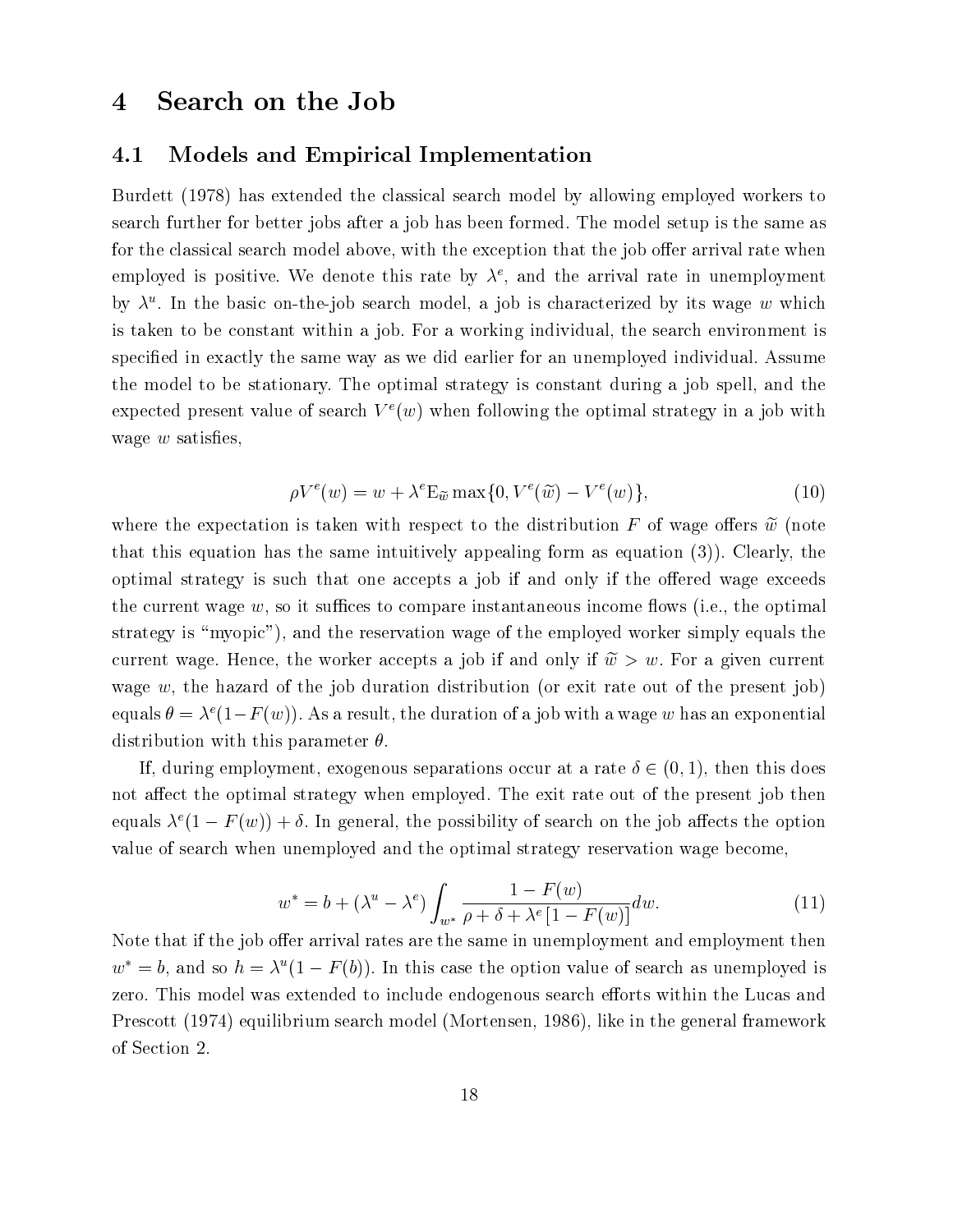#### Estimating On-The-Job Search Models

The extension of the model to include search on the job and search efforts enable the theory to fully characterize the joint distribution of the observed labor market states: nonemployment (out-of-the-labor force and unemployment), and working in job  $j$  during the working cycle  $c$  (j,  $c=1, 2, 3, ...$ ). An individual "cycle" is defined by the transition from nonemployment to work and back to nonemployment which is equivalent to the unemployment spell in the simple model.<sup>25</sup> The theory provides the joint distribution for work history for each individual based on the observed states and transitions among these states jointly with the observed wages. The likelihood function is equal to this joint distribution.

The main difficulties are the potential events that the theory predicts have probability zero. As in the simple model, no wage can be observed below the reservation wage and all transitions from job to job should be jointly observed with wage rise. The case is that some workers shift jobs with a wage decline. The simplest way to deal with these issues is to follow the idea of measurement error in wages as we describe above, following Wolpin  $(1987).^{26}$ 

The identification of on-the-job search models with data on unemployment, job durations and wages is not fundamentally different from the identification of the standard search model. In particular, to identify  $F$  from  $\lambda^*$  and  $\lambda^*$ , one needs recoverability of  $F$  or data on rejected offers or equilibrium conditions. Also,  $\rho$  and b cannot be jointly identified without additional information.

The model can be generalized to allow for nonstationarity (see e.g. Van den Berg, 2001, for details). The fact that the optimal strategy of employed workers (10) is myopic makes it relatively easy to nest the expression for the job-to-job transition rate into a PH specification. Thus, the relation between theoretical and reduced-form model specifications is simpler than in the case of the standard search model for unemployed workers. This is also true for the exit rate out of unemployment h if  $\lambda_{\parallel} = \lambda$  . In both cases, the structure imposes clear restrictions and interpretations related to the variables that enter the hazard rate.

 $^{25}$ It is possible to distinguish between out-of-the-labor force and unemployment within the nonemployment state if search efforts are different at this state. Out of the labor force in the model is the case where the job offer rate from nonemployment is zero (or close to zero). To empirically use this prediction the data should equivalently separate the two nonemployment states.

 $^{26}$ Flinn (2002) provides an exact formulation for this likelihood function. We avoid writing it here in order to save on complex details that do not add new ideas. The issue of incomplete cycles (spells) can be dealt with in the same way as incomplete spells in the simple model.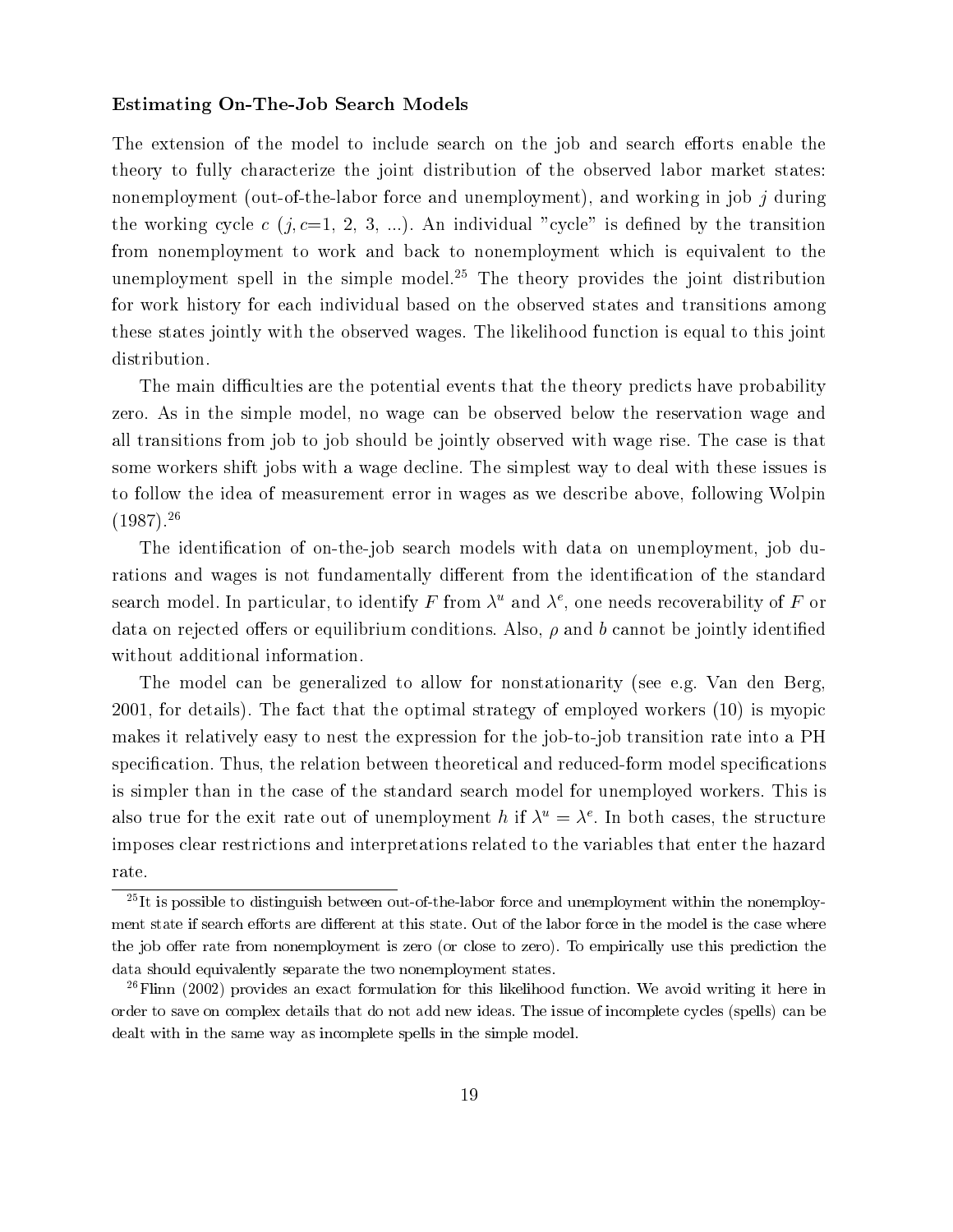Search or Labor Force Participation. Eckstein and Wolpin (1989c) analyze the distinction between labor supply theory that is based on the search model vs. the labor supply theory that is based on period by period "new" wage and job draws, which they called "labor force participation model". The search model allows a worker to always stay at the existing job for the same wage as she received at the present period, unless she leaves to another job or quits. In a labor force participation model the worker cannot continue with the same job and wage period after period in certainty. In each period, the worker receives a new job offer as a random draw that is given by a probability that could be equal to one. If the worker receives an offer he draws the wage from a given distribution. The previous wage is then no longer available. Both the offer probabilities and the distribution of offered wages could change due to exogenous as well as endogenous state variables.

There is no aspect of the data that would force us to prefer one of the two models. The papers by Eckstein and Wolpin (1989b), Berkovec and Stern (1991) and Keane and Wolpin (1997), and more recent papers, prefer the labor force participation framework for empirically analyzing dynamic labor supply. The main reason is that since the wage is not part of the state space, the dynamic programming solution is easier to solve. However, conceptually the two models are observationally equivalent using data on employment, unemployment and the observed dynamic transitions among these states and the observed accepted wages.27

#### 4.2Structural Estimates of On-the-Job Search Models

Flinn (2002) structurally estimated the above on-the-job search model to evaluate the welfare distributions in Italy and the US. Flinn (2002) used an Italian panel and a US (NLSY79) panel data of labor market history ("working cycles") for a sample of men to estimate, via maximum likelihood, the parameters of the model. The results show that the job arrival rates,  $\lambda^*$  and  $\lambda^*,$  the job destruction rate,  $\theta,$  and standard deviation of offered wages are higher in the US than in Italy. Hence, the estimated search model is consistent with the observed facts that the earnings distribution is less equal in the US than in Italy both due to higher variability in the wage offer distribution and the higher mobility (flexibility) in the US labor market. The most striking result of Flinn (2002) is the model prediction that the present value lifetime inequality is much lower than the earnings inequality and, moreover, that the lifetime earnings inequality for the US is much *lower* than that of Italy. There is no other structurally estimated economic model that could

 $27$ The finite horizon dynamic programming labor supply methods and applications are summarized in Eckstein and Wolpin (1989a), Eckstein and Wolpin (1989c), Keane and Wolpin (1994) and Wolpin (1995).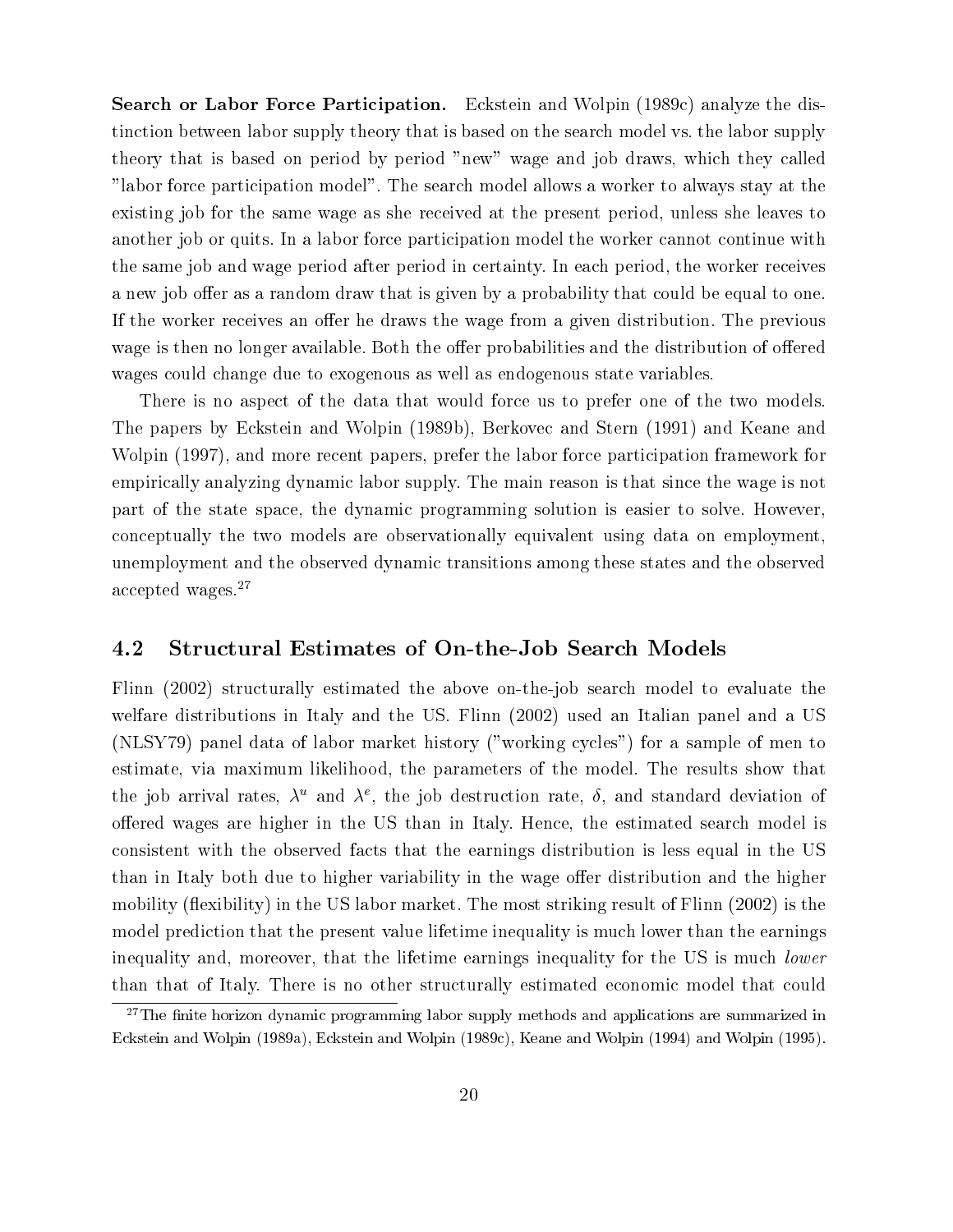test directly the well known point made by Friedman (1962) that we have to distinguish between short and long run income inequality when we compare economies with different labor market mobility. Flinn (2002) is the first attempt to measure the potential sources and welfare implications related to the vast empirical literature on earnings inequality comparisons over time and countries (Katz and Autor, 1999).<sup>28</sup>

Wolpin (1992) extends the search model of Wolpin (1987) to include the option of on-the-job-search in order to study the importance of work experience on wage offers for blacks and whites during the first five years after graduating from high school. The model is nonstationary due to the finite horizon and the assumption that the mean of the wage offer distribution and the on-the-job offer probabilities depend on experience and other endogenous work history variables. Wolpin (1992) uses quarterly data for the five years post schooling and the optimization over 40 years. Work history per individual is set by working cycles (see above description) and the parameters are estimated using the likelihood of the joint observation of the work history and wages for all high school graduate males in the panel (NLSY79), who did not go to college. Wolpin distinguishes between employer specific experience and general experience and finds that the sum of the two is higher for whites than for blacks. However, the blacks have higher offer rates of jobs while unemployed and employed. Since observed wages of blacks increase less than those of whites, work experience affects the lifetime earnings profile of people more than job offer arrivals in employment.

# 5 Search, Matching and Bargaining

#### 5.1Models and Empirical Implementation

An important extension of the simple search model above concerns the models where all workers and firms are ex-ante the same, but when a worker meets a firm they sample a value of the match between them (Diamond and Maskin, 1979, and Jovanovic, 1979). The value of this *match* is a random variable that represents the worker productivity,  $p_{ij}$ , such that  $x_i = z_j = 1$ , and it is sampled randomly from a given distribution function,  $F(p)$ , that is independent of worker and firm  $i$  and  $j$ . In addition it is usually assumed that there is no search on the job, so  $\lambda^e = 0$ . This extension leads towards an equilibrium specification that is more sophisticated than the Lucas and Prescott (1974) analysis of the search model.

 $^{28}$ Bloemen (1993) estimated a model with on-the-job-search and endogenous search efforts using simulated maximum likelihood. His focus was on the effect of exogenous variations in exogenous variables that affect the cost of search.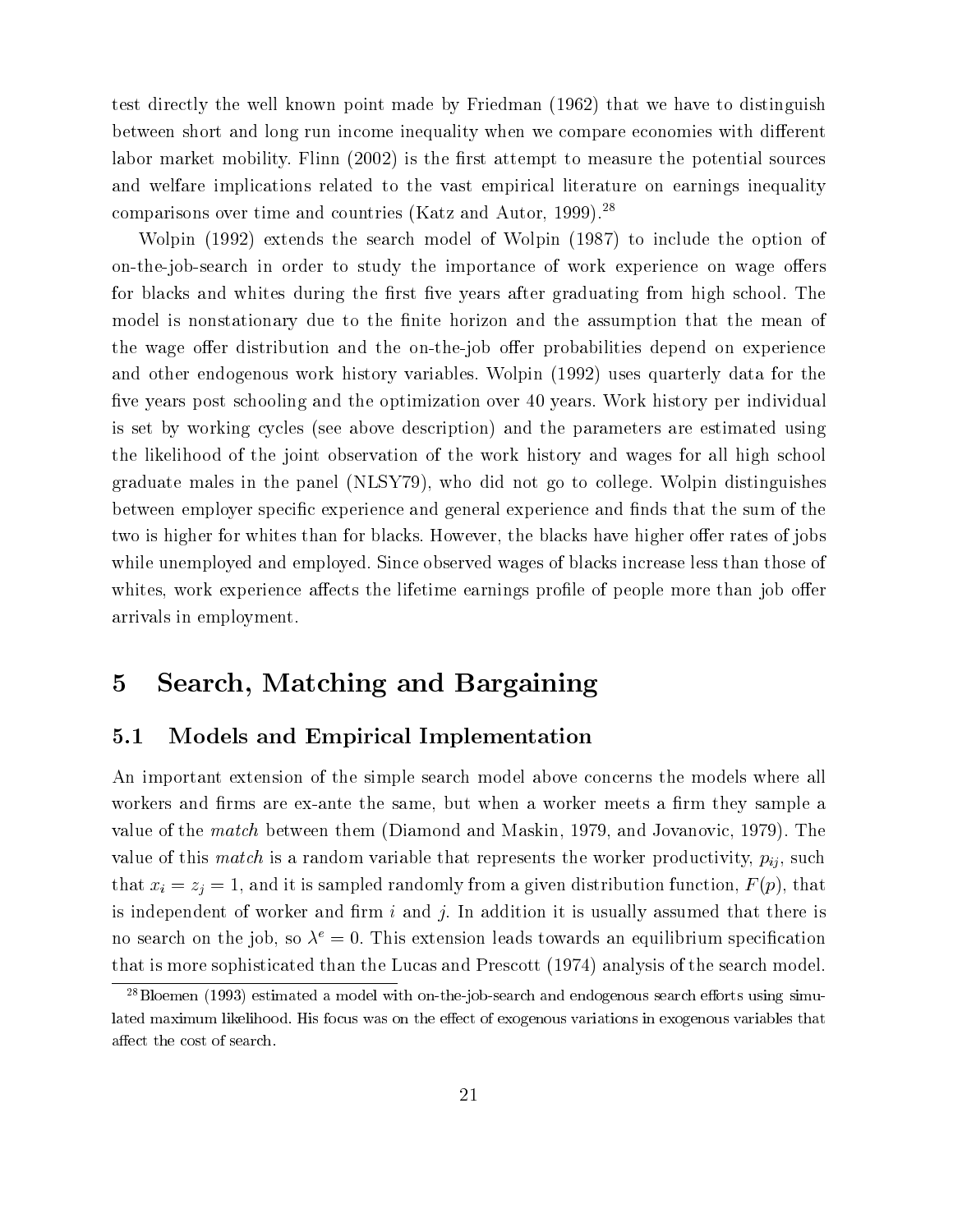The conceptual equilibrium issue is how the match value is divided by the worker and the firm.

If the productivity of the match  $p$  is divided by a constant fraction (say, one half) then the model is equivalent to the simple search model described above (see Flinn and Heckman, 1982). Hence, we can interpret the simple search model as an equilibrium matching model where the wage rate  $w$  is a fixed fraction of the worker-firm random productivity (match) value.

In Diamond and Maskin (1979) and Mortensen (1982) it is assumed that firms and workers search for each other in a symmetric way, that is, firms solve a search problem that is equivalent to that solved by the unemployed worker.<sup>29</sup> In addition, it is assumed that the value of the match is divided by a Nash axiomatic bargaining equilibrium solution. Eckstein and Wolpin (1995) analyzed and estimated this model with endogenous search efforts,  $s$ , by workers and firms. The Nash axiomatic bargaining solution is characterized by a reservation match-productivity level  $p^*$  and a wage and profit functions that satisfy,

$$
p^* = \rho V^{lu} + \rho V^{fu}; w(p) = \rho V^{lu} + \alpha(p - p^*) \text{ and } \pi(p) = \rho V^{fu} + (1 - \alpha)(p - p^*), \quad (12)
$$

where  $V^*$  is the expected present value of search of party j and  $\alpha \in (0,1)$  is the bargaining power of workers.

Eckstein and Wolpin (1995) show that the model is observationally equivalent to the search model if one uses the same data on durations of unemployment and accepted wages, without additional data on the firms and the market. The only difference is that the wage is a nonproportional function of productivity, and, hence, the equivalence to the simple search model is achieved only at a very special case where the firm and the worker have exactly the same optimization problem. In this case  $\alpha = 0.5$  and the parameters related to the firm and the worker value functions are the same. It is natural to assume that this is not the standard economic case. In the general case, the likelihood function conditional on a sample of durations of unemployment and accepted wages for I workers,  $\{\tau_i, w_i, i = 1, ..., I\}$  $\}$ , is the product of  $Pr(\tau_i, w_i)$ . The calculation of  $Pr(\tau_i, w_i)$  for evaluating the likelihood function can be done by numerical integration or using the method of simulated maximum likelihood (McFadden, 1989), by analogy to Subsection 3.1.<sup>30</sup>

 $^{29}$ Wolinsky (1987) provides a very clear analysis of this model solved for equilibrium using the cooperative Nash axiomatic framework and the strategic Rubinstein's bargaining model.

<sup>&</sup>lt;sup>30</sup>Eckstein and Wolpin (1995) show that the identification of the bargaining power ( $\alpha$ ) and the search cost function using only data on unemployment durations and accepted wages is not robust, and if  $F(p)$ is log-normal then  $w(p)$  is not log-normal if  $\rho V^{lu} + \alpha p^* \neq 0$ , and one has to use numerical integration to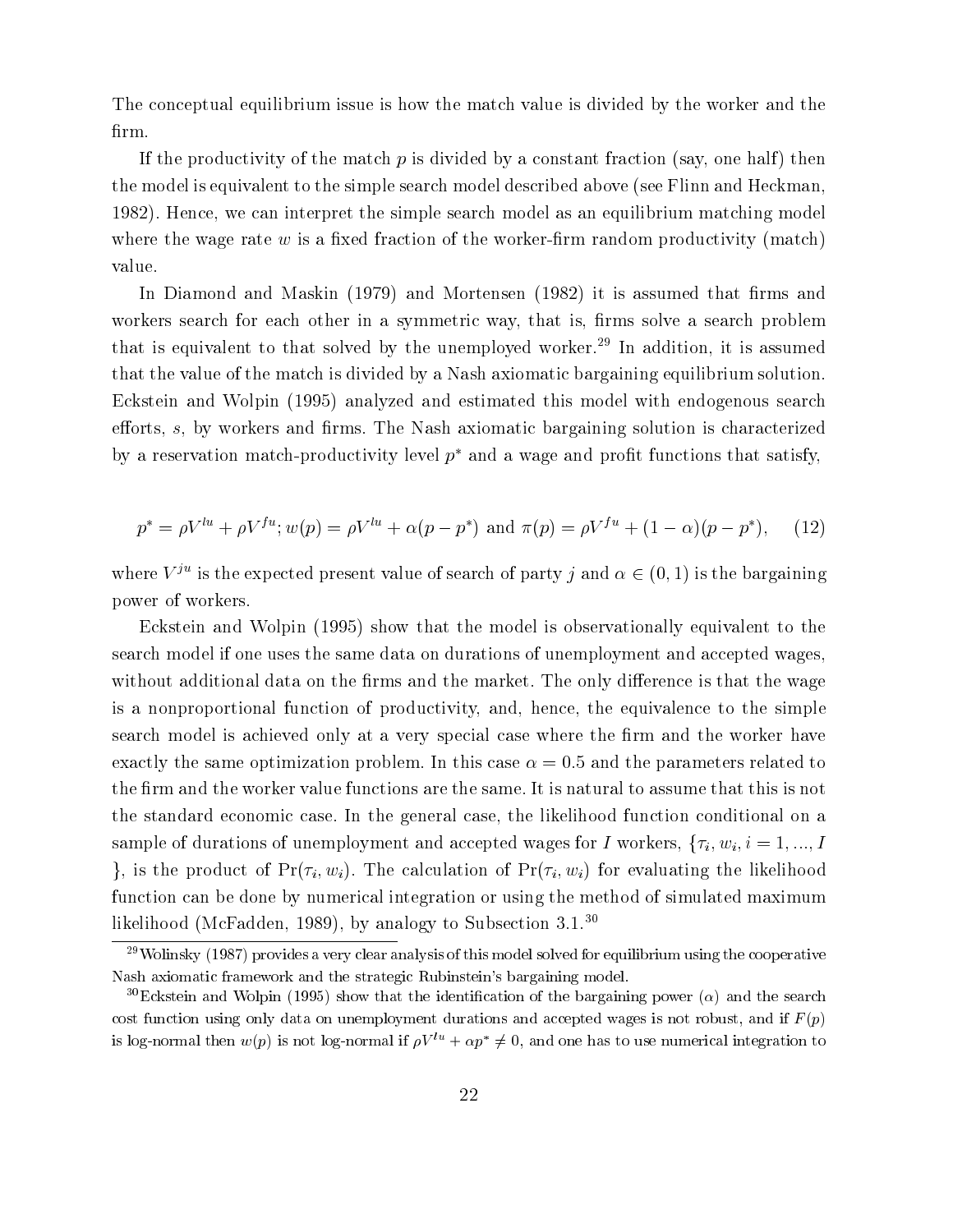#### The Pissarides Model

The baseline Pissarides Model (see, e.g. Pissarides, 1990) differs in two ways from the above model. First, there is no match-specific heterogeneity. Secondly, the contact arrival rates are functions of the number of searching agents at both sides of the market, by way of a matching function, and the number of vacancies is endogenized by way of a free entry condition for firms. Due to the first aspect, there is only one equilibrium wage outcome. Clearly, this model is more amenable to macro-economic calibration analyses focusing on equilibrium effects of policy changes than to micro-econometric analyses focusing on heterogeneous outcomes at the individual level. However, whether we allow for matchspecific heterogeneity (as described above) or not, the model if used in structural empirical analysis belongs to the same general framework of Section 2.

The model considers a labor market with a fixed continuum of workers. The (endogenous) measures of unemployed workers and vacancies are denoted by  $U$  and  $V$ . With fixed search intensities, the flow of contacts is given by the matching function  $m(U, V)$ , so that the job offer arrival rate  $\lambda$  equals  $m(U, V)/U$ . From the point of view of an employer with a vacancy, the arrival rate of workers equals  $\lambda U/V$ .

As in the previous model, in a given equilibrium,  $U$  and  $V$  are constant, so that the matching function has no empirical significance, unless one compares different equilibria. However, in case of policy changes,  $U$  and  $V$  may change. It turns out that policy effects and other equilibrium implications depend strongly on whether the matching function displays constant returns to scale or not. This has generated a vast literature in which matching functions are estimated. The matching function is identified by exploiting variation in  $U$ and V across different labor market equilibria.<sup>31</sup>

#### 5.2Structural Estimates of Search-Matching-Bargaining Models

Eckstein and Wolpin (1995) empirically estimate the return to schooling using post schooling duration to the first job and the accepted wage for that job. Schooling is assumed to be exogenous and divided into four levels: high school dropouts; high school graduates; some college, and college graduates. The return to schooling is defined in terms of the differences in mean *offered* wages between consecutive schooling levels, because the mean offered wage is an accurate indicator of the market value of productivity. The main point is that when labor supply is governed by the search-matching-bargaining model, the dif-

get the likelihood function.

<sup>&</sup>lt;sup>31</sup> Petrongolo and Pissarides (2001) survey the estimates of the matching function  $m(U, V)$ .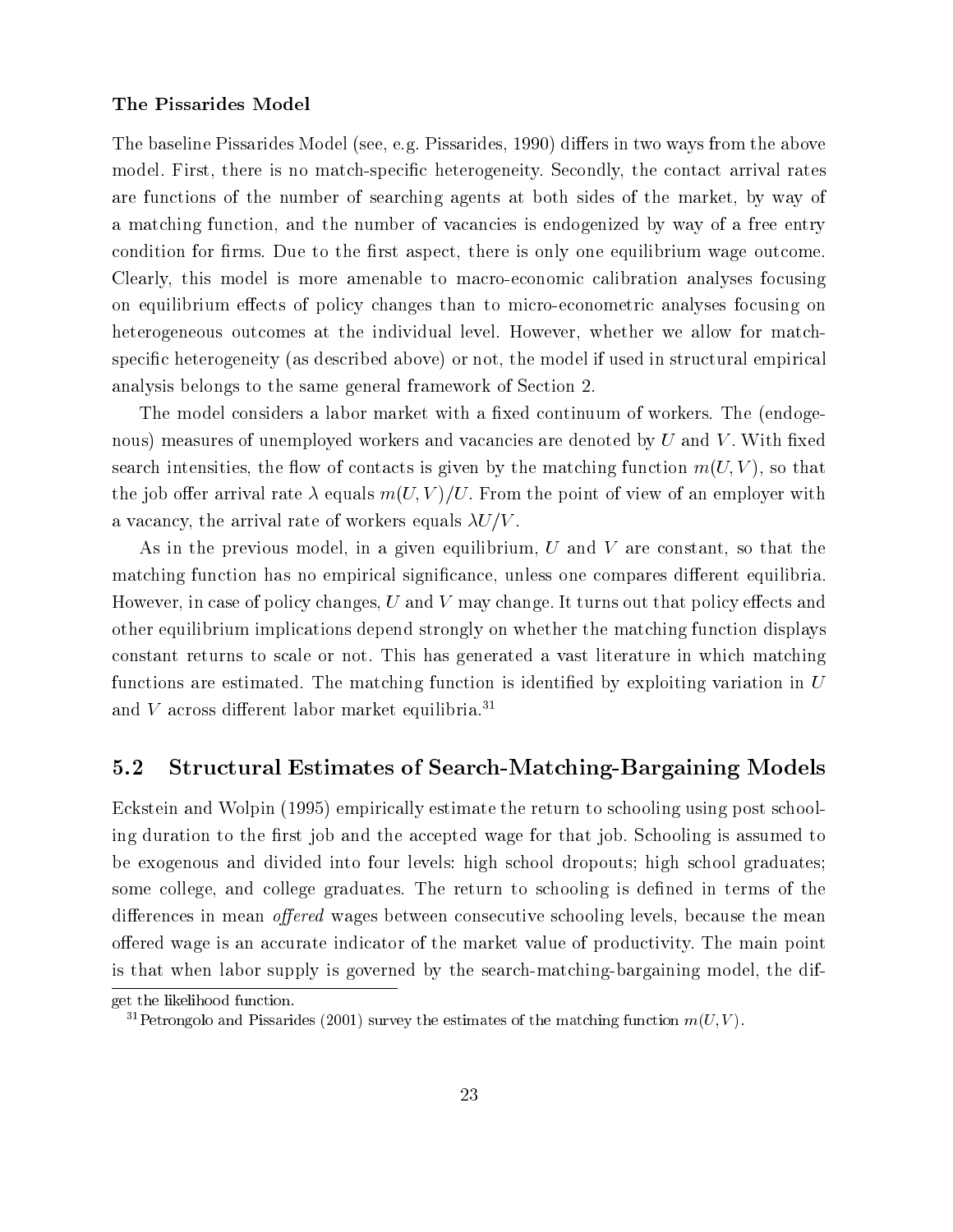ferences in observed accepted wages are biased estimates for the return to schooling. It is assumed that the model is symmetric for workers and firms and allows for unobserved heterogeneity of five types (i.e. a discrete distribution with five points of support) for each schooling level. The main result is that the observed mean differences in accepted wages substantially underestimate the return to schooling using the NLSY79 data for blacks and white separately. It should be emphasized that theoretically the bias could be either way.<sup>32</sup>

#### 6 Equilibrium Search with Wage Posting 6

#### 6.1Background

Recently, a literature has emerged in which equilibrium search models are estimated (see Van den Berg, 1999, for a survey). In equilibrium search models, the wage offer distribution is endogenous. It results from optimal wage setting by firms that take account of the behavior of job seekers and other firms. The most important difference between these models and the search-matching-bargaining model and the simple search model above is that here a firm posts a wage prior to meeting a potential worker. The parameters of the endogenous wage distribution are fully determined by the productivity, search friction and preferences parameters. In Section 5, a firm and a worker determine the wage using a bargaining procedure over the surplus. In the Lucas and Prescott (1974) simple search model the wage dispersion is fully determined by the heterogeneity of productivity across firms and the workers' human capital, but there is no non-trivial effect of the amount of search frictions on the wage offer distribution. In all cases, the productivity distribution is determined exogenously, the worker job acceptance strategy determines the lower observed wage for each "type" of worker, and the equilibrium determines the truncation and location of the wage distribution relative to the productivity distribution,

Diamond (1971) made the point that if homogeneous firms (retailers) and workers (consumers) maximize profit and lifetime income (utility), respectively, then the equilibrium (perfect information) offered wage (price) by firms (retailers) is the unique reservation wage (price) of workers (consumers). This claim generated much criticism on the simple search model, which led to the posting equilibrium search analysis. It turned out that under limited information the equilibrium wage in the search model is consistent with wage

 $32$ Flinn (2003) uses the search-matching-bargaining model to show how the minimum wage affect the entire accepted wage distribution by affecting the bargaining position of firms and workers. He uses CPS data to assess the welfare impact of the 1997 change in the US minimum wage but does not fully use the observed durations and accepted wages to estimate the model with maximum likelihood.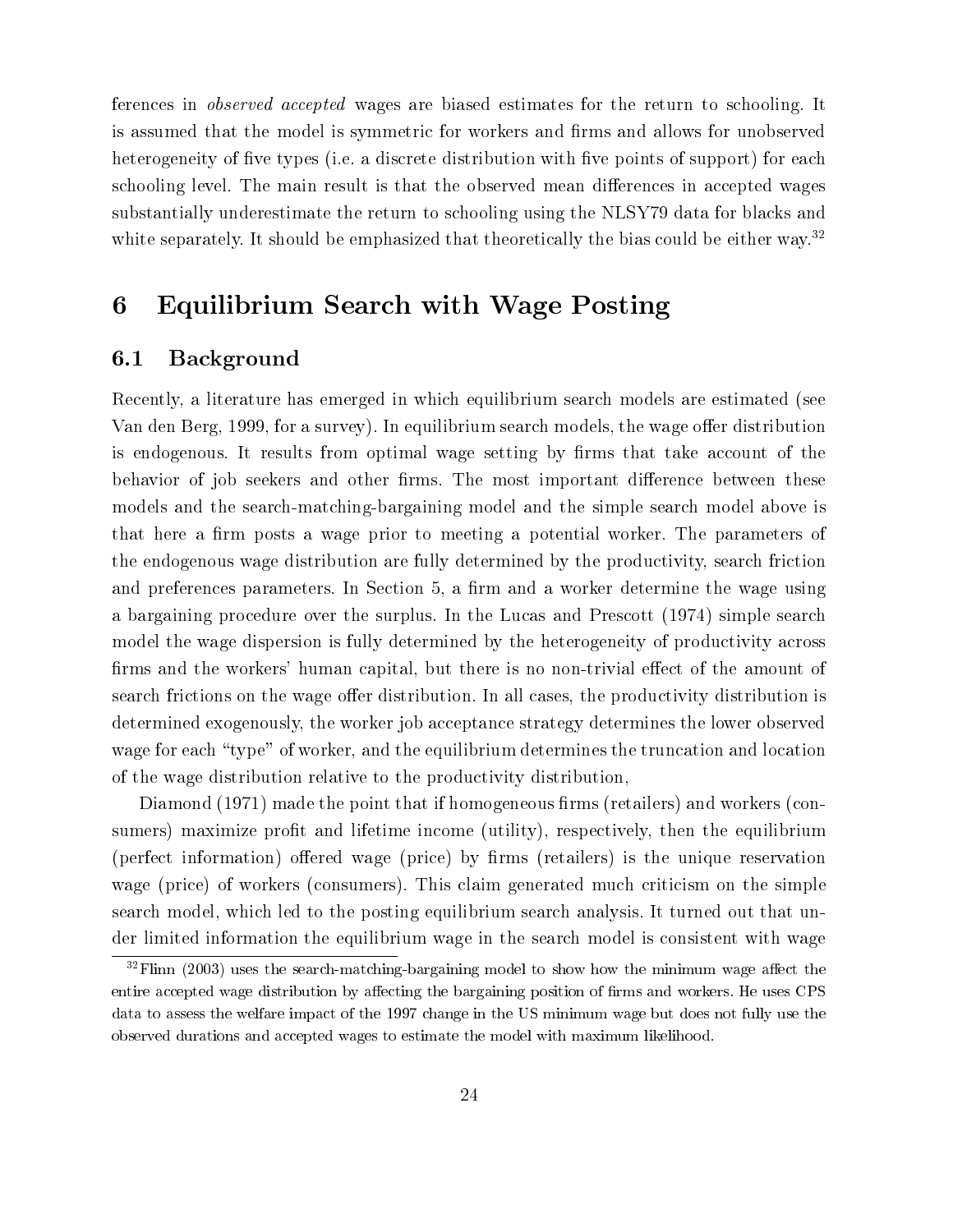dispersion. In general, equilibrium wage offers are equal to the reservation wage of some  $(group of) worker(s)$ . Thus, a model in which potential workers at a firm differ in their reservation wage values may generate wage dispersion. The underlying reason for the latter is that there is a trade-off between the profits per worker and the steady-state number of workers at the firm. In equilibrium, some firms may choose to set a high wage (giving a large workforce but small profits per worker) while others may prefer to set a low wage (giving a small workforce but high profits per worker). In general, the equilibrium wage (offer) distribution depends on all the parameters of the model including the search frictions in the form of the job arrival rates ( $\lambda^u$  and  $\lambda^e$ ) and the distributions of worker and firm heterogeneity.

Basically, two approaches leading to equilibrium wage dispersion can be distinguished in the theoretical literature, depending on the source of the reservation wage heterogeneity. In the first approach (Albrecht and Axell, 1984, Eckstein and Wolpin, 1990), workers are heterogeneous in their opportunity cost of employment b. This implies heterogeneity of the unemployed workers' reservation wages using the same reservation wage strategy as we described above. In the second approach (Mortensen, 1990, Burdett and Mortensen, 1998), ex ante identical workers are allowed to search on the job. As we will explain below, this generates ex post heterogeneity of reservation wages across currently employed workers.

The equilibrium search models provide a framework to empirically analyze the sources of wage dispersion: a) workers heterogeneity (observed and unobserved); b) firm productivity heterogeneity (observed and unobserved); c) market frictions. The equilibrium framework can combine together the simple search on-the-job model, the search-matching-bargaining and the posting equilibrium models to empirically measure the quantitative importance of each source for the observed earnings and welfare dispersion as well as employment, unemployment and labor market mobility. The papers that we describe below illustrate what has been done and what could be learned further from this approach.

#### 6.2Models

For expositional reasons we start with the basic Burdett and Mortensen (1998) model, even though the theoretical and first empirical analyses of the Albrecht and Axell (1984) model predate the analyses with this model. The model considers a labor market consisting of fixed continuum of homogeneous workers (so, in the framework of Section 2,  $I = 1$ ) and homogeneous firms. The measure of workers is denoted by  $m$ , and the endogenous measure of unemployed workers by  $u$ . The measure of firms is normalized to one. The supply side of the model is equivalent to the classic search model with on-the-job search. As a result, the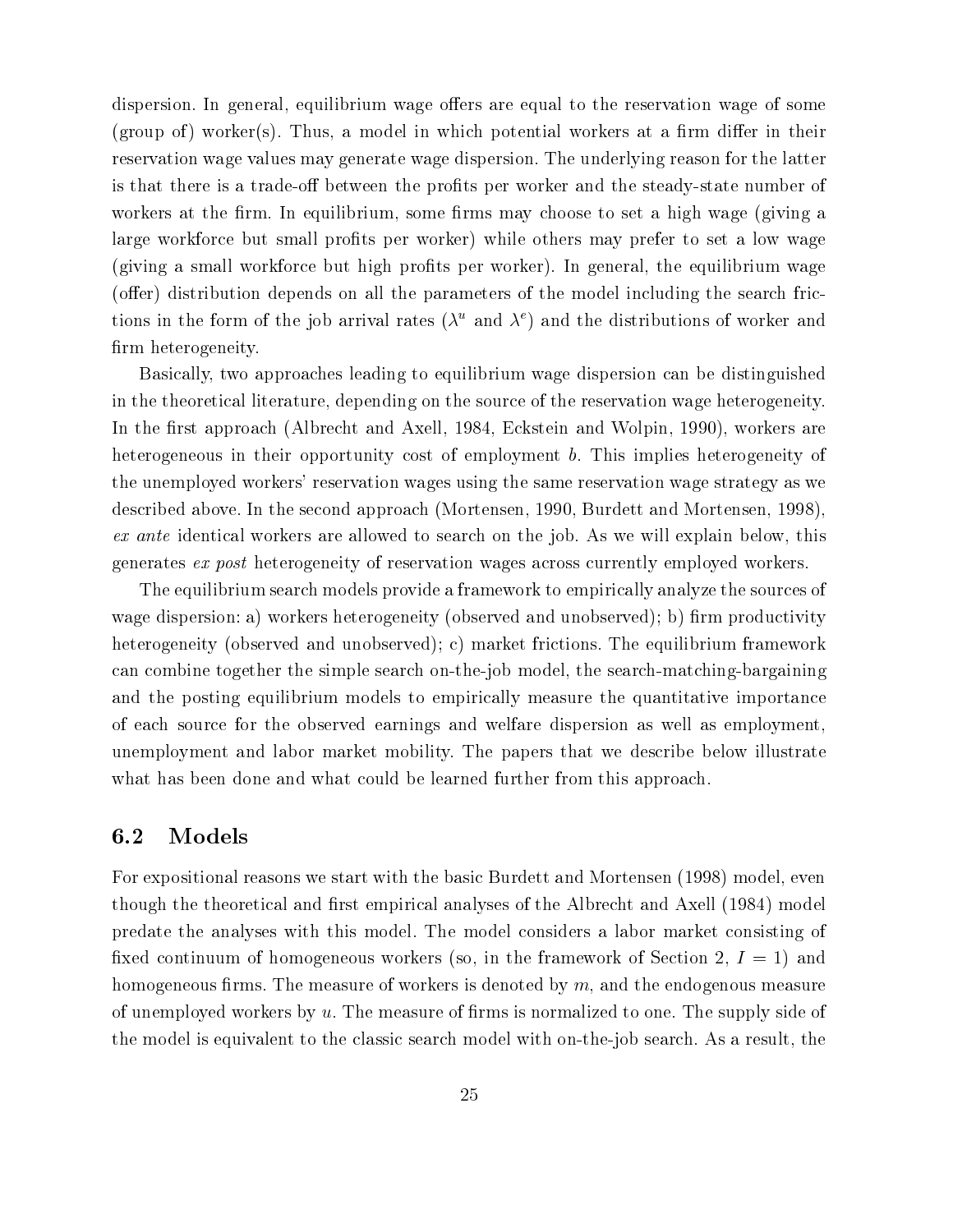workers' optimal strategy is as in Subsection 4.1, and the unemployed workers' reservation wage is given by equation (11).

The construction of the equilibrium model starts with the equilibrium flows of workers for the posting wage model. It should be noted that these conditions could be imposed on all the models above and provide additional restrictions that could be used for identification of model quantities. Next, we describe the rms' strategy and construct the equilibrium.

**Equilibrium hows of workers.** Firms do not oner a wage below  $w$  , so that all wage offers will be acceptable for the unemployed.<sup>33</sup> Consequently, the flow from unemployment to employment is  $\lambda^u u$ . The flow from employment to unemployment is  $\delta(m-u)$ . In a steady state these flows are equal and the resulting rate  $u/m$  of unemployed workers equals

$$
\frac{u}{m} = \frac{\delta}{\delta + \lambda^u}.\tag{13}
$$

Let  $G$  be the "accepted earnings" distribution of wages paid to a cross-section of employees. These wages are on average higher than the wages offered, because of the flow of employees to higher paying jobs. The stock of employees with a wage less than or equal to  $w$  has measure G(m)(m), the this stock construction of understanding who accept a was used who accept a wage less than or equal to w, and this flow is equal to  $\lambda^u F(w)u$ . The flow out of this stock consists of those who become unemployed,  $\delta G(w)(m-u)$  and those who receive a job offer that exceeds  $w, \lambda \left(1 - F(w)\right) G(w)$  ( $m - u$ ). In the steady state, the hows filto and out of the stock are equal, so

$$
G(w) = \frac{\delta F(w)}{\delta + \lambda^e (1 - F(w))}
$$
\n(14)

where we have substituted for u using equation (13). Equations (13) and (14) are equilibrium flow conditions.

Firms' behavior. Firms post wage offers and they do not bargain over the wage. We assume that the wage and the marginal value product  $p$  do not depend on the identity of the employees or the number of employees. In the context of the framework of Section 2, p is a fixed constant model parameter while w and the steady state labor force of a firm  $l$ only depend on an index  $j$  denoting the firm. For convenience we omit the index  $j$ . A firm

 $33$ This simple point made by Eckstein and Wolpin (1990) is relevant for the literature on non-parametric identification of the wage offer distribution where certain wages are not observed due to endogenous selection of jobs by workers. In the homogeneous equilibrium, wages that no one will accept will not be offered.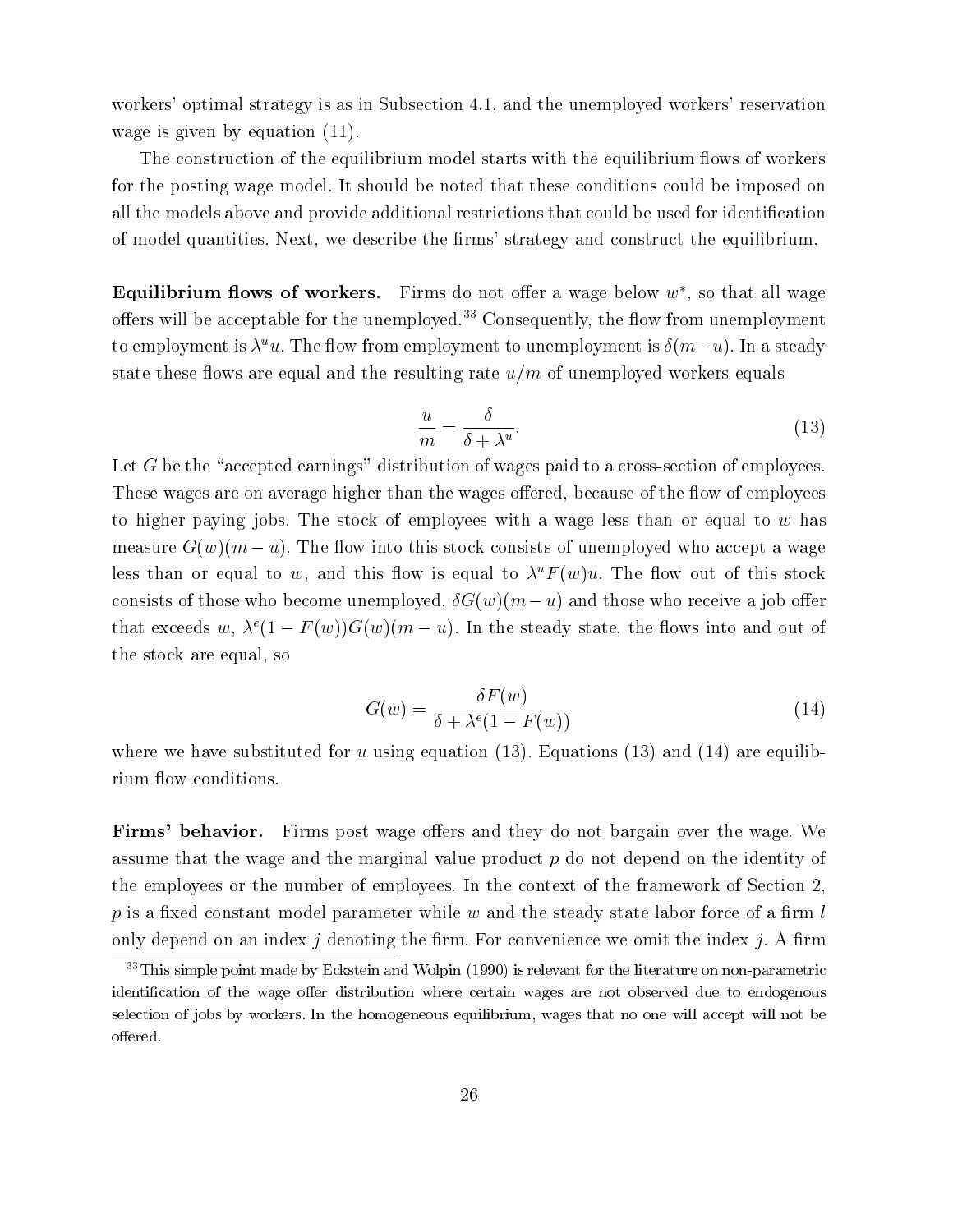chooses w by the state provided with provided process  $\mu$  , which is a contract of the state over  $\mu$ the firm sets w below p because it can always attain a positive profit by setting  $w = w^*$ . At a wage  $w < p$  it is profitable to expand, so all firms always have a vacancy. As a result, the distribution of wages across firms equals the wage offer distribution.

**Equilibrium.** In equilibrium two conditions are met. First, the labor force of firms at each wage w should be equal to the effective labor supply at w, such that,

$$
l(w)dF(w) = (m - u)dG(w),
$$

which, by using  $(13)$  and  $(14)$ , <sup>34</sup> gives

$$
l(w) = \frac{m\delta\lambda^u(\delta + \lambda^e)}{\delta + \lambda^u} \frac{1}{\left(\delta + \lambda^e(1 - F(w))\right)^2}.
$$
 (15)

Second, since all firms are equal, the equilibrium steady-state profit flow must be equal for all equilibrium wages. Since the lowest wage in the market must be  $w$  , this condition amounts to

$$
(p - w)l(w) = (p - w^*)l(w^*),
$$

for all w in the support of F, which can be solved for F given  $w^*$ ,

$$
F(w) = \frac{\delta + \lambda^e}{\lambda^e} \left( 1 - \sqrt{\frac{p - w}{p - w^*}} \right)
$$
 (16)

Equations (16) and (11) for F and  $w^*$  constitute the Bayesian-Nash non-cooperative steady-state equilibrium. Firms always offer wages that are smaller than their productivity level, so they have a certain monopsony power. Because of wage dispersion, workers make job-to-job transitions, each firm faces prospective workers who are heterogeneous in their current minimum acceptable wage, and this in turn rationalizes the mixed strategy equilibrium that leads to wage dispersion. Since all workers and firms are identical, the presence of wage dispersion implies that the law of one price does not hold in equilibrium. The wage dispersion is fully due to the presence of search frictions with limited information.

Wage posting and bargaining equilibrium. To consider the similarities of the above equilibrium to the wage determination in the bargaining models of the previous section, we define the random variable  $y$  as

<sup>&</sup>lt;sup>34</sup>See Burdett and Mortensen (1998) for technicalities like the absence of mass points in  $F$ .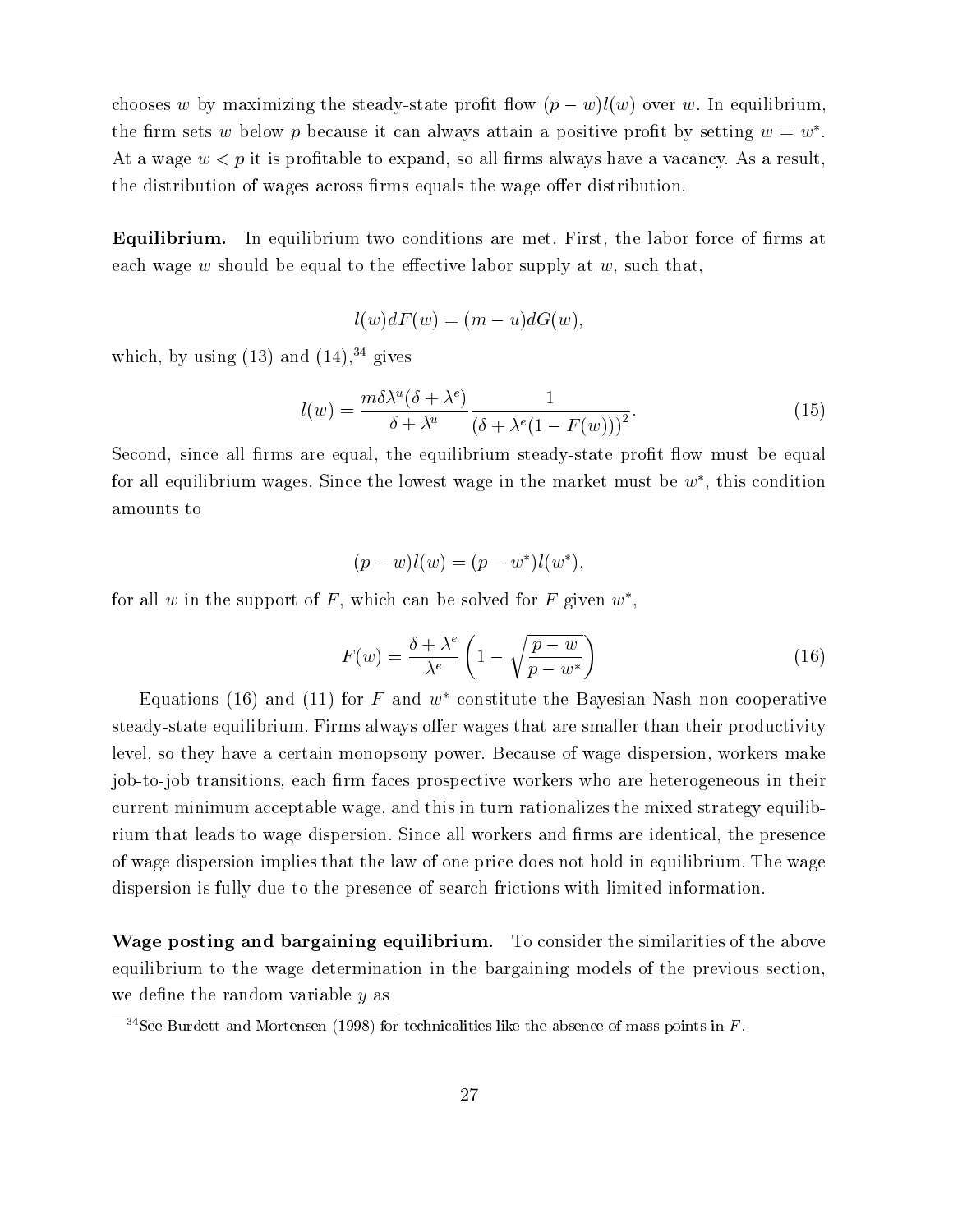$$
y = \frac{p - w}{p - w^*},\tag{17}
$$

with  $w$  the wage in a cross section of workers. It follows from the above equations that the density of y is

$$
g_y(y) = \frac{\psi}{2(1-\psi)} y^{-\frac{3}{2}} \quad \text{, for } \psi^2 \le y \le 1
$$

with  $\psi = \delta/(\delta + \lambda^e)$ . Here  $y = 1$  corresponds to the bottom and  $y = \psi^2$  to the top of the job ladder. The distribution of the random position on the ladder y only depends on  $\lambda^e/\delta$ , the expected number of job offers during an employment spell, and this is clearly a measure of the speed at which employees climb the ladder. If we rewrite equation (17) as

$$
w - w^* = (1 - y)(p - w^*),
$$

we see that in equilibrium the value of the match  $p-w$  is split between the worker and the firm with  $1-y$  being the worker share, similar to equation (12). The latter is a random variable with a distribution that depends on the speed at which alternative offers are obtained. This analysis<sup>35</sup> clearly shows the similarity between wage determination in the wage posting equilibrium search model and wage determination in the bargaining models of the previous section: the surplus of the match is divided in accordance to the relative market power of the agents.

Note also that the mean of the relative mark-up y satisfies  $E(y) = \psi = 1/(1 + \lambda^e/\delta).$ Hence, it follows that  $\psi$  or/and  $\lambda^e/\delta$  are sensible measures of the labor market frictions, as they capture the extent to which firms are able to exploit such frictions when they set wages.36

The main shortcomings of the model are that it predicts an increasing density of the cross-sectional wage distribution  $G$  and that it predicts a constant exit rate out of unemployment  $n$  (since  $n = \lambda^*$ ). These implications are not consistent with almost all data sets. This has led to a series of papers that make both theoretical and empirical contributions by way of developing and estimating extensions of the basic model. To overcome the first shortcoming, the authors allowed firms in the model to be heterogeneous with respect to  $p$ . In general, the equilibrium solution for a market with heterogeneous agents differs from the solution for the homogeneous model. Bontemps, Robin, and Van den Berg (2000) provide a comprehensive analysis of the model with a general continuous distribution for p.

<sup>35</sup>Borrowed from Van den Berg and Ridder (1998).

<sup>&</sup>lt;sup>36</sup>Ridder and Van den Berg (2003) work this out in a cross-country comparative empirical analysis. Mortensen (2003) and Van den Berg and Van Vuuren (2003) also use  $\lambda^e/\delta$  to quantify search frictions.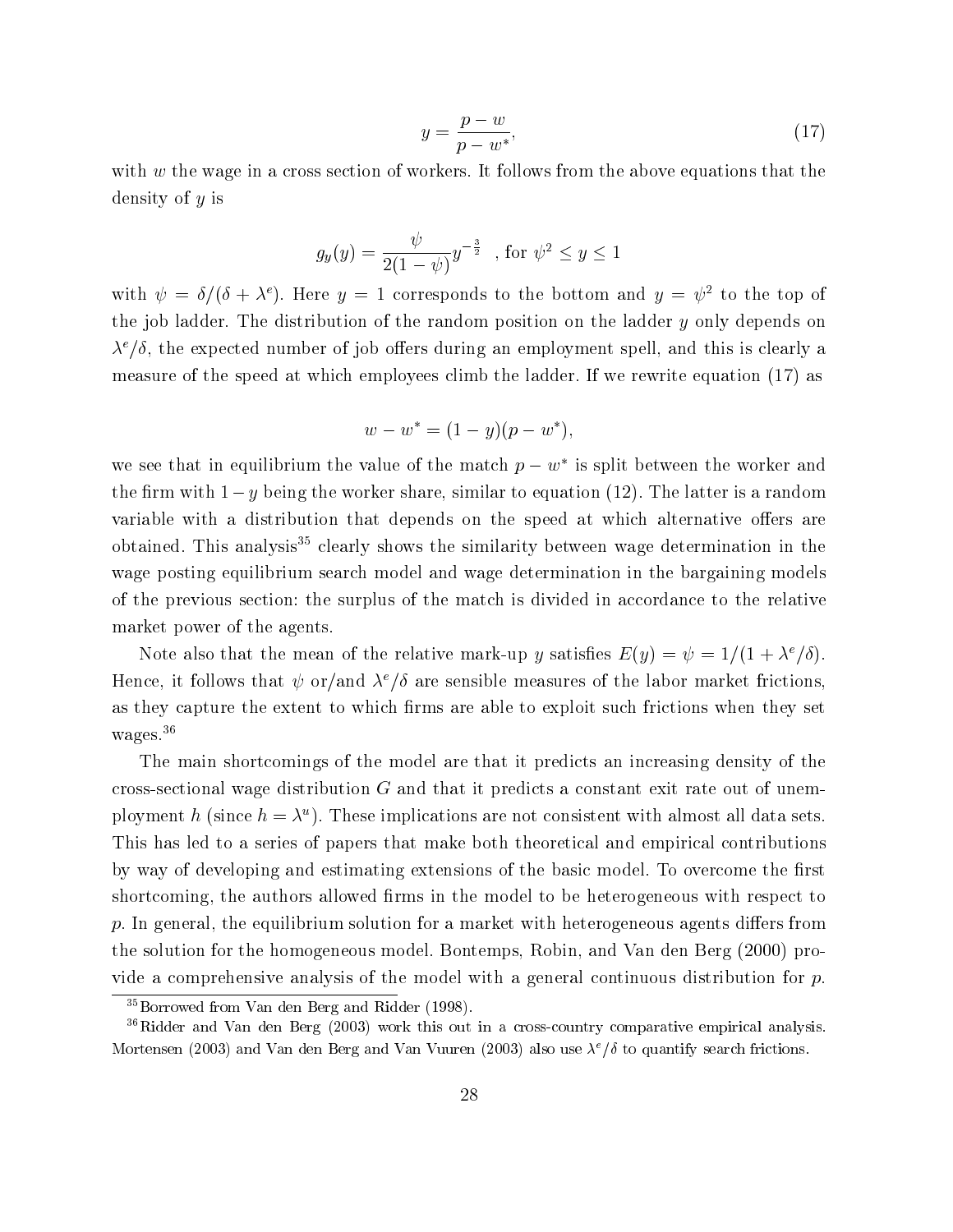Interestingly, the set of  $G$  that can be generated by varying the productivity distribution in the model over all possible continuous distributions can be characterized by the restriction that the wage density does not increase as fast as in the basic Burdett and Mortensen (1998) model. This is obviously good news from an empirical point of view.

The second shortcoming of the basic Burdett and Mortensen (1998) model (a constant exit rate out of unemployment) can be dealt with by allowing for heterogeneity across individuals of determinants of the exit rate (see Section 3). An example for this is the heterogeneity in the value of leisure, b, as in Albrecht and Axell (1984). Their model imposes that  $\lambda^e = 0$  and that individuals are heterogeneous by nature with respect to their value of b. It should be stressed that b is assumed to be a time-invariant individual-specific characteristic. This excludes dependence of the individual's  $b$  on past wages. As we have seen, heterogeneity in b may generate equilibrium wage dispersion. Each point of support of F equals a reservation wage of an unemployed worker type. The distributions  $F$  and  $G$ are again different from each other, but now this is not because of job-to-job transitions but because unemployed individuals with high  $b$  only flow to jobs with high wages.

Clearly, the Albrecht and Axell (1984) model does not allow for job-to-job transitions. However, contrary to the basic Burdett and Mortensen (1998) model, the model allows for equilibria in which at least some unemployed workers reject at least some of their job offers some of the time. Moreover, changes in the unemployment benefits level may affect the unemployment duration distribution. Due to the heterogeneity in the unemployed workers' values of b, the aggregate unemployment duration distribution displays negative duration dependence.

The above models have been merged and extended. Mortensen (1990) extends the basic Burdett and Mortensen (1998) model by allowing both b and p to be heterogeneous. Postel-Vinay and Robin (2002) assume that workers and firms are heterogeneous in productivity and that workers are heterogeneous in their leisure preferences. They let workers to search on-the-job but deviate from the Burdett and Mortensen (1998) by assuming that when a worker and a firm form a match they immediately know their respective productivity and the output due to the match (as in the search-matching-bargaining model). Given their assumption the equilibrium has the property that the unemployed workers get their reservation wage (like in Diamond, 1971) but as the employed individual receives an outside offer, the two firms enter a Bertrand competition game. Clearly, wage determination shares some features of wage bargaining and some of wage posting.

In many ways, the Postel-Vinay and Robin (2002) model is richer than previous models. It allows for endogenous wage growth on the job and also for job-to-job transitions that result in a wage cut. It also allows identical workers to earn different wages at the same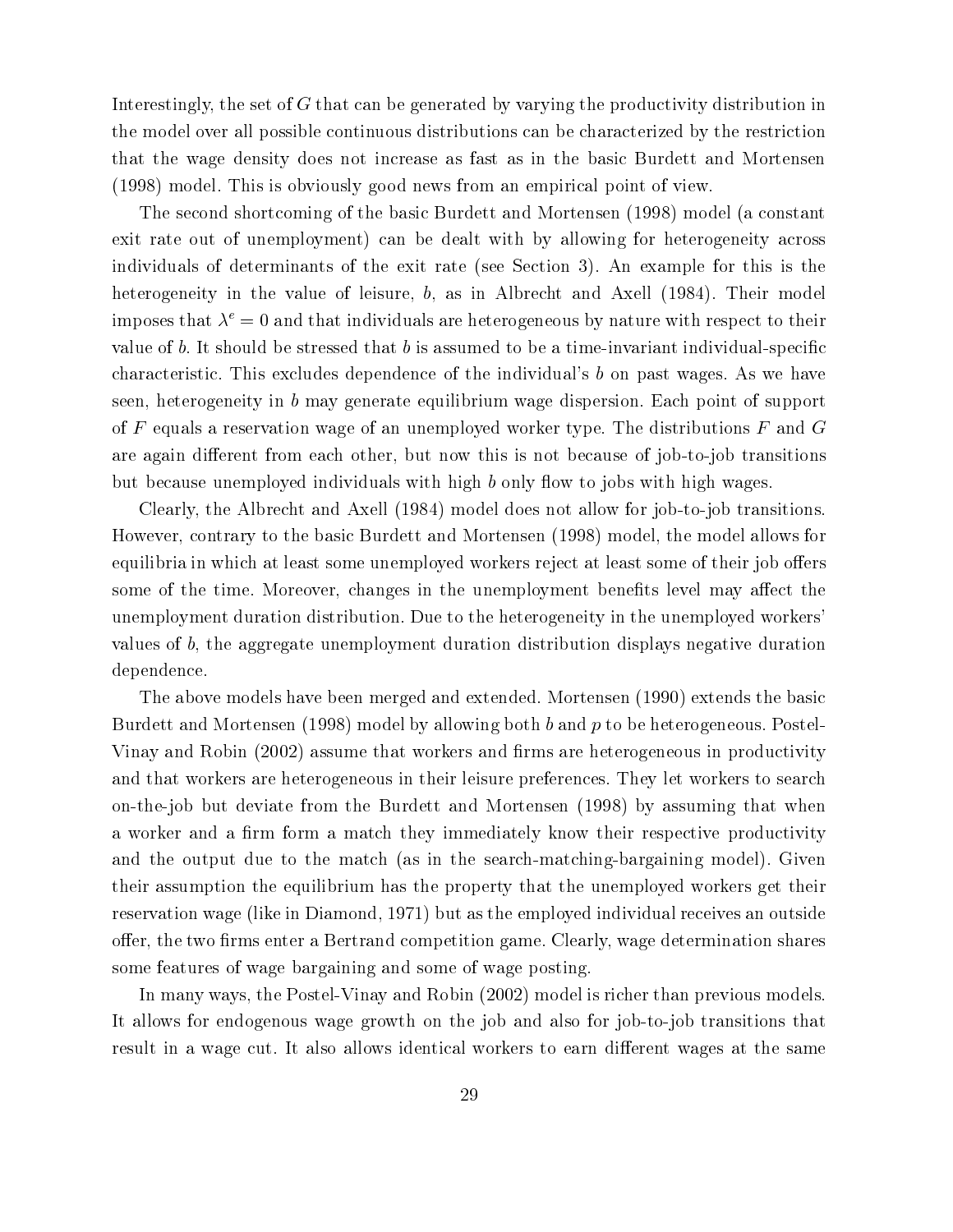firm. The authors show that the equilibrium accepted wage distribution has the well known Mincerian functional form, that is,  $\ln w = \ln(\varepsilon) + (search\ friction, p)$ , where  $\varepsilon$  is the index of worker's productivity and  $p$  is the firm productivity.

#### 6.3Structural Estimation

## The basic Burdett and Mortensen (1998) model

Van den Berg and Ridder (1993b, 1998) and Kiefer and Neumann (1993) estimated the basic model before proceeding towards more complicated models. The model has four unknown parameters:  $\lambda^*, \lambda^*, \theta$  and  $p.$  As in the simple search model, if  $\theta$  and/or  $p$  are unobserved then  $w^*$  constitutes a fifth unknown parameter. Observable durations, wages and exit destinations are all endogenous according to the model, and their distributions depend on the model parameters. Similar to the search on-the-job model, the wage data, if the job spells concern the first job after a spell of unemployment, then the corresponding wages are random drawings from the wage offer distribution  $F$ . If the job spells concern jobs occupied by a random sample of all workers who are employed at a certain point in time, then the wages are random drawings from G.

Consider a data set containing, for each respondent, an unemployment spell or a job spell with a wage, and the type of state occupied after the current spell. Mortensen (1990), Kiefer and Neumann (1993) and Van den Berg and Ridder (1993a) show that these data identify the parameters. Identification is most easily established by examining an estimation method that links the observables as directly as possible to the model primitives. Suppose one would estimate the model in two steps. In the first step,  $F$  is treated as an unknown distribution to be estimated nonparametrically (e.g. by way of kernel estimation) along with the arrival rate parameters. Further,  $w$  is estimated as the lowest observed wage. Clearly, the parameter  $\lambda$  is identified from the unemployment durations, and  $\theta$ and  $\lambda^e$  are identified from the job durations ending in transitions to unemployment and to another job, respectively. In the second step,  $p$  is then identified by equating e.g. the mean of the theoretical F to the mean of the estimated  $F$ . In fact, the model is heavily overidentified with these data. For example,  $F$  is identified both from the wage sample and from the way in which the elasticity of the job-to-job transition rate with respect to the wage varies with the wage. Moreover,  $p$  is also identified from other moments of  $F$ . This reflects the "cross-equation restrictions" in the model: the parameters affect both the wage distributions and the duration distributions. In practice, this information is used to identify the heterogeneity distributions in richer model specifications (see below). The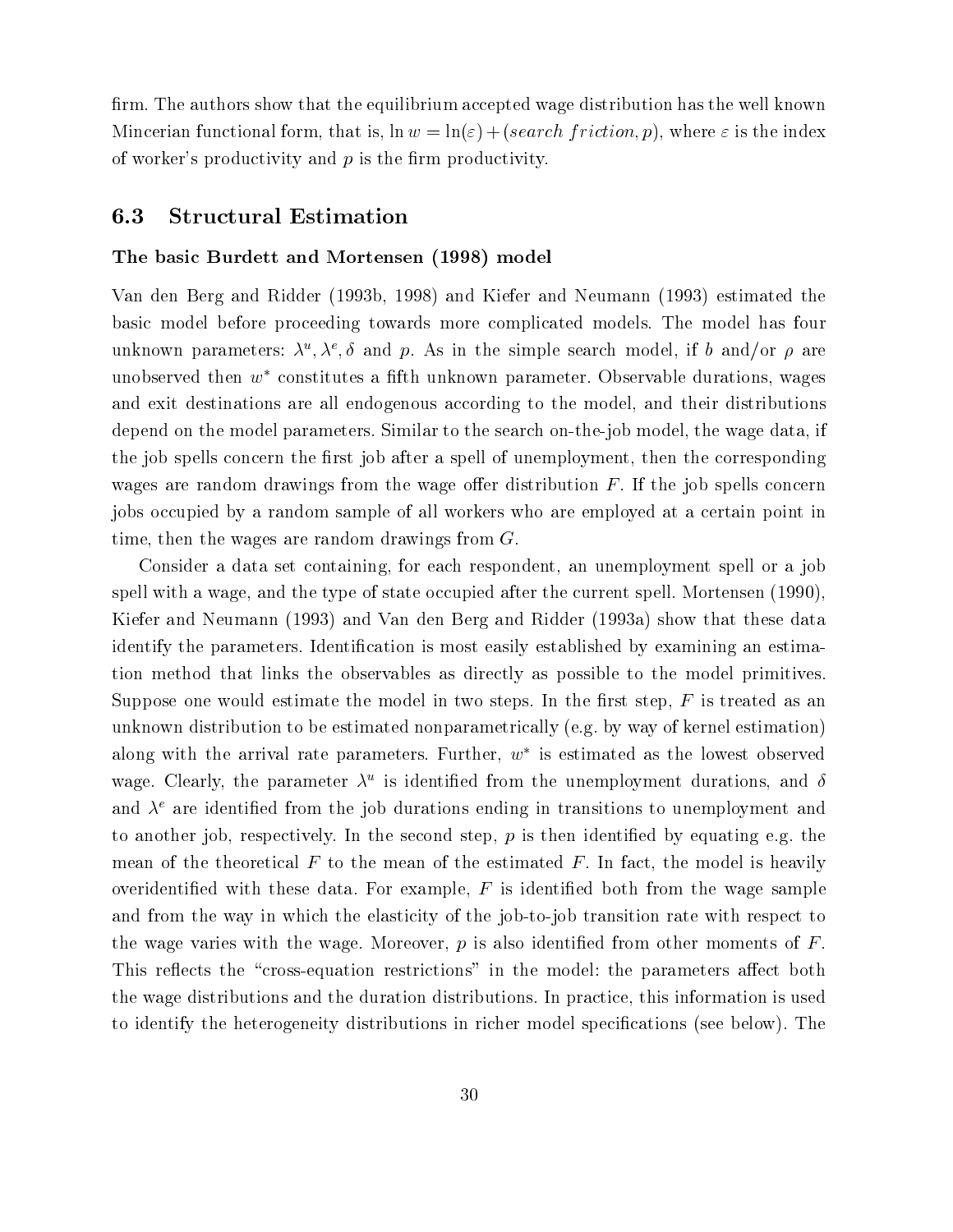unknown parameters are estimated simultaneously with Maximum Likelihood (ML)-type procedures.37

The results in Van den Berg and Ridder (1993b) show that robust estimates can only be obtained if duration and wage data are jointly used.<sup>38</sup> Even so, we already know from the previous subsection that not too much should be expected from the fit of this model to labor market data. We now proceed by examining the estimation of generalizations of the basic Burdett and Mortensen (1998) model.

#### Estimation of models with heterogeneity; data on workers

Eckstein and Wolpin (1990) estimate the Albrecht and Axell (1984) model with heterogeneity both of firms'  $p$  and of workers'  $b$ . This was the first structural empirical analysis of an equilibrium search model. The first goal of Eckstein and Wolpin (1990) was to demonstrate the feasibility of estimating a Nash labor market equilibrium model using only data on workers. The second goal was to use the model to interpret the joint wage and duration distributions for workers who are supposed to be homogenous in their market productivity. The likelihood function, using the duration and the accepted wage data, has a similar form to that of the simple search model (7) but with (Heckman and Singer, 1984) unobserved heterogeneity. As noted, the model is rich in terms of explaining unemployment durations, and the estimated version fit the duration data well. However, the estimated unobserved heterogeneity of workers from the duration data had difficulty explaining the shape of the observed accepted wage distribution (Eckstein and Wolpin, 1990). This is due to the fact that each point of support of the wage offer distribution necessarily equals a reservation wage of an unemployed worker type. Allowing for heterogeneity in  $p$  across firms did not help here, and the measurement error accounted for almost all of the dispersion in observed wages.

Van den Berg and Ridder (1998) estimated an extended version of the Burdett and Mortensen (1998) model. They assume that the labor market is segmented and consists

 $37$ Note that with ML, one has to take account of the fact that the support of F and G depends on the unknown parameters. This means that ML estimators have non-standard properties, like in the estimation of the classic search model of Section 3. The resulting estimates are obviously sensitive to outliers (i.e. measurement errors) in the wage data. One may deal with this by allowing for wage measurement errors in the empirical model specication (Van den Berg and Ridder, 1998). Also note that some job-to-job transitions result in a job with a lower wage. One may again allow for measurement errors in the wage data, or amend the model to allow for such transitions (Ridder and Van den Berg, 1997, Postel-Vinay and Robin, 2002).

<sup>&</sup>lt;sup>38</sup>This is also true for more general models; in fact, those may not even be identified from either data separately.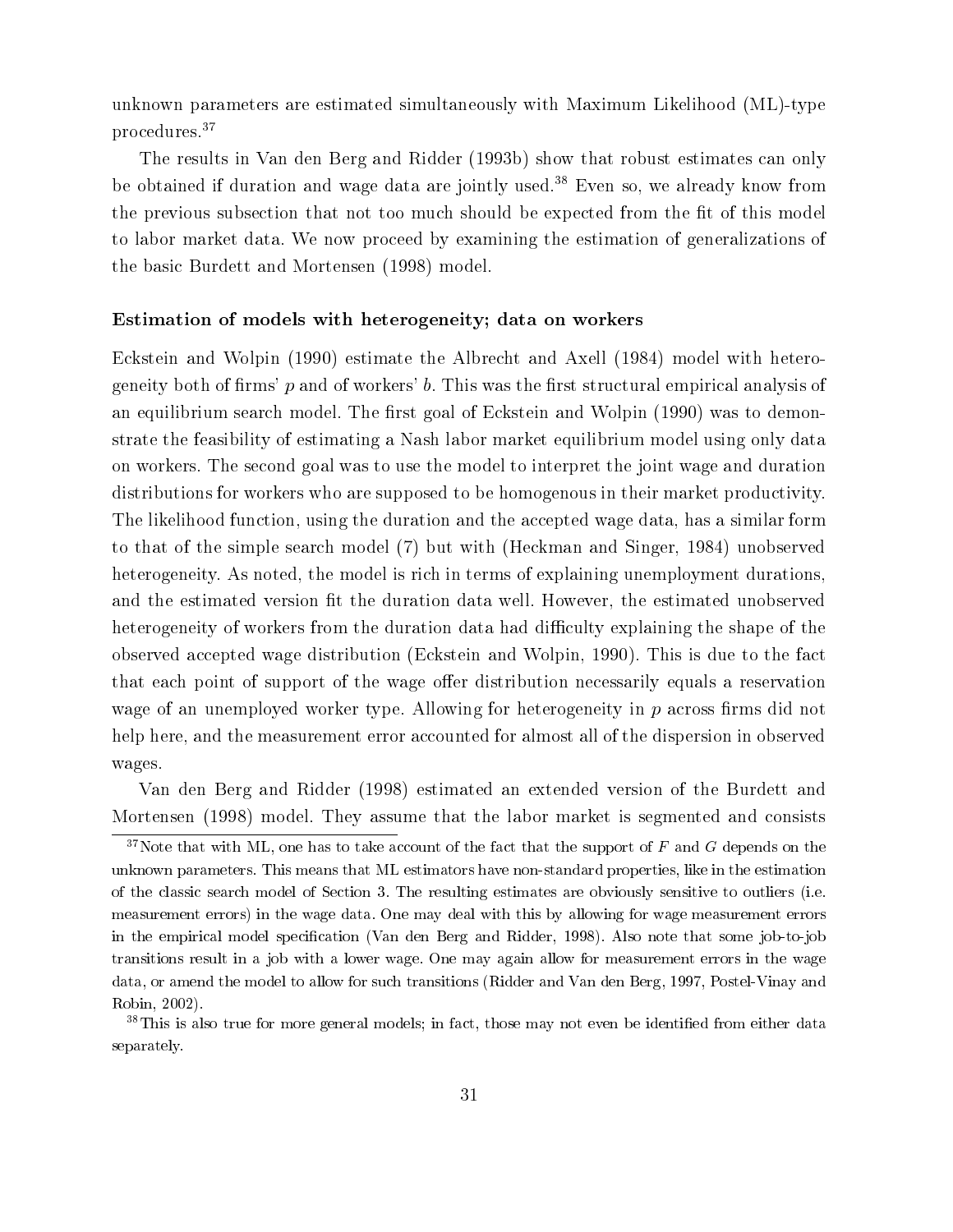of a large number of separate different submarkets within which workers and employers are homogeneous. This means that observed market outcomes are statistical mixtures of market outcomes in the basic Burdett and Mortensen (1998) model. To distinguish the heterogeneity in the Van den Berg and Ridder (1998) model from heterogeneity within a given market, one may call the former \between-market" heterogeneity. It does not imply that a firm can only use one specific type of labor, provided that the firms' production functions are additive in their different types of labor inputs. In this case  $p$  is a worker characteristic rather than a firm characteristic. This contrasts models with productivity heterogeneity "between markets" to models with productivity heterogeneity "within the market", as in the latter case the productivity is a firm characteristic. In practice, segments can be defined by observed individual characteristics x like profession and level of education (e.g. each combination of profession and level of education defines a segment) as well as by unobserved characteristics. Allowing for between-market heterogeneity in p enriches the model by allowing for structural unemployment of workers whose  $p$  falls short of the wage floor (i.e., unemployment benefits or a mandatory minimum wage).

Suppose that segments are at least partly defined by unobserved characteristics. The distributions of the structural parameters across workers in different segments are then estimated along with any other model parameters. The likelihood is obtained by integrating ("mixing") the likelihood associated with a homogeneous model with respect to the distributions of the parameters. Note that in this case the distributions of wage offers and wages among employed workers are mixtures of the corresponding distributions in the basic model. As may be expected, mixtures over the productivity parameter  $p$  provide an accurate fit to the wage data. The model also predicts negative duration dependence of the observed exit rate out of unemployment. Some individuals have a positive exit rate  $\lambda^u$  whereas the structurally unemployed have a zero exit rate, and this unobserved heterogeneity in the individual exit rate causes the observed exit rate to decrease as a function of duration.

Note that the distribution of  $p$  is not fully identified, as we only observe economic activity in segments where  $p$  exceeds the wage floor. This is a deep version of the nonrecoverability problem in estimation of the classic job search model (see Section 3). Instead of the left-hand tail of the wage distribution it is now the left-hand tail of the productivity distribution that is not identified. It implies that the effect of a small increase in the wage floor is identified but the effect of a small decrease is not, unless one is prepared to make functional-form assumptions.39

 $39$  However, the *amount* of probability mass below the wage floor is now identified from the unemployment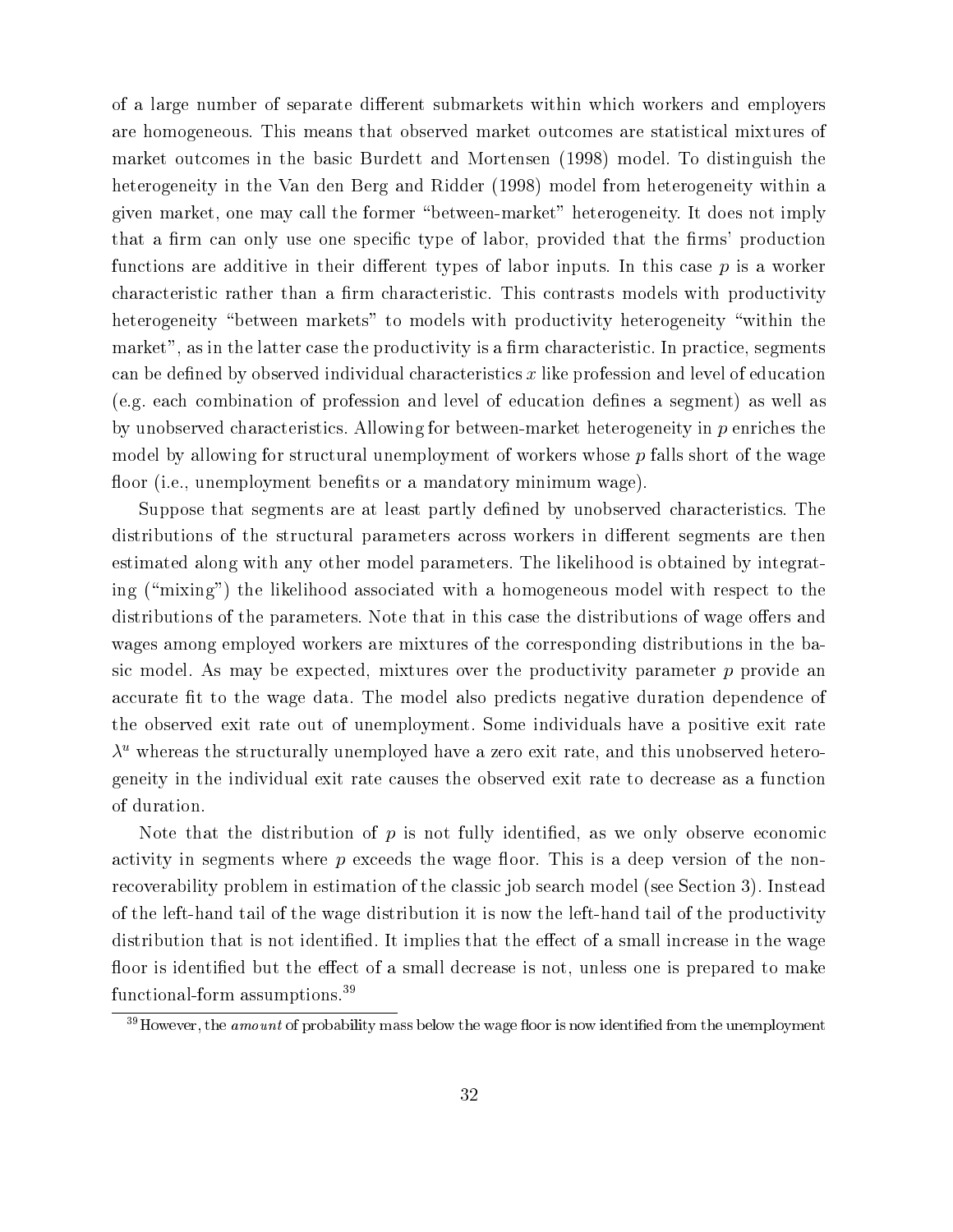The results indicate that job arrival rates are important determinants of the unemployment duration and the unemployment level and that job arrival rates for unemployed is only slightly higher than that for employed workers (about 0.04 per week).<sup>40</sup> The estimates are used to decompose wage variation into variation due to search frictions (i.e., the variation present in the homogeneous model) and the additional variation due to heterogeneity across segments. Typically the results indicate that at least 50% of wage variation is due to variation in productivity across segments, and at most 25% is due to search frictions. Hence, the main source for wage variation is due to productivity heterogeneity as it is in the simple search model and not to the non-competitive structure of the posting equilibrium structure of the model. Furthermore, they find that on average the wage mark-up is about 13% the competitive wage, and a policy experiment of increasing the minimum wage by 25% imply a 16% increase in unemployed workers.

## Estimation of models with heterogeneity: data on workers and firms

Bontemps, Robin, and Van den Berg (2000) develop a model with a continuous distribution of within-market heterogeneity of  $p$ , and they develop and apply an estimation method that provides a nonparametric estimate of the productivity distribution.<sup>41</sup> In the first step, the  $\tau$  transition – parameters  $\lambda^+, \lambda^-$  and  $\sigma$  are estimated along the lines of the identification argument in the above subsection.<sup>42</sup> In the second step, the productivity distribution is estimated from the nonparametric wage data distribution, using the relationship between  $p$  and  $w$  that follows from the firms' wage posting behavior in the model. Note that the estimates from the first step are only based on those parts of the model that describe worker behavior. The second step then exploits the first-order condition of the firms to estimate the productivity distribution. The estimates of the transition parameters can thus be expected to be consistent under a wide range of models of firm behavior and wage

duration data, since it corresponds to the fraction of permanently unemployed individuals (this is exploited by e.g. Ridder and Van den Berg, 2003). This result neatly illustrates the interrelations between wage and duration variables in equilibrium search models, as well as the potential they offer for fruitful exploitation in empirical inference.

 $^{40}$ These estimates are lower than Blau (1989) estimates for the US. These findings are consistent with Flinn (2002) and the wide claim that the US labor market has more labor mobility than in Europe.

<sup>&</sup>lt;sup>41</sup> One motivation for their work stems from their observation that if simple functional forms like a Pareto or lognormal distribution are adopted for  $p$  then this often does not give a good fit to the whole wage density. This is true even within segments based on occupation or industry. A Pareto distribution for <sup>p</sup> gives a better t than (log)normal distributions or other popular distributions with a few parameters.

 $^{42}$ In fact, G is estimated nonparametrically from cross-sectional wage data, and this is used as input in the estimation of the transition parameters. Standard errors are obtained by bootstrapping.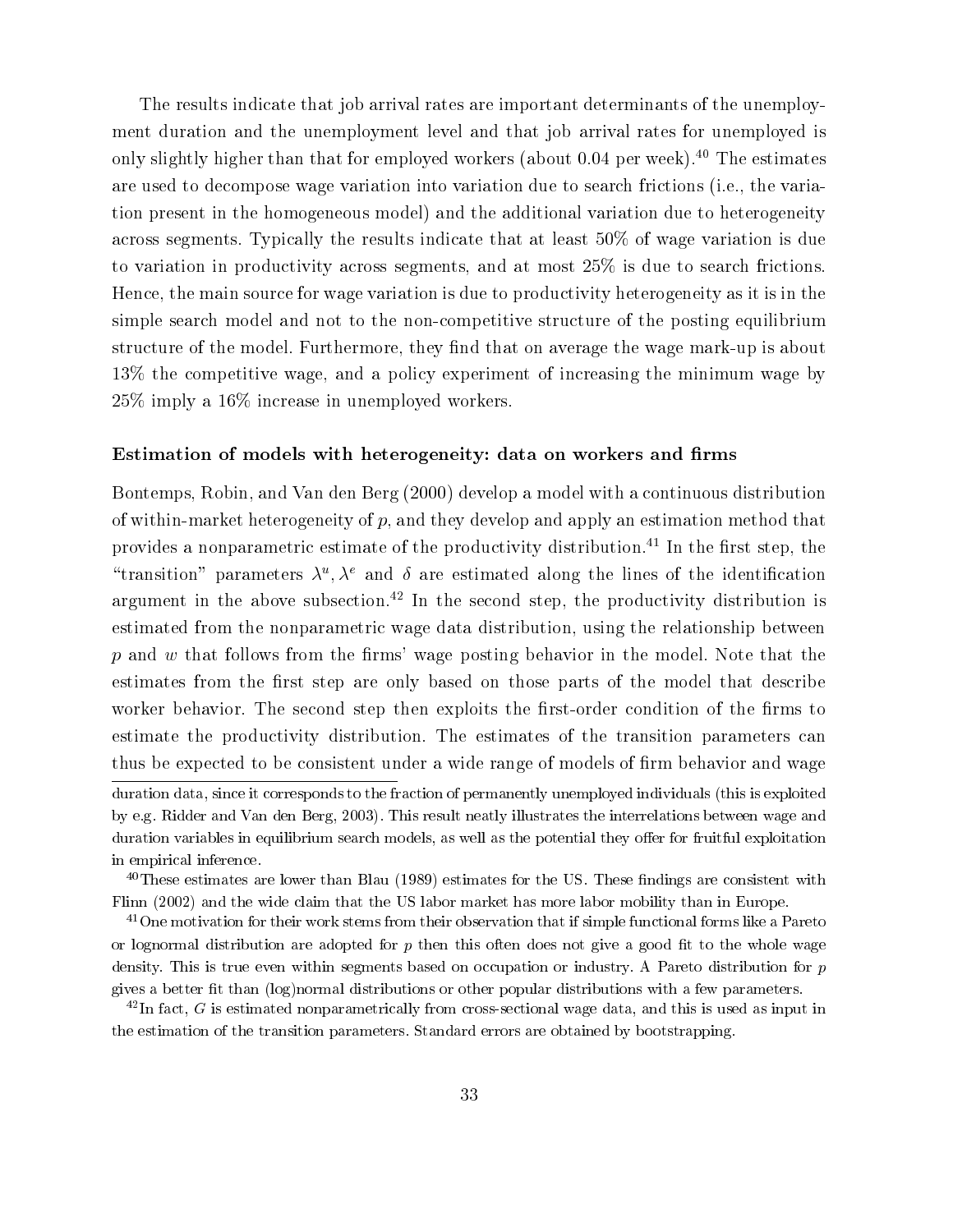determination. The estimation method provides a *perfect* fit to the wage data (if the model is correct). This estimation method has since been used byanumber of other studies (see e.g. Mortensen, 2003) and serves as a starting point for the development of estimation methods for more complicated equilibrium search models.

Using the worker data, Bontemps, Robin, and Van den Berg  $(2000)$  find that the monthly arrival rates for the unemployed are about  $0.07$  and that the firms' wage mark-ups are large on average, in particular for the firms at the right tail of the distribution. Firm data are used to assess the qualitative and quantitative implications of the model and the estimates. For example, the firm data support the implication of the model that the wage and the profit share are increasing with productivity.<sup>43</sup>

Postel-Vinay and Robin (2002) estimate their model using a French matched employeeemployer panel data set on productivity, flows and wages. They use the estimated model to decompose the wage variance between the three potential sources: workers' personal heterogeneity, productivity heterogeneity, and market search frictions. A striking result is that workers' skill differences account for  $50\%$  of the wage variance in high-skill jobs, but for 0% in low-skill jobs. The market imperfection impact on the wage dispersion is typically 50% for all skills.

It seems obvious that the more complicated the equilibrium model, the more information is needed to estimate the size of the gap between a wage and its underlying productivity, but the literature shows that this view is an over-simplication. The Lucas and Prescott (1974) model, which is the starting point of the literature, equates wage and productivity, so that the gap is zero by assumption. Search-matching-bargaining models are more realistic in that they allow for a gap between wage and productivity. Specifically, they predict that the wage is a fraction of the productivity. However, we have seen that the bargaining parameter that determines this fraction is hard to identify from worker data only. The Burdett and Mortensen (1998) model and other wage posting models predict instead that the average gap between wage and productivity is primarily determined by the amount of frictions in the market, and the latter is identified from worker data. The Postel-Vinay and Robin (2002) model distinguishes between different productivity components, and both worker and firm data are required.

<sup>43</sup>By now, dozens of studies have appeared in which similar models are estimated. Bontemps, Robin and Van den Berg (1999) estimate a model where both  $b$  and  $p$  have a continuous distribution. Mortensen (2003) is a detailed empirical study of the Burdett and Mortensen (1998) and Bontemps, Robin, and Van den Berg (2000) models, using Danish matched employee-employer panel data on flows and wages.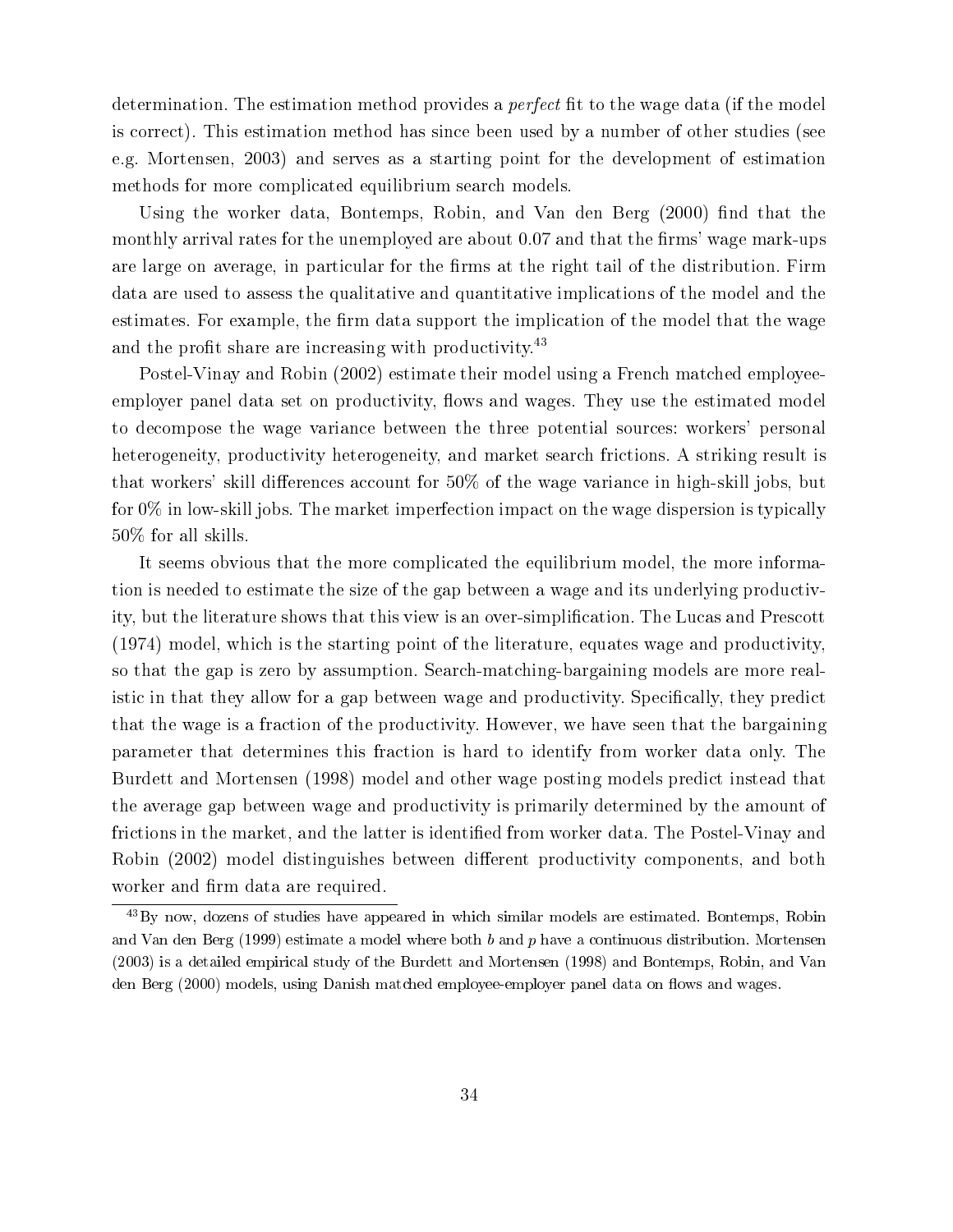# 7 Concluding Comments

The empirical labor search models that are described in this survey provide a dynamic stochastic framework for the empirical analysis of most questions that labor economists consider. Furthermore, one can nowadays use cross section, worker panel, firm panel and matched employee-employer data to analyze equilibrium labor market models. These models can jointly consider labor supply issues related to unemployment, job mobility and wage dispersion as well as labor market discrimination and unemployment wage gaps (Eckstein and Wolpin, 1999, Bowlus and Eckstein, 2002). Furthermore, the models can be applied to the analysis of education policy and the return to education (see the review by Wolpin, 2003).

Is there any empirical evidence in favor of the posting/bargaining equilibrium search models vs. the simple Lucas and Prescott equilibrium interpretation? Until recently, the answer was: not really. The empirical research based on longitudinal labor supply data shows that productivity heterogeneity among firms is a useful assumption to fit the data. From such data, partial job search models are just identified under a functional form assumption on the wage offer distribution. Equilibrium search models provide a foundation for wage variation by way of a productivity distribution, so if the mapping between wages and productivities is identified then, by implication, longitudinal labor supply data also just identify the productivity distribution.<sup>44</sup> The Lucas and Prescott (1974) model, where the wage simply equals the productivity, can then be seen as a useful simple benchmark equilibrium search model with minimal assumptions.

Of course, the simple Lucas and Prescott equilibrium interpretation ignores the fact that firms often have an incentive to pay below productivity precisely because of search frictions. It certainly matters for many policies (like minimum wage policies and other policies that directly intervene in price formation) precisely how the relation between wages and productivities is in reality. Moreover, the reasoning in favor of the Lucas and Prescott (1974) model is based on longitudinal labor supply data. Firm or establishment level data and matched worker-firm data provide additional, over-identifying, information. Firm data may provide observations on productivities and wages. For example, Van den Berg and Van Vuuren (2003) combine Danish worker and firm data to examine the effect of frictions on the mean wage offered by firms in specific submarkets. It turns out that the effect is significantly negative. Wages are smaller than productivities, and the difference is larger if frictions are large. It should be pointed out that the quantitative effect of frictions on the sector-specic mean wage is small.

<sup>44</sup>Recall however footnote 39.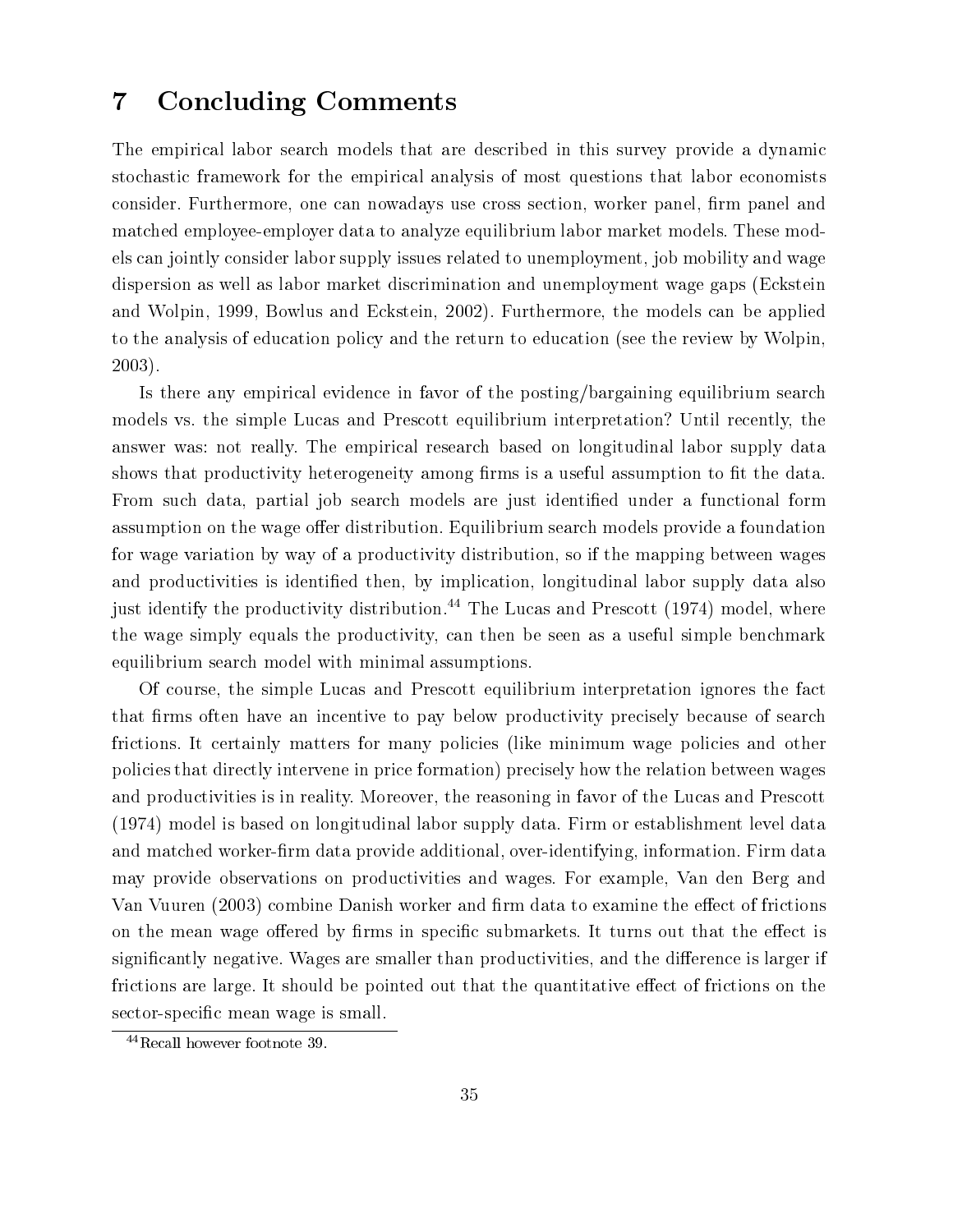What have we learned about the sources of wage dispersion? All empirical studies conclude that most wage variation is due to productivity variation. However, it would be too early to conclude from this that frictions are irrelevant for wage dispersion. First, many models predict that it is the interaction of frictions and productivity variation that explains wage dispersion. Productivity heterogeneity by itself cannot explain wage dispersion in the Burdett and Mortensen (1998) type of models, since in the absence of on-the-job search the degenerate Diamond (1971) wage solution applies. Secondly, reduced-form decompositions of wage variation typically assume that job-to-job mobility is not driven by the search for opportunities that are created by frictions.

What have we learned from the analysis of search models concerning the dynamic selection bias in the estimated return to education? It seems that the OLS estimated coef ficients of the Mincerian equation might be upward biased and that much of the "return" to investment in education is hidden in the "black-box" of the market frictions. That is, in labor markets for high skilled workers there is less friction due to higher arrival rates of jobs.45 Interpreting the OLS correlations in the Mincerian earnings equation is a great challenge to labor economists. Dynamic optimization theory in general, and search theory in particular, provide a natural interpretation framework for this goal, and much will be learned in future research.

The recent availability of the rich new data that match employees and employers requires a conceptual framework for the empirical analysis. At this point equilibrium search theory is probably the only theory that empirical economists can use for this purpose. The survey here tells the researchers how far this literature has reached so far.

<sup>&</sup>lt;sup>45</sup>It should be noted that the literature that focuses on using instruments to correct for selectivity/endogeneity bias in estimating the return to human capital investment, using the Mincerian function, ignore completely the labor market frictions that are discussed above (see Card, 2001).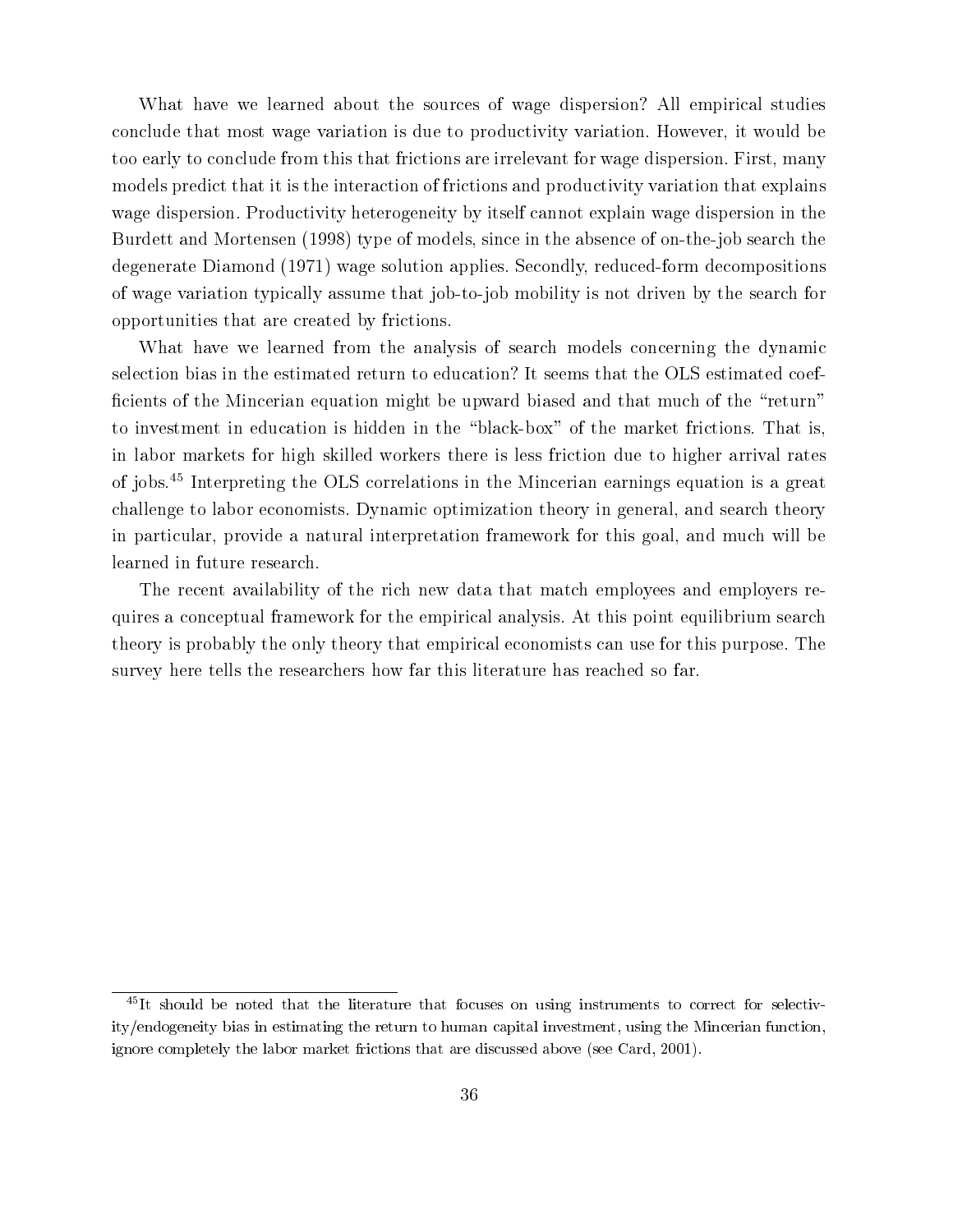# References

- Albrecht, J.W. and B. Axell (1984), An equilibrium model of search unemployment, Journal of Political Economy, 92, 824-840.
- Berkovec, J. and S. Stern (1991), Job Exit Behavior of Older Men, *Econometrica*, 59, 189-210.
- Blau, D.M. and P.K. Robins (1986), Job search, wage offers and unemployment insurance, Journal of Public Economics,  $29, 173-197.$
- Blau, D. M. (1991), Search for Nonwage Job Characteristics: A Test of the Reservation Wage Hypothesis, *Journal of Labor Economics*, 9, 186–205.
- Bloemen, H. (1993), Job Search, Search Intensity and Labour Market Transitions: An Empirical Exercise, Mimeo, Tilburg University.
- Bontemps, C., J.M. Robin, and G.J. van den Berg (1999), An empirical equilibrium job search model with search on the job and heterogeneous workers and firms, *International*  $Economic$   $Review, 40, 1039-1074.$
- Bontemps, C., J.M. Robin, and G.J. van den Berg (2000), Equilibrium search with continuous productivity dispersion: theory and non-parametric estimation, International  $Economic$   $Review, 41, 305-358.$
- Bowlus, A.J. and Z. Eckstein (2002), Discrimination and Skill Differences in an Equilibrium Search Model, *International Economic Review*, 43, 1309–1346.
- Burdett, K. (1978), Employee Search and Quits, American Economic Review, 68, 212–220.
- Burdett, K. and K.L. Judd (1983), Equilibrium Price Dispersion, *Econometrica*, 51, 955– 970.
- Burdett, K. and D.T. Mortensen (1998), Wage differentials, employer size, and unemployment, International Economic Review, 39, 257-273.
- Card, D. (2001), Estimating the Return to Schooling: Progress on Some Persistent Econometric Problems,  $Econometrica$ , 69, 1127-1160.
- Diamond, P.A. (1971), A model of price adjustment, *Journal of Economic Theory*, 3, 156 168.
- Diamond, P.A. and E. Maskin (1979), An equilibrium analysis of search and breach of contracts, I: steady states, *Bell Journal of Economics*, 10, 282–316.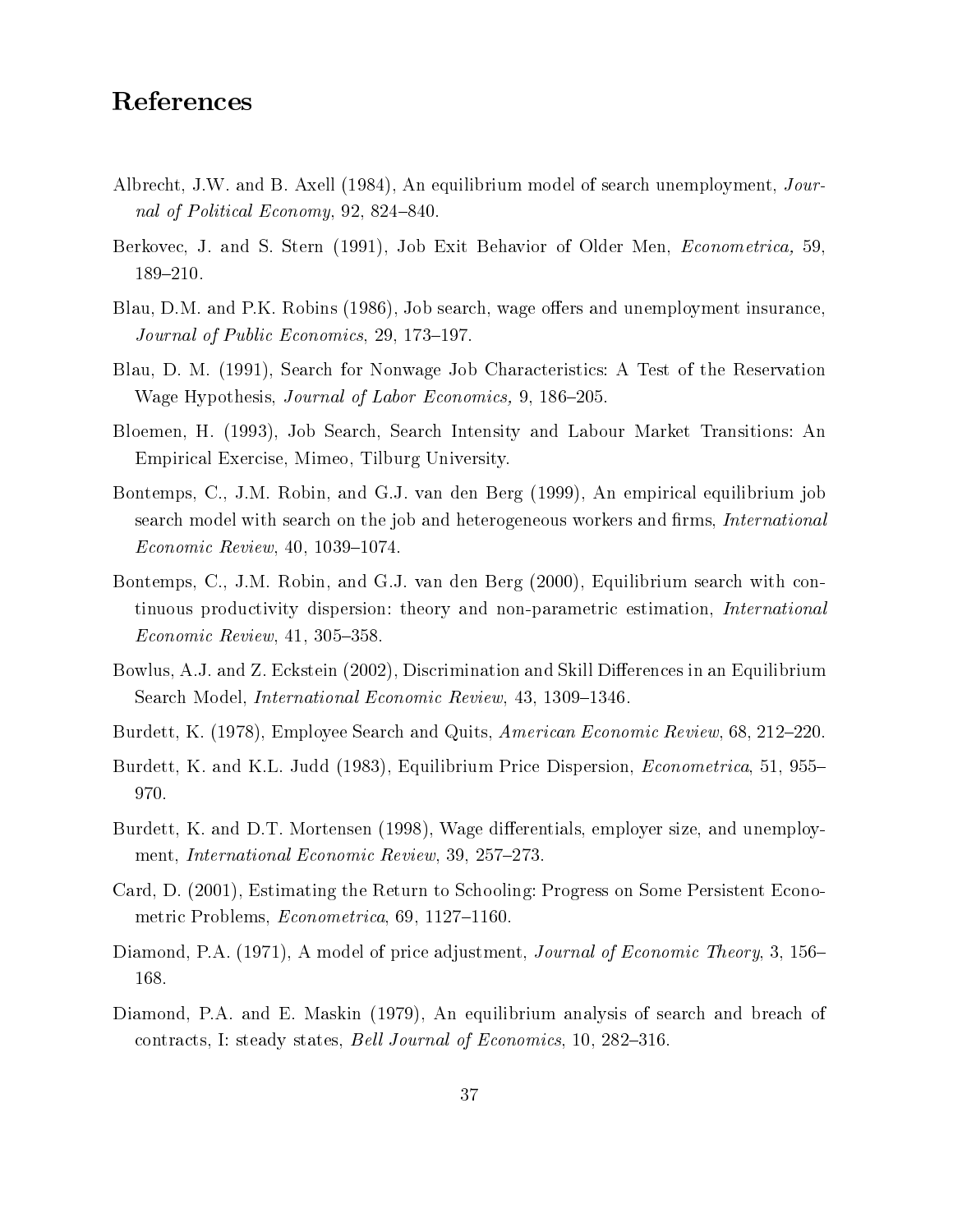- Eckstein, Z. and K.I. Wolpin (1989a). The Specication and Estimation of Dynamic Stochastic Discrete Choice Models. Journal of Human Resources, 24, 562–598.
- Eckstein, Z. and K.I. Wolpin (1989b), Dynamic Labour Force Participation of Married Women and Endogenous Wage Growth. Review of Economic Studies, 56, 375–390.
- Eckstein, Z. and K.I. Wolpin, (1989c), On the Estimation of Labor Force Participation, Job Search and Job Matching Models Using Panel Data, in: Y. Weiss and G. Fishelson, editors, Advances of Theory and Measurement of Unemployment, Macmillan Press, London.
- Eckstein, Z. and K.I.Wolpin (1990), Estimating a market equilibrium search model from panel data on individuals, *Econometrica*, 58, 783-808.
- Eckstein, Z. and K.I. Wolpin  $(1995)$ . Duration to first job and return to schooling: estimates from a search-matching model, *Review of Economic Studies*, 62, 263–286.
- Eckstein, Z. and K.I. Wolpin, (1999), Estimating the Effect of Labor Market Discrimination on First Job Wage Offers, Review of Economics and Statistics, 81, 384–392.
- Engberg, J. (1991), The impact of unemployment benefits on job search: structural unobserved heterogeneity and spurious spikes, Working paper, Carnegie-Mellon University, Pittsburgh.
- Flinn, C.J. and J.J. Heckman (1982), New methods for analyzing structural models of labor force dynamics, *Journal of Econometrics*, 18, 115–168.
- Flinn, C.J. (2002), Labor Market Structures and Inequality: A Comparison of Italy and the US, Review of Economic Studies,  $69, 611-645$ .
- Flinn, C.J. (2003), Interpreting Minimum Wage Effects on Wage Distributions: A Cautionary Tale, Annales d'Économie et de Statistique, forthcoming.
- Fougère, D., J. Pradel and M. Roger (1998), Public employment offices and the transition rate from unemployment to employment, Working paper, CREST-INSEE, Paris.
- Friedman, M. (1962), *Capitalism and Freedom*, University of Chicago Press, Chicago.
- Gilleskie D. A. (1998), A Dynamic Stochastic Model of Medical Care Use and Work Absence,  $Econometrica$ , 66, 1-45.
- Heckman, J.J. (1981), Statistical Models for Discrete Panel Data, in C. F. Manski and D. McFadden, Structural Analysis of Discrete Data with Econometric Applications, MIT Press, Cambridge.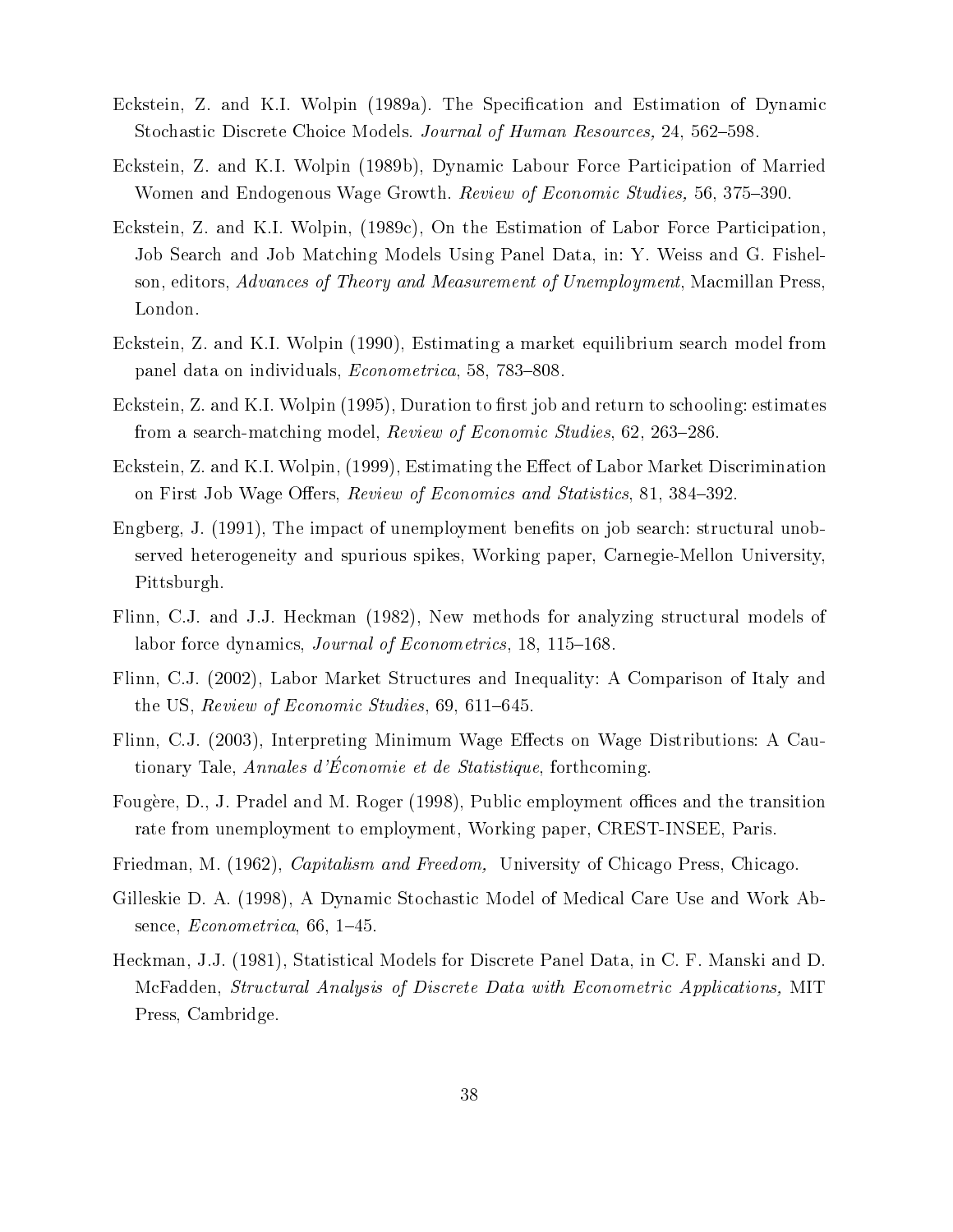- Heckman, J.J. and B. Singer (1984), A method for minimizing the impact of distributional assumptions in econometric models for duration data, *Econometrica*, 52, 271–320.
- Jovanovic, B. (1979), Job-matching and the Theory of Turnover, *Journal of Political Econ* $omy$ , 87, 972–990.
- Karlin, S. (1962), Stochastic models and optimal policy for selling an asset, in: K. Arrow et al., editors, *Studies in Applied Probability and Management Science*, Stanford University Press, Stanford.
- Katz, L. and D. Autor (1999), Changes in the Wage Structure and Earnings Inequality, in: O. Ashenfelter and D. Card, editors, Handbook of Labor Economics, Volume III, North-Holland, Amsterdam.
- Keane, M. and K. Wolpin, (1994), The Solution and Estimation of Discrete Choice Dynamic Programming Models by Simulation and Interpolation: Monte Carlo Evidence, Review of Economic and Statistics,  $76(4)$ ,  $648-672$ .
- Keane, M. and K. Wolpin, (1997) The Career Decisions of Young Man, *Journal of Political*  $Economy, 105, 473{-}522.$
- Khandker, R.K. (1988), Offer heterogeneity in a two state model of sequential search,  $Review of Economics and Statistics, 70, 259–265.$
- Kiefer, N. and G. Neumann (1979), An Empirical Job Search Model with a Test of the Constant Reservation Wage Hypothesis, *Journal of Political Economy*, 87, 69–82.
- Kiefer, N.M. and G.R. Neumann (1993), Wage dispersion with homogeneity: the empirical equilibrium search model, in H. Bunzel et al., editor, *Panel data and labor market* analysis, North Holland, Amsterdam.
- Lancaster, T. and A. Chesher (1983), An Econometric Analysis of Reservation Wages,  $Econometrica, 51, 1661–1677.$
- Lancaster, T. (1990), The Econometric Analysis of Transition Data, Cambridge University Press, Cambridge.
- Ljungqvist, L. and T.J. Sargent (1998), The European unemployment dilemma, Journal of Political Economy,  $106, 514-550$ .
- Lucas, R. and E. Prescott (1974), Equilibrium search and unemployment, Journal of Economic Theory,  $7, 188-209$ .
- MacMinn, R.D. (1980), Job search and the labor dropout problem reconsidered, *Quarterly* Journal of Economics, 95, 69-87.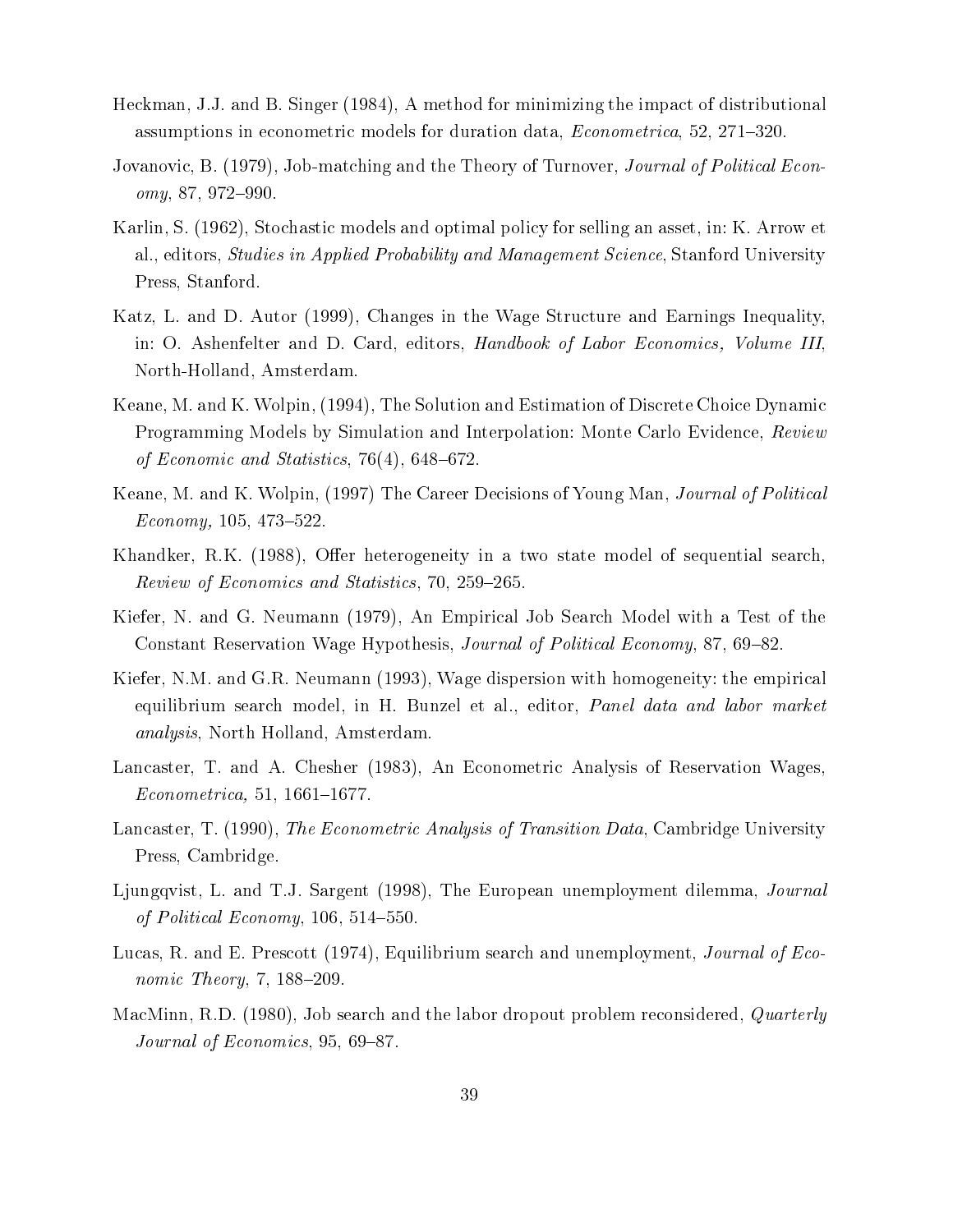- McFadden, D. (1989), A Method of Simulated Moments for Estimation of Discrete Response Models Without Numerical Integration,  $Econometrica$ , 57(5), 995-1026.
- Meyer, B. D., (1990) Unemployment Insurance and Unemployment Spells, *Econometrica*, 58, 757-782.
- Mortensen, D. (1982), The matching process as a noncooperative bargaining game, in J.J. McCall, editor, The Economics of Information and Uncertainty, University of Chicago Press, Chicago.
- Mortensen, D.T. (1986), Job search and labor market analysis, in O. Ashenfelter and R. Layard, editors, *Handbook of Labor Economics*, North-Holland, Amsterdam.
- Mortensen, D.T. (1990), Equilibrium wage distributions: a synthesis, in J. Hartog et al., editors, Panel data and labour market studies, North-Holland, Amsterdam.
- Mortensen, D.T. and C.A. Pissarides (1999), New developments in models of search in the labor market, in O. Ashenfelter and D. Card, editors, *Handbook of Labor Economics*, Volume III, North-Holland, Amsterdam.
- Mortensen, D.T. (2003), Wage dispersion: why are similar workers paid differently?, MIT Press, Cambridge, forthcoming.
- Narendranathan, W. and S.J. Nickell (1985), Modelling the process of job search, *Journal* of Econometrics,  $28, 28-49$ .
- Petrongolo B. and Pissarides C. (2001), Looking into the black box: A survey of the matching function, *Journal of Economic Literature* 39, 390-431
- Phelps, E.S. et al. (1970), *Microeconomic Foundations of Employment and Inflation The*ory, Norton, New York.
- Pissarides, C.A. (1979), Job matching with state employment agencies and random search,  $Economic\ Journal$ , 89, 818-33.
- Pissarides, C.A. (1990), Equilibrium Unemployment Theory, Basil Blackwell, Oxford.
- Postel-Vinay, F. and J. M. Robin, (2002), Equilibrium Wage Dispersion with Worker and Employer Heterogeneity, *Econometrica*, 70, 2295–2350.
- Ridder, G. and G.J. van den Berg (1997), Empirical equilibrium search models, in D.M. Kreps and K.F. Wallis, editors, Advances in Economics and Econometrics: Theory and Applications, Cambridge University Press, Cambridge.
- Ridder, G., and G.J. van den Berg (2003), Measuring labor market frictions: a cross-country comparison, Journal of the European Economic Association 1, forthcoming.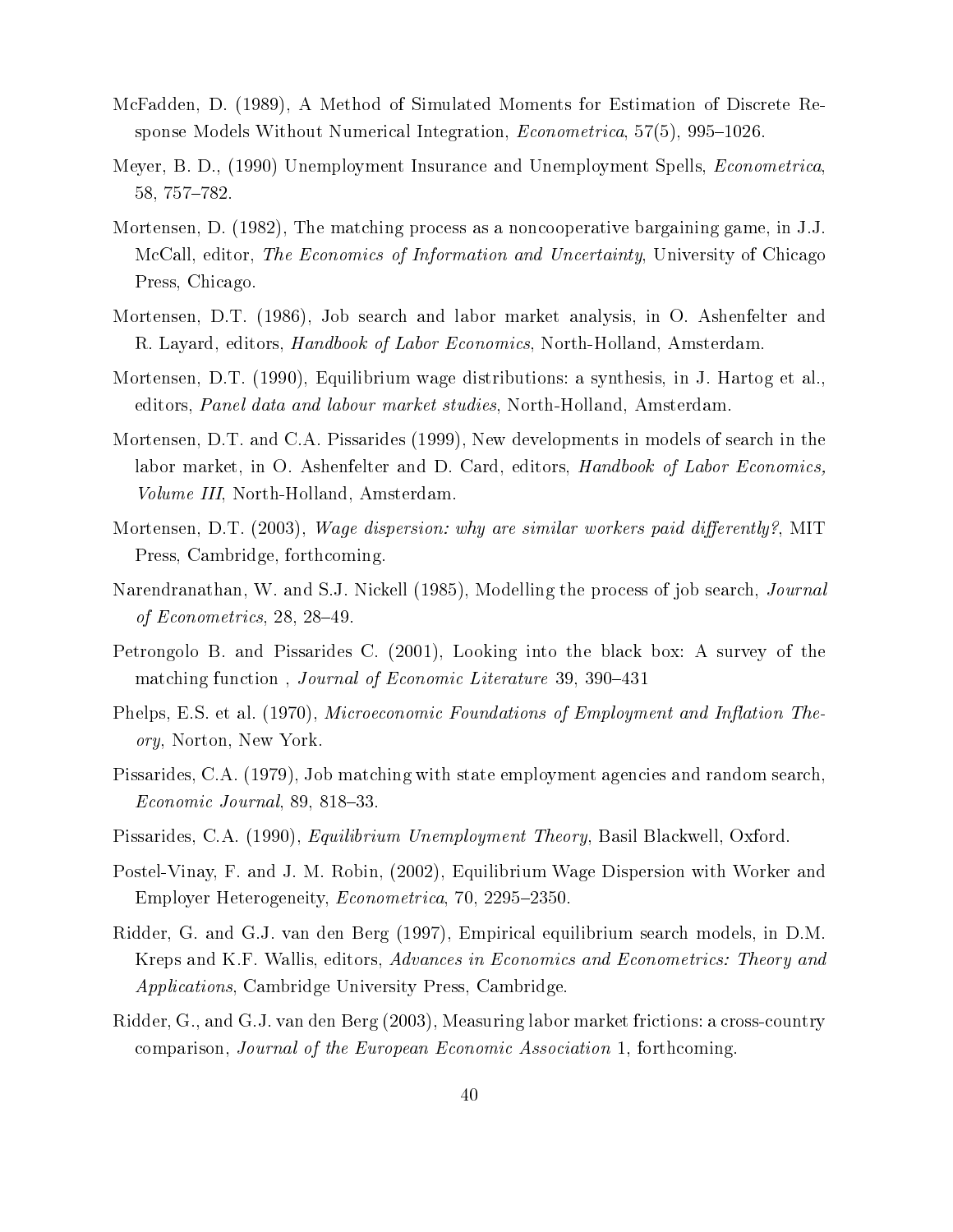- Rogerson, R. and R. Wright (2001), Search-theoretic models of the labor market, Working Paper, University of Pennsylvania, Philadelphia.
- Rosenzweig, M. R. and K.I. Wolpin, (2000), Natural 'Natural Experiments' in Economics, Journal of Economic Literature,.
- Schoonbroodt, A., (2003), Small sample bias in a standard search model, Mimeo, University of Minnesota.
- Van den Berg, G.J. (1990), Nonstationarity in job search theory, Review of Economic  $Studies, 57, 255-277.$
- Van den Berg, G.J. and G. Ridder (1993a), On the estimation of equilibrium search models from panel data, in J.C. van Ours et al., editor, Labor Demand and Equilibrium Wage Formation, North Holland, Amsterdam.
- Van den Berg, G.J. and G. Ridder (1993b), Estimating an equilibrium search model from wage data, in H. Bunzel et al., editor, Panel data and labor market analysis, North Holland, Amsterdam.
- Van den Berg, G.J. and G. Ridder (1998), An empirical equilibrium search model of the labor market,  $Econometrica$ , 66, 1183-1221.
- Van den Berg, G.J. (1999), Empirical inference with equilibrium search models of the labor market, Economic Journal, 109, F283-F306.
- Van den Berg, G.J. (2001), Duration models: Specification, identification, and multiple durations, in J.J. Heckman and E. Leamer, editors, Handbook of Econometrics, Volume V, North Holland, Amsterdam.
- Van den Berg, G.J. and A. van Vuuren (2003), The effect of search frictions on wages, Working paper, Free University and Tinbergen Institute, Amsterdam.
- Wolinsky, A. (1987), Matching, Search and Bargaining, *Journal of Economic Theory*, 42, 311-333.
- Wolpin, K.I. (1987), Estimating a structural job search model: the transition from school to work,  $Econometrica$ , 55, 801–818.
- Wolpin, K. I. (1992), The determinants of Black-White Differences in Early Employment Careers: Search, Layoffs, Quits and Endogenous Wage Growth, *Journal of Political*  $Economy, 100, 535–560.$
- Wolpin, K.I. (1995), *Empirical methods for the study of labor force dynamics*, Harwood Academic Publishers, Luxembourg.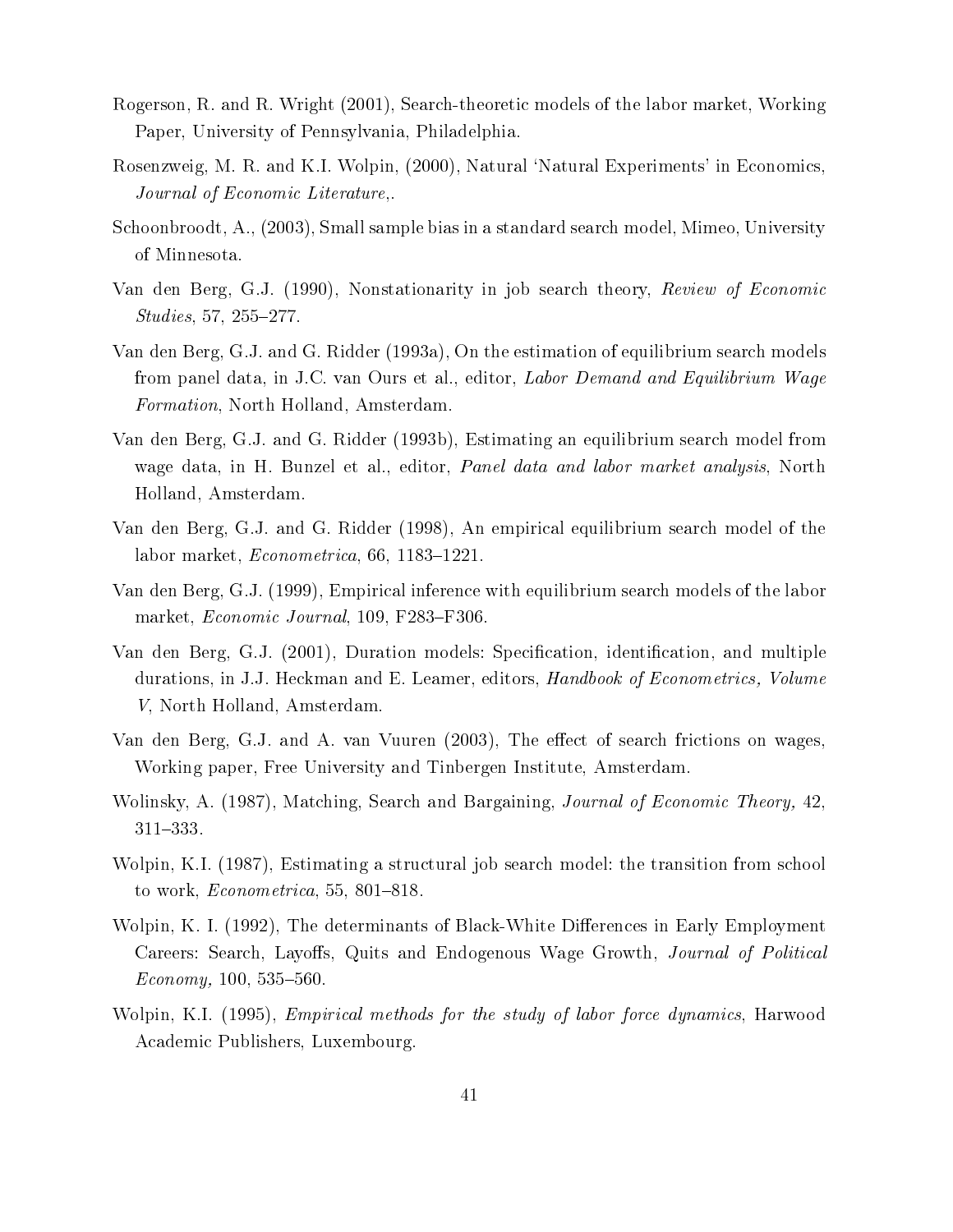- Wolpin, K.I. (2003), Wage equations and education policy, in: M. Dewatripont et al., editors, Advances in Economics and Econometrics, Cambridge University Press, Cambridge.
- Yoon, B.J. (1981), A model of unemployment duration with variable search intensity,  $Review\ of\ Economics\ and\ Statistics, 63, 599-609.$